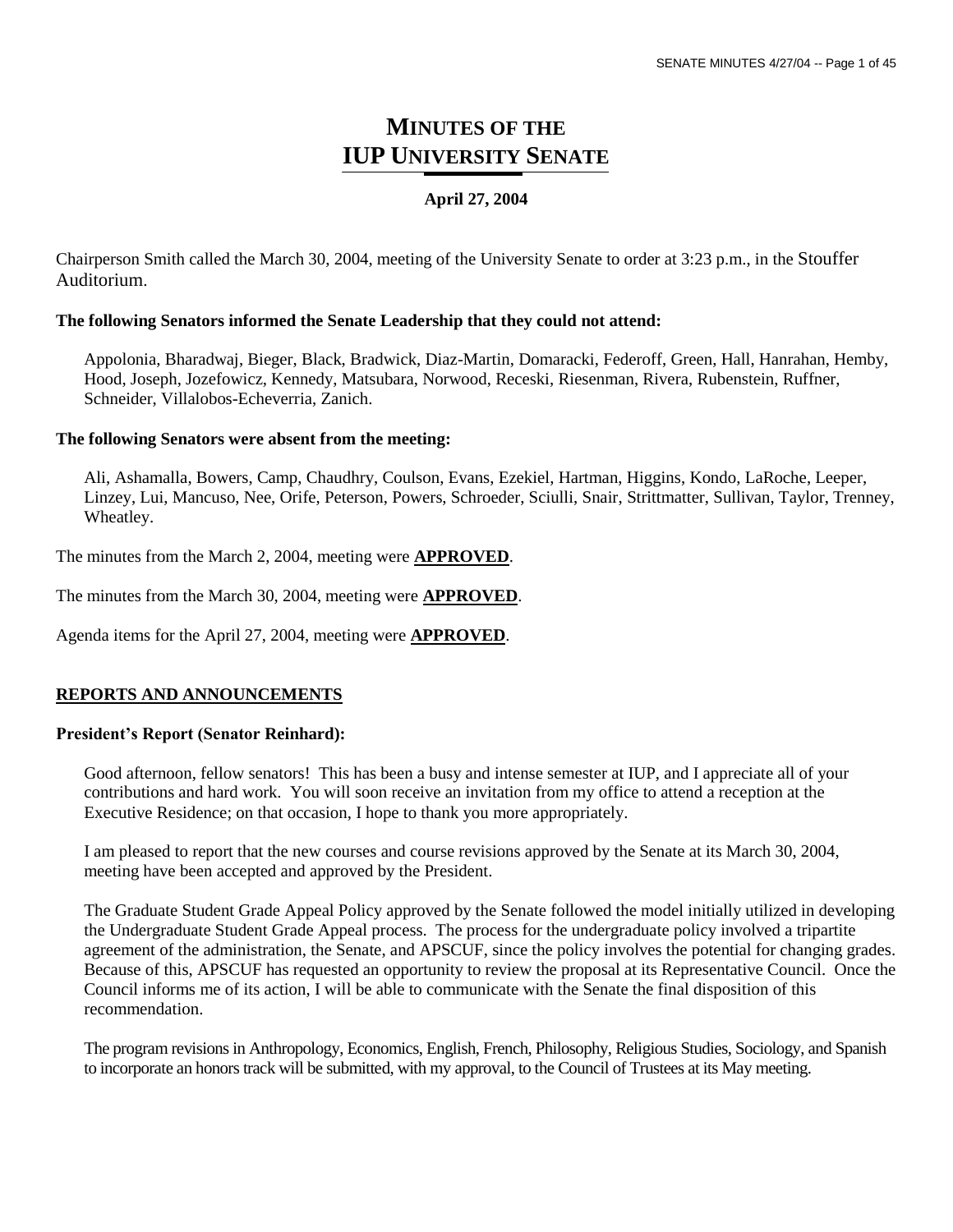Also being forwarded to the Council of Trustees, with my approval, will be program revisions for the B.S. in Education in Economics—Social Studies/Economics Track, the B.A.—Geography/Economic Geographer Track, the B.A. in Spanish, the B.A. in Spanish for International Trade, and a minor in Spanish.

Turning to recruitment, I am pleased to report that we have committed over \$100,000 next year to produce a 30-week television advertising campaign on several cable channels. Each of the colleges, along with the graduate school, continuing education, culinary program, and branch campuses will be showcased during this intensive marketing effort.

We have commissioned Brailsford & Dunlavey, a facility planning and project management firm, to complete a marketing and financial plan for the Regional Development Center. As you know, the university is planning to build the facility on the Kovalchick property once that property is acquired by the local community. We understand that this acquisition is imminent. The marketing plan will be of great help as we redesign the facility to meet the \$40 million threshold in dedicated funding for the project.

I am also beginning budget hearings with the vice-presidents to allocate some additional funds for the 2004-05 academic year. Primarily, we will be releasing approximately \$1.5M dollars in performance award money earned by IUP. These dollars will be allocated for a period of one to three years and must be tied to the System's performance matrix and/or initiatives and recommendations arising from the University Planning Council. An evaluation and accountability plan will accompany each funded proposal. At this time, we will not be releasing any additional  $E \& G$ funds beyond the \$500,000 allocated earlier in the spring. There are several assumptions presently built into our budget model for next year that must be realized if we are to allocate any additional dollars from E & G.

As the semester draws to an end, please remember that our main Commencement ceremony will be held on Saturday, May 8, at 11:00 a.m. in Miller Stadium. Our Commencement speaker is Sally Stroup. Ms. Stroup serves as U.S. assistant secretary for Postsecondary Education and is principal adviser to Secretary of Education Rod Paige on all matters related to postsecondary education. Ms. Stroup graduated from IUP in 1978 with a bachelor's degree in Criminology. She earned a law degree from Loyola University and was also selected this year to receive an IUP Distinguished Alumni Award.

In closing, I thank you for permitting me to share this semester with you. Like you, I have found IUP a stimulating, challenging, and complex environment. As was the case with my former institution, I have also discovered that IUP's personnel can be characterized as kind, caring, and dedicated to our students and to the community in which we live. It is an honor to serve alongside each and every one of you. Have a wonderful, productive, and restful summer.

## **Provost's Report (Senator Staszkiewicz):**

Before coming to IUP I worked at the State University of New York at Oneonta from 1977 to 1981. 1977 was the year that upstate New York, particularly Buffalo, got record snowfalls and it quickly became the year by which all other winters were measured. A year ago, I would have said that 2002-03, when the University and the Senate revised every undergraduate program to get to 120 credits, would be the year by which all other years would be measured in the Senate. As we sit hear at the last meeting of this year's Senate, I'm not so sure. We have had another wild year with a near strike, the change in Presidential leadership in the fall and then again in the spring, the beginning of a 10-year Middle States review, the implementation of a reorganized Graduate School and on and on.

I would like to add my thanks to those of President Reinhard to the leadership of the Senate as well as to all the senators who have made this a successful year. In particular, I'd like to thank Justin Aion and the faithful students who did attend regularly. I know Justin worked diligently to get students active this year. To those of you who did so, I thank you.

All senators need to be congratulated. In addition, APSCUF leadership needs to be publicly recognized for their professionalism during a very difficult year. And, in looking back, it has been a successful year.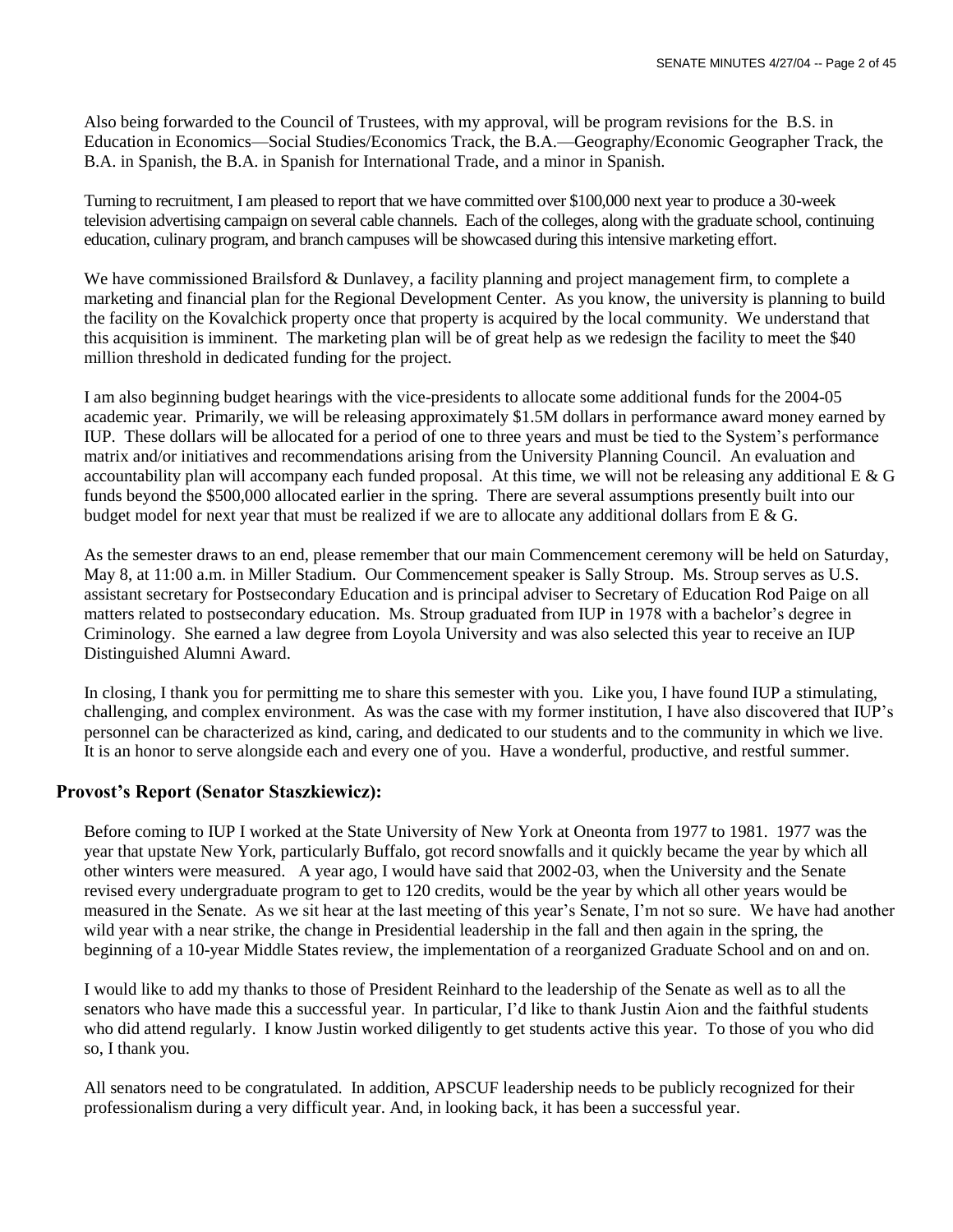I would like to focus my comments on the ongoing issue of liberal studies revision. It's hard to believe that the last overhaul of our liberal studies program occurred in the 1980's. Dr. Mary Sadler continues to lead a team of faculty and one administrator that has been charged with developing a similarly comprehensive review and possible revision. The 124 to 120 curriculum revision and the Middle States self-study were part of the rationale for beginning this process. More importantly, however, is the need to make sure that our curriculum is relevant to the lives of our students and represents the best curriculum we have to offer. The people leading this effort are: Mary Sadler (team leader), Yaw Asamoah, Carmy Carranza, Muhammad Numan, Jack Scandrett, Gail Sechrist, B. Gail Wilson, and Dawn Woodland. As I've shared with the Senate on several occasions, this team developed a six-semester plan for completing this project; this marks the end of the second of those six semesters. During these first two semesters there have been many opportunities to share the vision and to begin building consensus.

We ended last year with the notice that the IUP team had been formed and would be attending the Ashville Institute. We began this year with reminding Senate that the effort was beginning. Throughout the year at Planning meetings or at Middle States meetings we have been reinforcing this process. I cannot over-express the significance of this to IUP as it is one of the most important efforts we have underway and the Ashville group has my full support as well as financial commitment. Next year we will be developing a blueprint and designing a curriculum. Then, in year three, we hope to develop courses and approve the entire package. No easy task, but I'm sure you'll all agree that it is timely and essential.

Once again, thanks to each of you.

## **Chairperson's Report (Senator Smith):**

Senators, as we end there year, I want to thank a few people who have helped me tremendously over the past two years as chair, and two years prior as secretary in no specific order:

John Baker and Susan Wheatley, I can still remember when we were in the library when you said "go for it."

Mark Anthony, Carleen Zoni, Ramesh Soni and Steve Ender, for always lending an ear.

The committee chairs, especially Gail Sechrist.

Our provost, president, the deans and the vice presidents, all of which have always been helpful when I ask (more like beg, but, oh well!).

Finally and most important, Justin Aion, Vice Chair and Gwen Torges, Secretary. We've made a nice trio and to say that I have enjoyed our association over the last two years would be an understatement. Thanks to both of you.

Any questions? Again, thanks to all for your support over the last two academic years.

#### **Vice Chairperson's Report (Senator Aion):**

Let me offer a big thank you to all of you for all of your hard work.

This past Sunday, the Graduate Student Assembly's softball team was scheduled to hold its Homerun for Charity event. Although the tournament was cancelled due to rain, they still raised \$400 for charity. Undergraduates, graduates and faculty participated in the event.

In the Student Congress elections, Mark Collins was elected President, and Nicole Norris was elected Vice President.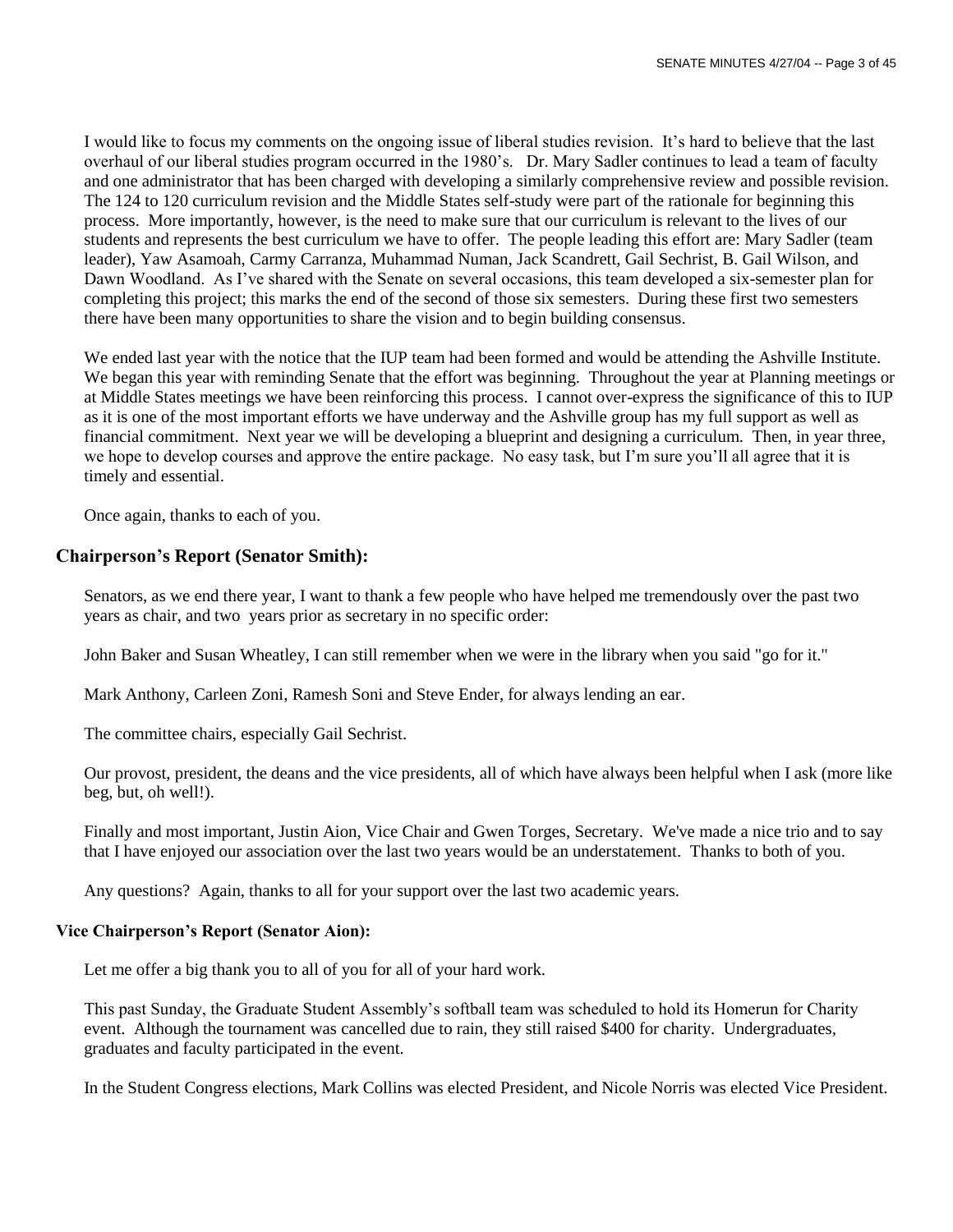I'm sad to announce that IUP student Blase Joseph Caranese III, of Greensburg, died Sunday, April 18, 2004 in Westmoreland Regional Hospital, two days shy of his twentieth birthday. A memorial service will be held in his honor this afternoon at 5:00 p.m. in the Neuman Center.

And on a personal note, I'm graduating, and so you will be free of my piercing wit and dashing good looks. I will miss you.

## **STANDING COMMITTEE REPORTS:**

## **Rules Committee (Chair Broad):**

Chair Broad noted that Senate elections are on-going. Among those seats up for election are Senate Chair and Senate Secretary. Senator Smith is running for re-election to the Chair's seat. There are currently no candidates for the Secretary's position.

### **Research Committee (Chair Guth):**

No Report.

## **Student Affairs Committee (Chair Hall):**

At the Committee's last meeting, Rebecca Sterley came and spoke about the new Faculty Advisor Support Center. The center is designed to provide support to faculty in their role as undergraduate advisors. Advising questions can be directed to Ms. Sterley, the Center's director, at 113 Keith Hall, 724-357-3111, [rsterley@iup.edu.](mailto:rsterley@iup.edu)

## **University Development and Finance Committee (Chair Domaracki):**

See Appendix A, pages  $6 - 8$ .

## **Academic Committee (Chair Andrew):**

See Appendix B, page 9.

## **Awards Committee (Chair Jackson):**

No report.

## **University-wide Undergraduate Curriculum Committee (Co-chairs Sechrist/Numan):**

See Appendix C, pages  $10 - 37$ .

## **University-wide Graduate Committee (Co-chairs Laporte/Chambers):**

See Appendix D, pages 38 – 44.

## **Library and Educational Services Committee (Chair Johnson):**

See Appendix E, page 45.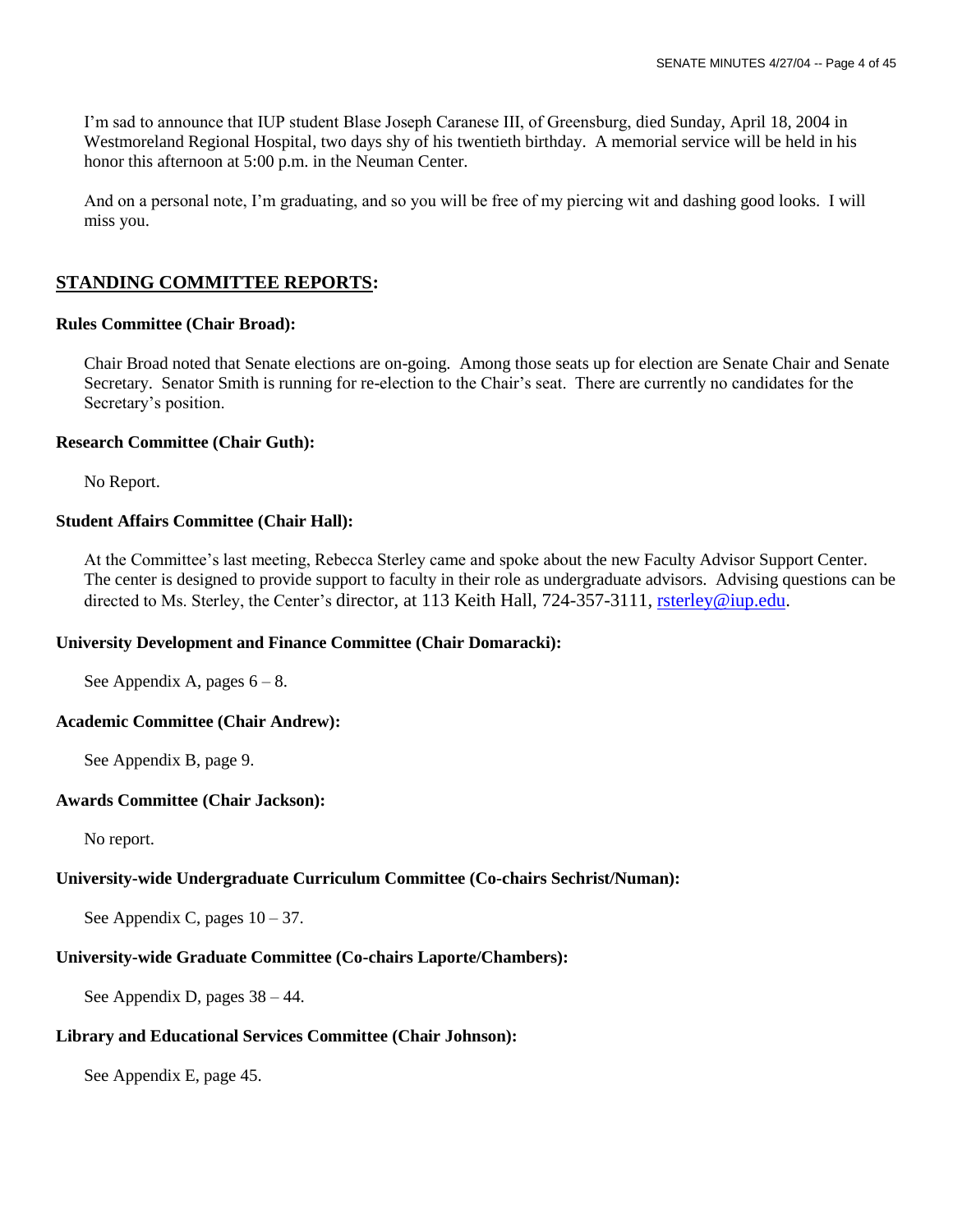## **Noncredit Committee (Chair Karimi):**

No report.

## **Adjournment**

With no further business, the meeting was adjourned at 4:40 p.m.

Respectfully submitted, Gwen Torges Senate Secretary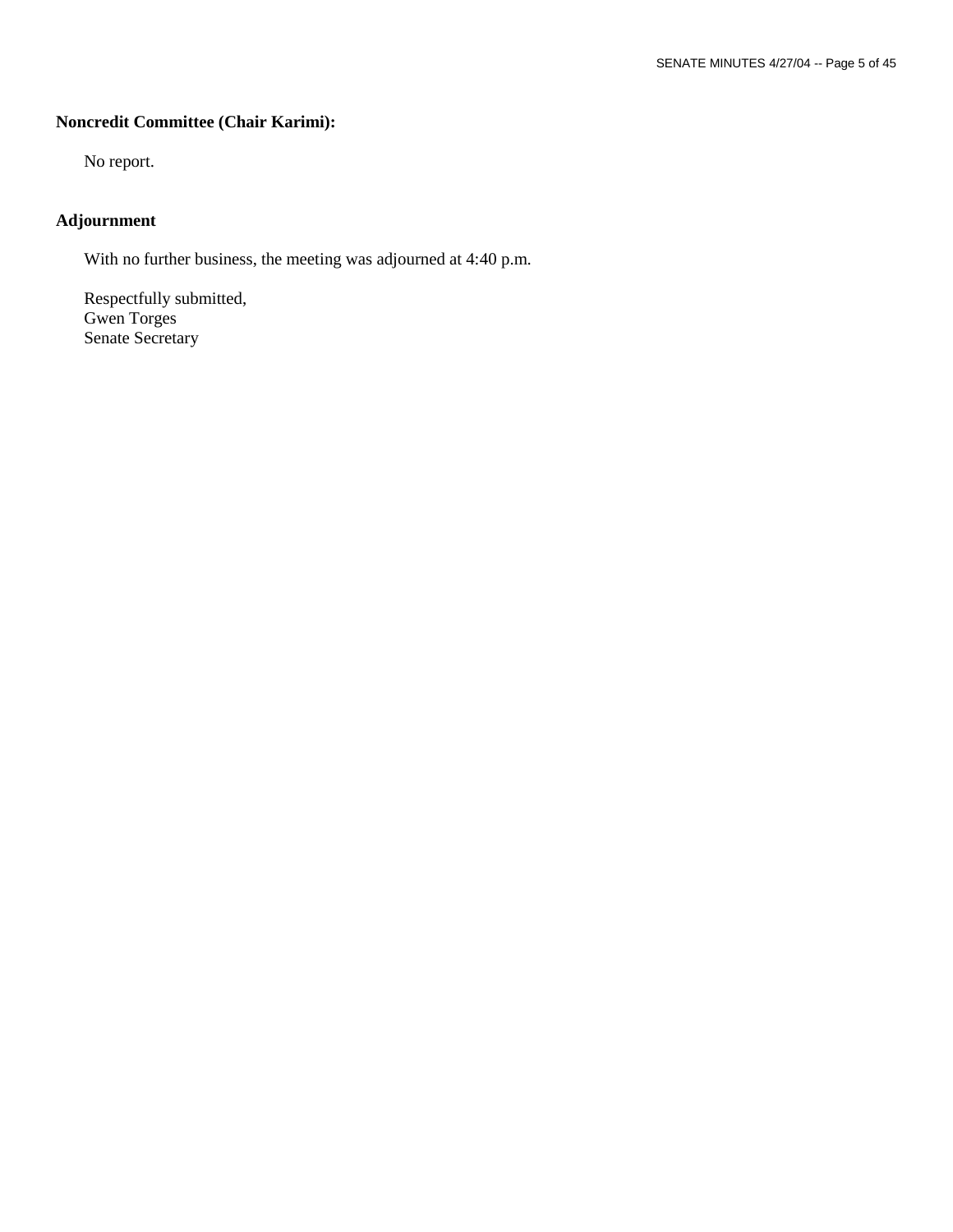## **APPENDIX A: University Development and Finance Committee (Chair Domaracki)**

## **FOR INFORMATION:**

## **PARKING REGULATION CHANGES 2004/05**

- 1. Warning letter for unpaid tickets: Also to be placed on the parking ticket. If the ticket is paid within 5 days, the fine is \$10.00. If ticket is paid after 5 days, the fine will be \$15.00. If the ticket is not paid within 30 days of being issued, the vehicle will be booted.
- 2. When appealing a parking ticket, the fine must be paid at the time the appeal is made. If the ticket is dismissed, the parking fine money will be returned to the person who appealed the ticket.
- 3. Three day temporary parking permits for Robertshaw will only be issued to the same person one time each semester.
- 4. The fee for a lost or stolen parking permit will increase from \$5.00 to \$10.00.
- 5. The fine for a misuse of a parking permit by theft will increase from the current \$10.00 to \$50.00, the maximum fine permitted in addition to booting and replacement fees. Fines for other types of misuse will remain at \$10.00.
- 6. Students working at Robertshaw can receive a one semester parking pass. The students must park on the parking lot on the south side of Robertshaw. This will be reviewed after two semesters and determined if it should continue or not.
- 7. High school students taking classes at IUP. Parking permits will be offered to those students on the same basis as IUP commuter students. Those living inside the boundaries would not be eligible for commuter permits.
- 8. When coining a meter, the coins must be turned into the meter. The parking officers will not accept the responsibility of turning the coin into the meter.

A note will be placed on the parking permit, and in the regulations, stating that found permits must be turned into the University Police Department.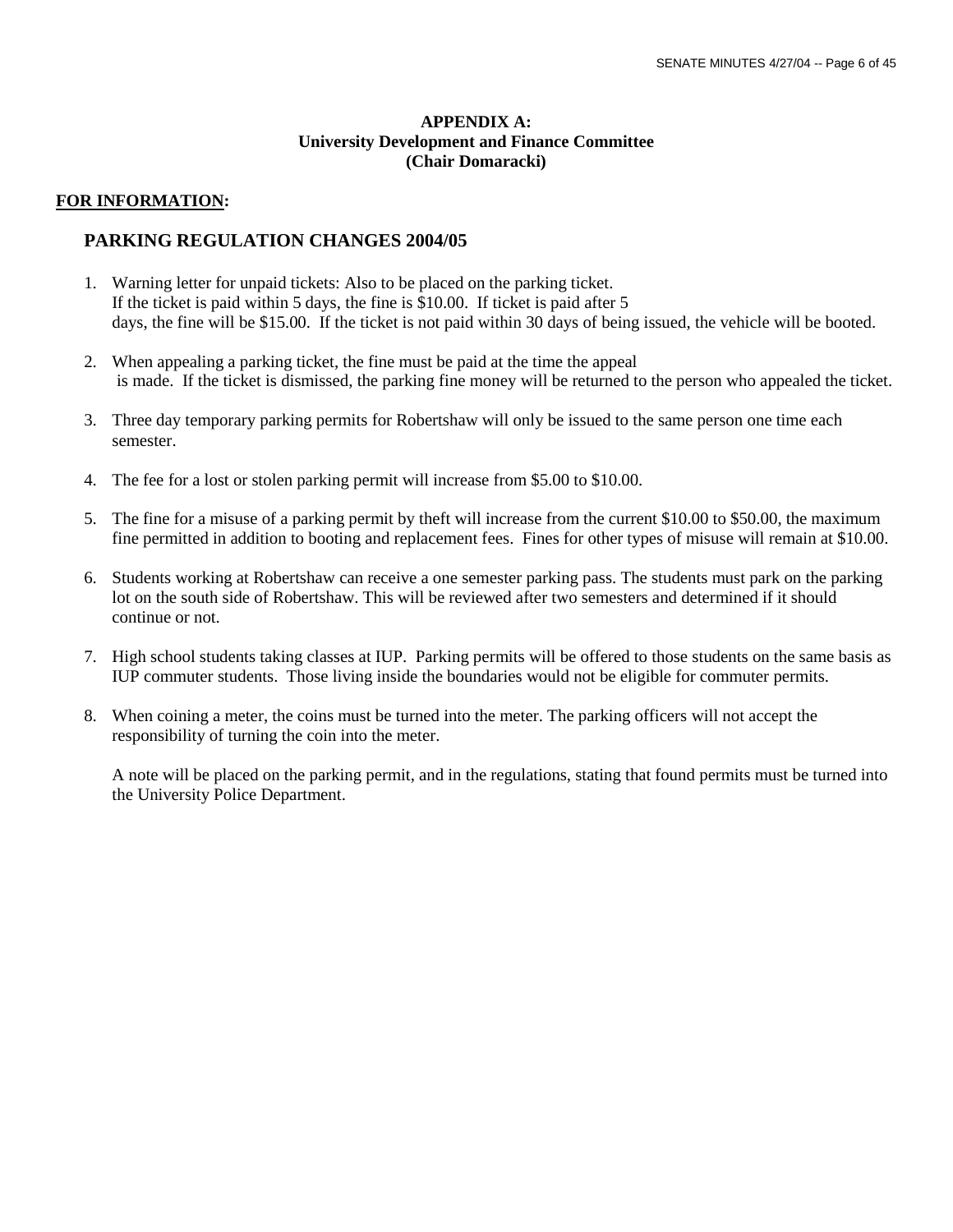## **FOR INFORMATION:**

## **Pennsylvania State System of Higher Education Indiana University of Pennsylvania Capital Budget Authorized Projects February, 2004**

The following Capital Projects have been authorized by legislation:

|                                                               |          |                           |                 |                   |                 | Design &<br>Contin.          | Constr                 |
|---------------------------------------------------------------|----------|---------------------------|-----------------|-------------------|-----------------|------------------------------|------------------------|
| <b>Project</b>                                                | Project# | Type                      | Act             | <b>Expiration</b> | <b>Auth Amt</b> | <b>Alloc</b>                 | <b>Alloc</b>           |
| Construction of New Multipurpose<br><b>Convocation Center</b> | 407-66   | Capital<br><b>LEG</b>     | 35/99<br>131/02 | 6/16/2003         | \$20,000,000    |                              |                        |
| CONST. 150,000 S.F. CONVOCATION<br><b>CENTER</b>              |          | Capital<br>LEG            | 35/99<br>131/02 | 6/16/2003         | \$38,271,000    | \$3,000,000                  | \$31,892,500           |
| Addition/Renovation Cogswell Hall                             | 407-67   | Capital                   | 47/97<br>126/02 | 10/10/2004        | \$8,888,000     | \$1,481,000                  | \$7,407,000            |
| Addtion/Renovation Fisher Auditorium                          | 407-68   | Capital                   | 27/00           | 6/22/2004         | \$9,354,000     | \$1,559,000                  | \$7,795,000            |
| Const/Replace Wyant/Doerr - Armstrong                         | 407-69   | Capital                   | 35/99<br>131/02 | 6/25/2003         | \$5,750,000     | \$958,000                    | \$4,792,000            |
| Const/Replace Old Main -<br>Punxsutawney                      | 407-70   | Capital                   | 35/99<br>131/02 | 6/25/2003         | \$5,750,000     | \$958,000                    | \$4,792,000            |
| Academic Science Building                                     |          | Capital<br>LEG            | 35/99           | 6/16/2003         | \$21,234,000    |                              |                        |
| Parking Garage                                                |          | Capital<br>LEG<br>Capital | 35/99           | 6/16/2003         | \$9,228,000     |                              |                        |
| Renovate Cogswell Hall, PH II                                 |          | LEG                       | 35/99           | 6/16/2003         | \$13,000,000    |                              |                        |
| Add'n/Renovate Ackerman Hall                                  |          | Capital                   | 27/00           | 6/22/2004         | \$5,526,000     | \$921,000                    | \$4,605,000            |
| Renovate Wilson Hall                                          |          | Capital                   | 27/00           | 6/22/2004         | \$2,749,000     | \$458,000                    | \$2,291,000            |
| Renovation of Steam Tunnels                                   |          | Capital                   | 27/00           | 6/22/2004         | \$1,590,000     | \$265,000                    | \$1,325,000            |
| Upgrade of Electrical Distribution System                     |          | Capital                   | 27/00           | 6/22/2004         | \$1,921,000     | \$320,000                    | \$1,601,000            |
| Renovation of Boiler Plant                                    |          | Capital                   | 27/00           | 6/22/2004         | \$3,288,000     | \$548,000                    | \$2,740,000            |
| <b>Addition Stapleton Library</b>                             |          | Capital                   | 131/02          | 6/25/2003         | \$9,100,000     |                              |                        |
| Addition/Renovate Sprowls Hall                                |          | Capital                   | 131/02          | 10/30/2006        | \$21,655,000    |                              |                        |
| Renovate Davis Hall                                           |          | Capital                   | 131/02          | 10/30/2006        | \$13,074,000    |                              |                        |
| Renovate Keith Hall                                           |          | Capital                   | 131/02          | 10/30/2006        | \$10,729,000    |                              |                        |
| Renovate Leonard Hall                                         |          | Capital                   | 131/02          | 10/30/2006        | \$8,336,000     |                              |                        |
| Renovate Memorial Field House                                 |          | Capital                   | 131/02          | 10/30/2006        | \$16,040,000    |                              |                        |
| Renovate Pratt Hall                                           |          | Capital                   | 131/02          | 10/30/2006        | \$5,738,000     |                              |                        |
| Renovate Stabley Library                                      |          | Capital                   | 131/02          | 10/30/2006        | \$8,291,000     |                              |                        |
| Renovate Sutton Hall, Phase II                                |          | Capital                   | 131/02          | 10/30/2006        | \$23,280,000    |                              |                        |
| Renovate Walsh Hall                                           |          | Capital                   | 131/02          | 10/30/2006        | \$3,344,000     |                              |                        |
| Renovate Weyandt Hall                                         |          | Capital                   | 131/02          | 10/30/2006        | \$30,659,000    |                              |                        |
|                                                               |          |                           |                 |                   |                 |                              |                        |
| <b>Original Furniture &amp; Equipment</b>                     | Project# | <b>Type</b>               | Act             | <b>Expiration</b> | <b>Auth Amt</b> | Design &<br>Contin.<br>Alloc | <b>Constr</b><br>Alloc |
| Original Furn & Equip. Cogswell Hall                          | 407-67   | Capital                   | 131/02          | 10/30/2006        | \$888,000       |                              |                        |
| Original Furn & Equip. Fisher                                 | 407-68   | Capital                   | 131/02          | 10/30/2006        | \$935,000       |                              |                        |
| Original Furn & Equip. Armstrong                              | 407-69   | Capital                   | 131/02          | 10/30/2006        | \$575,000       |                              |                        |
| Original Furn & Equip. Punxsutawney                           | 407-70   | Capital                   | 131/02          | 10/30/2006        | \$575,000       |                              |                        |
| Original Furn & Equip Ackerman Hall                           |          | Capital                   | 131/02          | 10/30/2006        | \$553,000       |                              |                        |
| Original Furn & Equip Keith Hall                              |          | Capital                   | 131/02          | 10/30/2006        | \$992,000       |                              |                        |
| Original Furn & Equip. Leonard Hall                           |          | Capital                   | 131/02          | 10/30/2006        | \$773,000       |                              |                        |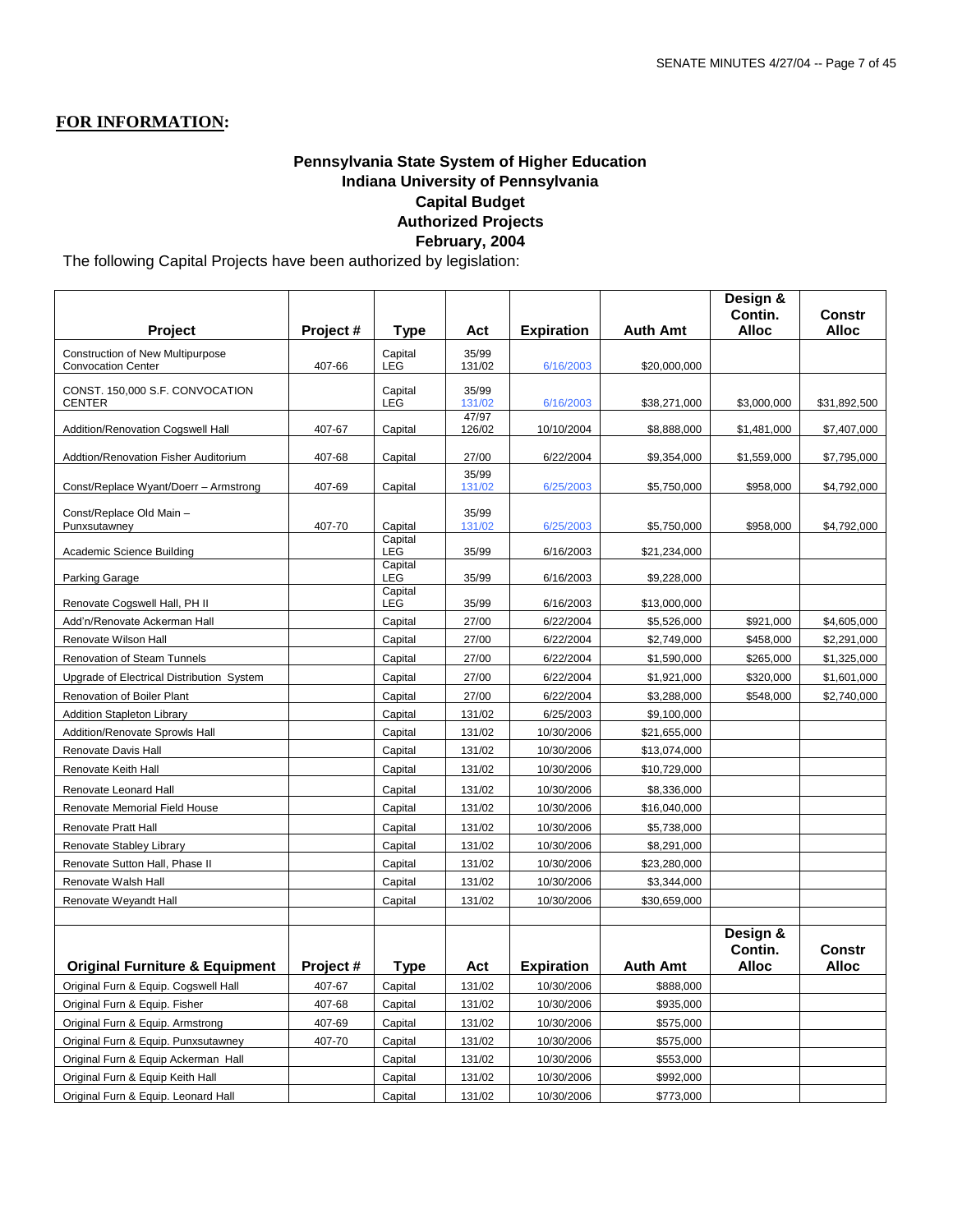| Original<br>Stablev<br>l Furn & Eauip            | Capita | 131/02 | 10/30/2006 | \$727,000 |  |
|--------------------------------------------------|--------|--------|------------|-----------|--|
| <b>Wilson Hall</b><br>Original<br>l Furn & Eauip | Capita | 131/02 | 10/30/2006 | \$275,000 |  |

### **FOR INFORMATION:**

**The committee moves the approval of the following project five-year priority order for the FY 2005-2006 Capital Budget Submission:**

#### **Proposed Five-Year Priority Order FY 2005-2006 Capital Budget Submission**

The following is our proposed five-year priority order of Capital Projects:

#### **Proposed Priority Order 2005-2006**

2. Construction of Regional Development Center (DGS-407-66

 3. Academic Science Building (Reauthorization - Renovation of Weyandt/Walsh by Replacement) 6. Renovation of Boiler Plant (Reauthorization)

 1. Renovate Wilson Hall (Reauthorization) 4. Renovation of Steam Tunnels (Reauthorization)

5. Upgrade of Electrical Distribution System (Reauthorization)

#### **Proposed Priority Order 2006-2007**

1. Renovation of Pierce Hall

2. Renovation of Stright Hall

#### **Proposed Priority Order 2007-2008**

1. Renovation of Zink Hall

#### **Proposed Priority Order 2008-2009**

1. Renovation of Robertshaw Complex

#### **Proposed Priority Order 2009-2010**

1. Renovation of Stadium & Field Areas

#### **Proposed Original Furniture & Equipment FY 2005-**

#### **2006**

1. Regional Development Center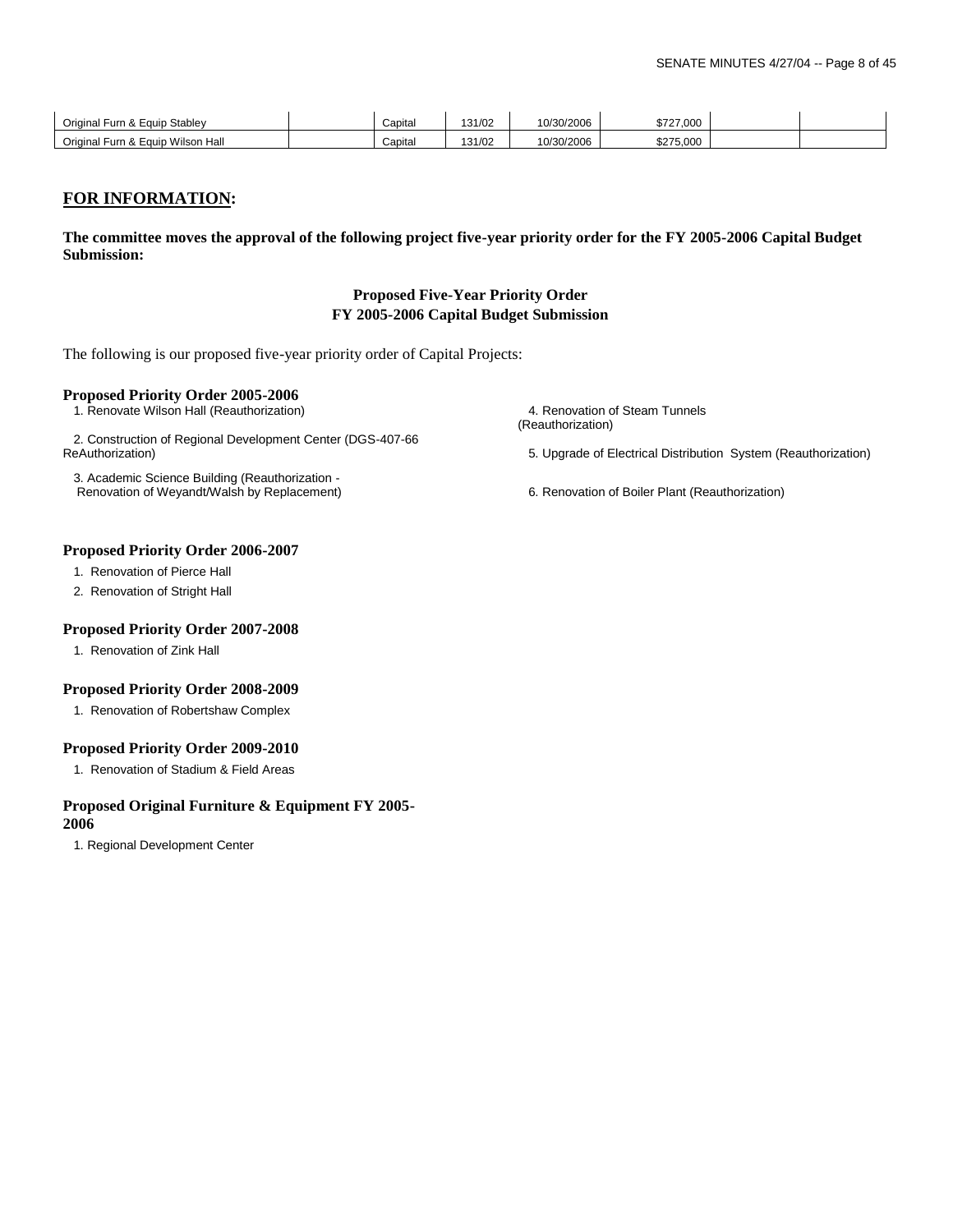## **APPENDIX B: Academic Committee (Chair Andrew)**

#### **FOR ACTION:**

#### **PASSED**

## **DUAL BACCALAUREATE DEGREES**

A student who has earned a minimum of 28 undergraduate credits from IUP and who is in good academic standing may apply to pursue a second baccalaureate degree concurrently with the first. This application must be submitted to the Dean of the College in which the major program of study for the second baccalaureate degree is housed. If admitted to a second baccalaureate degree program, the student must designate one of the two degree programs to be primary. To receive both degrees at graduation the student must earn at least 30 credits beyond the requirements of the designated primary program of study. The student must earn a minimum of 150 credits to receive both degrees concurrently. Furthermore:

- a. The student may not be graduated until both the degrees are completed.
- b. All requirements for the curriculum of each degree must be satisfied.
- c. A course required in both degree programs does not have to be repeated for the second degree.
- d. All university requirements such as minimum GPA and number of residency credits taken at IUP in the major must be met for each degree separately.
- e. Should a student elect to discontinue the pursuit of receiving two baccalaureate degrees simultaneously and decide to apply for graduation with one degree, the student will be bound to the Second Baccalaureate Degree requirements if a later return to IUP is desired to pursue another undergraduate degree.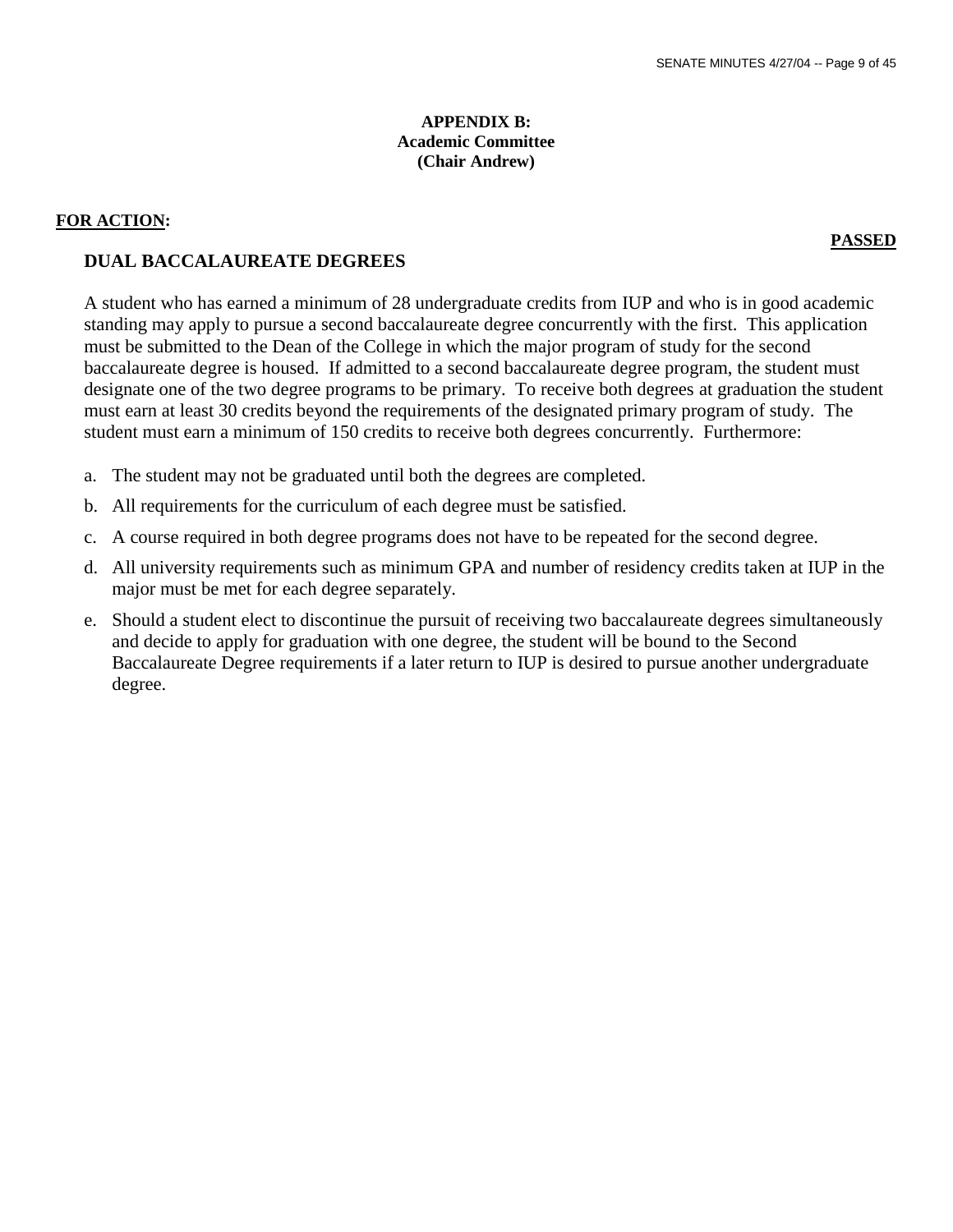## **APPENDIX C: University-Wide Undergraduate Curriculum Committee Co-Chairs Sechrist and Numan**

## **FOR INFORMATION:**

## **Liberal Studies Report:**

Approved Dr. James Lenze, Communications Media Department for Type I writing status - Professor Commitment.

Approved Dr. R. Scott Moore, History Department for Type I writing status -Professor Commitment.

Approved the LS portion of the program revision for BS in Education—Social Studies Education/Economics Track.

### **The following course was approved by UWUCC to be offered as a Distance Education Course:**

LBST 499 The Battle for Perfection, Dr. Susan Dahlheimer

## **FOR ACTION:**

## **1. College of Humanities and Social Sciences—New Course**

## **CHSS 489 Honors Colloquium 3c-0l-3cr**

 **Prerequisites:** Admission to a Departmental Honors Program in the College of Humanities and Social Sciences, HNRC 201, or permission of the instructor.

 A multi-disciplinary colloquium emphasizing problem-solving, discussion, reading and writing on a topic or theme that will vary from semester to semester according to the expertise of the faculty member(s) teaching the course. The course could focus on an issue that would be explored from a number of multi disciplinary perspectives, or bring related disciplines together to cover issues that spring from a common methodological technique. Open to all students who have been admitted to the Departmental Honors Program in their major, Robert E. Cook Honors College students who have completed HNRC 201 and, with instructor permission, to other juniors or seniors who have an overall QPA of at least a 3.5.

**Rationale:** The course will be open to all students who have been admitted to a Departmental Honors Program in their major, Robert E. Cook Honors College students who have completed HNRC 201 and, with instructor permission, to other juniors or seniors who have an overall QPA of at least 3.5. The latter group must have demonstrated comparable abilities and commitment to interactive learning. Majors in the college may count the course toward their required hours in their departmental honors; R.E. Cook Honors students may count the course toward their total of honors hours. This course will be a useful vehicle for departments with small numbers of majors who would not otherwise have the critical mass of students necessary to sustain Honors courses in their department.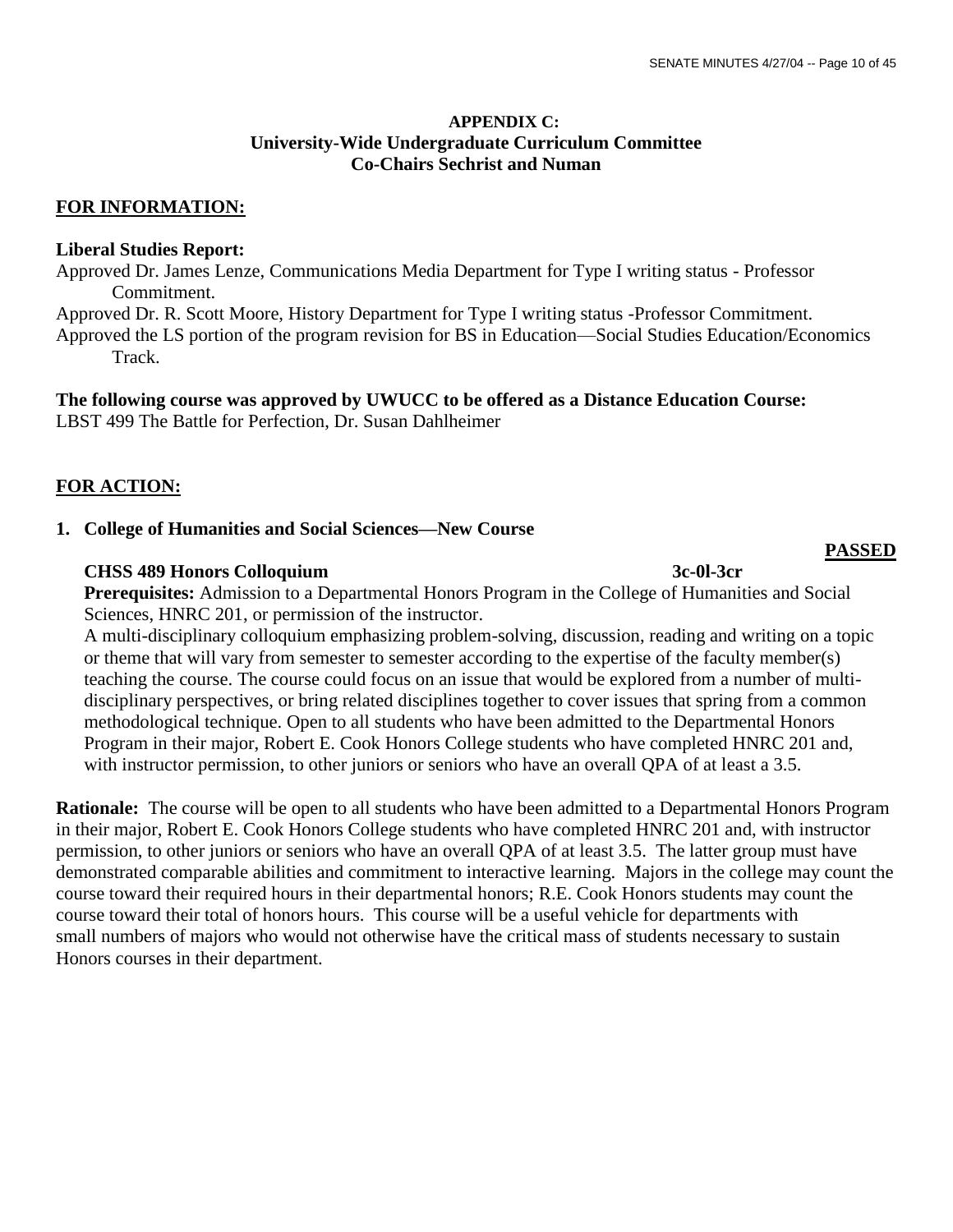**PASSED**

## **2. Department of Spanish—Program Revision**

#### **Current Program: Proposed Program: Proposed Program:**

### **BS in Education—Secondary Spanish Education (\*) BS in Education—Secondary Spanish Education (\*)**

| Mathematics: 3cr             | Liberal Studies: As outlined in the Liberal Studies<br>section with the following specifications:<br>Social Science: ANTH 110, PSYC 101<br>Liberal Studies Electives: 9cr, MATH course (1), no<br>courses with SPAN prefix | 53   | Mathematics: 3cr         | Liberal Studies: As outlined in the Lil<br>section with the following specifications<br>Social Science: ANTH 110, PSYC 101<br>Liberal Studies Electives: 9cr, MATH<br>courses with SPAN prefix |
|------------------------------|----------------------------------------------------------------------------------------------------------------------------------------------------------------------------------------------------------------------------|------|--------------------------|------------------------------------------------------------------------------------------------------------------------------------------------------------------------------------------------|
| College:                     |                                                                                                                                                                                                                            | 29   | College:                 |                                                                                                                                                                                                |
|                              | <b>Pre-Professional Educational Sequence:</b>                                                                                                                                                                              |      |                          | <b>Pre-Professional Educational Seque</b>                                                                                                                                                      |
| <b>COMM 103</b>              | Digital Instructional Technology                                                                                                                                                                                           | 3cr  | <b>COMM 103</b>          | Digital Instructional Techr                                                                                                                                                                    |
| <b>EDSP 102</b>              | Educational Psychology                                                                                                                                                                                                     | 3cr  | <b>EDSP 102</b>          | Educational Psychology                                                                                                                                                                         |
|                              | <b>Professional Education Sequence:</b><br>Education of Students with Disabilities in                                                                                                                                      |      |                          | <b>Professional Education Sequence:</b><br>Education of Students wit                                                                                                                           |
| <b>EDEX 301</b>              |                                                                                                                                                                                                                            |      | <b>EDEX 301</b>          |                                                                                                                                                                                                |
| <b>EDSP 477</b>              | <b>Inclusive Secondary Schools</b><br>Assessment of Student Learning: Design                                                                                                                                               | 2cr  | <b>EDSP 477</b>          | Inclusive Secondary Scho<br>Assessment of Student Le                                                                                                                                           |
|                              | and Interpretation of Educational                                                                                                                                                                                          |      |                          | and Interpretation of Edu                                                                                                                                                                      |
|                              | Measures                                                                                                                                                                                                                   | 3cr  |                          | Measures                                                                                                                                                                                       |
| <b>EDUC 242</b>              | Pre-Student Teaching and Clinical                                                                                                                                                                                          |      | <b>EDUC 242</b>          | Pre-Student Teaching and                                                                                                                                                                       |
|                              | Experience I                                                                                                                                                                                                               | 1cr  |                          | Experience I                                                                                                                                                                                   |
| <b>EDUC 342</b>              | Pre-Student Teaching and Clinical                                                                                                                                                                                          |      | <b>EDUC 342</b>          | Pre-Student Teaching and                                                                                                                                                                       |
|                              | Experience II                                                                                                                                                                                                              | 1cr  |                          | Experience II                                                                                                                                                                                  |
| <b>EDUC 441</b>              | <b>Student Teaching</b>                                                                                                                                                                                                    | 12cr | EDUC <sub>441</sub>      | <b>Student Teaching</b>                                                                                                                                                                        |
| <b>EDUC 442</b>              | School Law                                                                                                                                                                                                                 | 1cr  | <b>EDUC 442</b>          | School Law                                                                                                                                                                                     |
| <b>EDUC 453</b>              | Teaching of Foreign Languages in the                                                                                                                                                                                       |      | <b>EDUC 453</b>          | Teaching of Foreign Langu                                                                                                                                                                      |
|                              | Secondary School                                                                                                                                                                                                           | 3cr  |                          | Secondary School                                                                                                                                                                               |
|                              |                                                                                                                                                                                                                            | 37   | Major:                   |                                                                                                                                                                                                |
| Major:                       |                                                                                                                                                                                                                            |      | Study Abroad (2)         |                                                                                                                                                                                                |
| Study Abroad (2)             |                                                                                                                                                                                                                            |      | <b>Required Courses:</b> |                                                                                                                                                                                                |
| <b>Required Courses:</b>     |                                                                                                                                                                                                                            |      |                          | SPAN 201 Intermediate Spanish or ed                                                                                                                                                            |
|                              | SPAN 201 Intermediate Spanish or equivalent                                                                                                                                                                                | 4cr  | <b>SPAN 220</b>          | Intermediate Spanish Conv                                                                                                                                                                      |
|                              | SPAN 221 Intermediate Spanish Conversation                                                                                                                                                                                 | 3cr  |                          | Grammar                                                                                                                                                                                        |
|                              | SPAN 230 Intermediate Spanish Composition                                                                                                                                                                                  | 3cr  | SPAN 230                 | Intermediate Spanish Com                                                                                                                                                                       |
|                              | SPAN 260 Introduction to Hispanic Literature                                                                                                                                                                               | 3cr  | SPAN 260                 | Introduction to Hispanic Lit                                                                                                                                                                   |
|                              | SPAN 321 Advanced Spanish Conversation                                                                                                                                                                                     | 3cr  | <b>SPAN 340</b>          | <b>Hispanic Civilization Throug</b>                                                                                                                                                            |
| SPAN 340                     | Hispanic Civilization Through the                                                                                                                                                                                          |      |                          | Century                                                                                                                                                                                        |
|                              | Nineteenth Century                                                                                                                                                                                                         | 3cr  |                          | SPAN 342/ Twentieth-Century Spanish                                                                                                                                                            |
|                              | SPAN 342/ Twentieth-Century Spanish Civilization                                                                                                                                                                           |      |                          | SPAN 344 and Culture/Twentieth (                                                                                                                                                               |
|                              | SPAN 344 and Culture/Twentieth Century Spanish-<br>American Civilization and Culture                                                                                                                                       | 3cr  |                          | Spanish-American Civilizati<br>SPAN 350 Advanced Spanish Convers                                                                                                                               |
|                              | SPAN 353 Spanish Phonetics and Phonemics                                                                                                                                                                                   | 3cr  |                          | SPAN 353 Spanish Phonetics and Phor                                                                                                                                                            |
|                              | SPAN 390 Teaching of Elementary Content                                                                                                                                                                                    |      |                          | SPAN 390 Teaching of Elementary Cor                                                                                                                                                            |
|                              | Though the Spanish Language                                                                                                                                                                                                | 3cr  |                          | Though the Spanish Langr                                                                                                                                                                       |
|                              | SPAN 404 Advanced Spanish Grammar                                                                                                                                                                                          | 3cr  |                          | SPAN 404 Advanced Spanish Gramma                                                                                                                                                               |
| <b>Controlled Electives:</b> |                                                                                                                                                                                                                            |      |                          | <b>Controlled Electives:</b>                                                                                                                                                                   |
|                              | Any other 3cr from SPAN 300 or above                                                                                                                                                                                       | 3cr  |                          | Any other 3cr from SPAN 300 or above                                                                                                                                                           |
|                              | SPAN 362, 364, or a 400-level literature course                                                                                                                                                                            | 3cr  |                          | SPAN 362, 364, or a 400-level literatur                                                                                                                                                        |
| <b>Free Flectives:</b>       |                                                                                                                                                                                                                            | 1.   | <b>Free Flectives:</b>   |                                                                                                                                                                                                |

| 53   | <b>Mathematics: 3cr</b>  | <b>Liberal Studies:</b> As outlined in the Liberal Studies<br>section with the following specifications:<br>Social Science: ANTH 110, PSYC 101<br>Liberal Studies Electives: 9cr, MATH course (1), no<br>courses with SPAN prefix | 53   |
|------|--------------------------|-----------------------------------------------------------------------------------------------------------------------------------------------------------------------------------------------------------------------------------|------|
| 29   | College:                 | <b>Pre-Professional Educational Sequence:</b>                                                                                                                                                                                     | 29   |
| 3cr  | <b>COMM 103</b>          | Digital Instructional Technology                                                                                                                                                                                                  | 3cr  |
| 3cr  | <b>EDSP 102</b>          | <b>Educational Psychology</b>                                                                                                                                                                                                     | 3cr  |
|      |                          | <b>Professional Education Sequence:</b>                                                                                                                                                                                           |      |
|      | <b>EDEX 301</b>          | Education of Students with Disabilities in                                                                                                                                                                                        |      |
| 2cr  |                          | <b>Inclusive Secondary Schools</b>                                                                                                                                                                                                | 2cr  |
|      | <b>EDSP 477</b>          | Assessment of Student Learning: Design                                                                                                                                                                                            |      |
|      |                          | and Interpretation of Educational                                                                                                                                                                                                 |      |
| 3cr  |                          | <b>Measures</b>                                                                                                                                                                                                                   | 3cr  |
|      | <b>EDUC 242</b>          | Pre-Student Teaching and Clinical                                                                                                                                                                                                 |      |
| 1cr  |                          | Experience I                                                                                                                                                                                                                      | 1cr  |
|      | <b>EDUC 342</b>          |                                                                                                                                                                                                                                   |      |
| 1cr  |                          | Pre-Student Teaching and Clinical<br>Experience II                                                                                                                                                                                | 1cr  |
| 12cr | <b>EDUC 441</b>          | <b>Student Teaching</b>                                                                                                                                                                                                           | 12cr |
|      | <b>EDUC 442</b>          | School Law                                                                                                                                                                                                                        |      |
| 1cr  | <b>EDUC 453</b>          |                                                                                                                                                                                                                                   | 1cr  |
| 3cr  |                          | Teaching of Foreign Languages in the                                                                                                                                                                                              | 3cr  |
|      |                          | Secondary School                                                                                                                                                                                                                  |      |
| 37   | Major:                   |                                                                                                                                                                                                                                   | 37   |
|      | Study Abroad (2)         |                                                                                                                                                                                                                                   |      |
|      | <b>Required Courses:</b> |                                                                                                                                                                                                                                   |      |
|      | <b>SPAN 201</b>          | Intermediate Spanish or equivalent                                                                                                                                                                                                | 4cr  |
| 4cr  | <b>SPAN 220</b>          | Intermediate Spanish Conversation and                                                                                                                                                                                             |      |
| 3cr  |                          | Grammar                                                                                                                                                                                                                           | 3cr  |
| 3cr  | <b>SPAN 230</b>          | Intermediate Spanish Composition                                                                                                                                                                                                  | 3cr  |
| 3cr  | <b>SPAN 260</b>          | Introduction to Hispanic Literature                                                                                                                                                                                               | 3cr  |
| 3cr  | <b>SPAN 340</b>          | Hispanic Civilization Through the 19th                                                                                                                                                                                            |      |
|      |                          | Century                                                                                                                                                                                                                           | 3cr  |
| 3cr  |                          | SPAN 342/ Twentieth-Century Spanish Civilization                                                                                                                                                                                  |      |
|      |                          | SPAN 344 and Culture/Twentieth Century                                                                                                                                                                                            |      |
|      |                          | Spanish-American Civilization and Culture                                                                                                                                                                                         | 3cr  |
| 3cr  | <b>SPAN 350</b>          | Advanced Spanish Conversation                                                                                                                                                                                                     | 3cr  |
| 3cr  |                          | SPAN 353 Spanish Phonetics and Phonemics                                                                                                                                                                                          | 3cr  |
|      |                          | SPAN 390 Teaching of Elementary Content                                                                                                                                                                                           |      |
| 3cr  |                          | Though the Spanish Language                                                                                                                                                                                                       | 3cr  |
| 3cr  |                          | SPAN 404 Advanced Spanish Grammar                                                                                                                                                                                                 | 3cr  |
|      |                          |                                                                                                                                                                                                                                   |      |

## **Controlled Electives:**

| Any other 3cr from SPAN 300 or above            | 3cr | Any other 3cr from SPAN 300 or above            | 3cr |
|-------------------------------------------------|-----|-------------------------------------------------|-----|
| SPAN 362, 364, or a 400-level literature course | 3cr | SPAN 362, 364, or a 400-level literature course | 3cr |
| <b>Free Electives:</b>                          |     | <b>Free Electives:</b>                          |     |

## **Total Degree Requirements: 120 Total Degree Requirements: 120**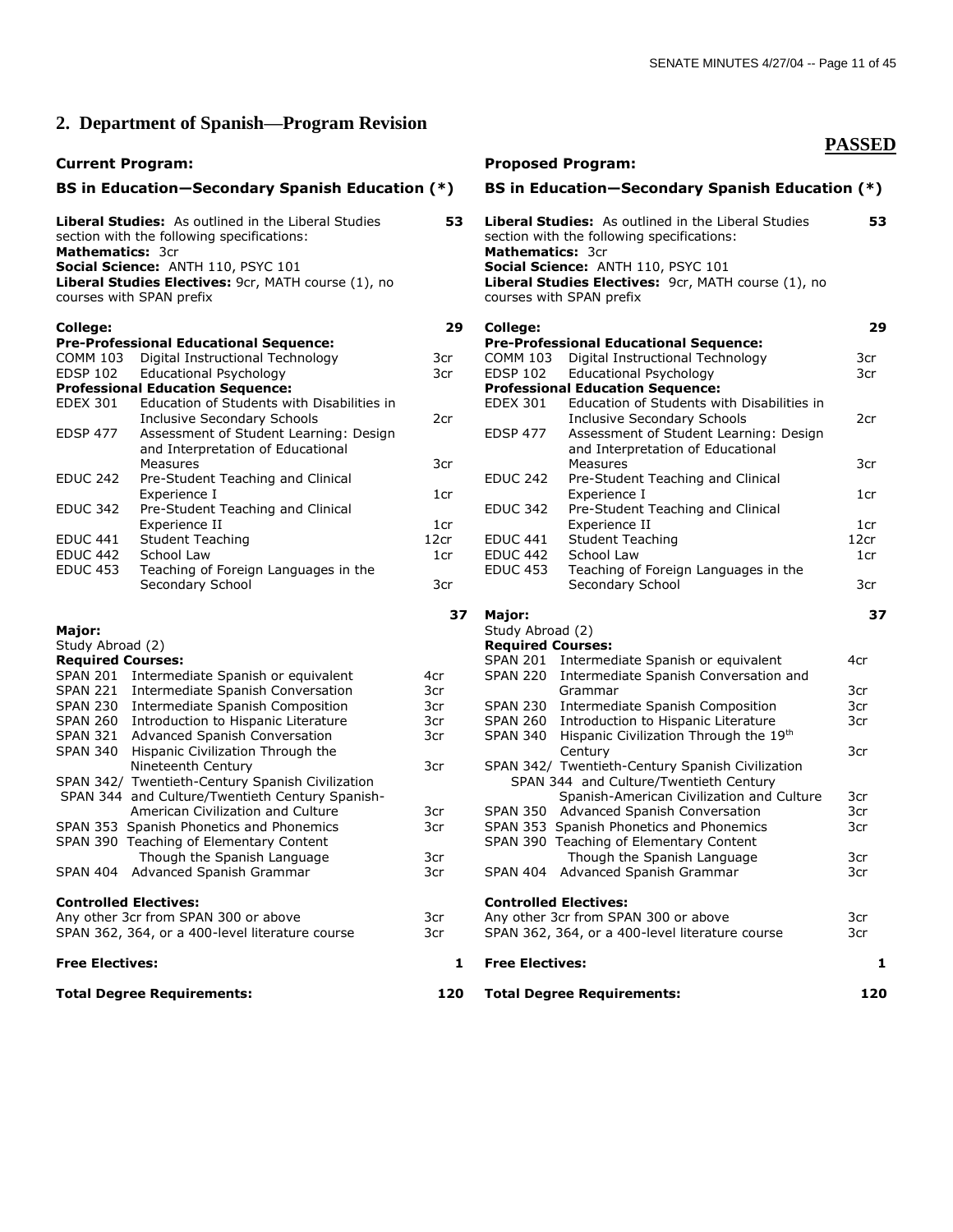- (\*) See requirements leading to teacher certification, titled "Admission to Teacher Education," in the College of Education and Educational Technology section of this catalog.
- (1) Students who do not wish to select a MATH course under the Liberal Studied Electives must still take a second MATH course in order to fulfill the state requirements
- (2) Students in the B.S. Ed. Secondary Spanish major must successfully complete a program of language study in a Spanish-speaking county. This program must, as a minimum, last four weeks and carry 3 or more cr extending beyond the intermediate level. Students may fulfill this requirement by participating in any of IUP's study abroad programs in Spain, Mexico, or Costa Rica or by transferring credits from another accredited program. Students wishing to fulfill this requirement through a non-IUP program should obtain prior approval from the department. Based on demonstration of adequate oral proficiency and significant cross-cultural experience, students may be exempted from this requirement with the approval of the advisor.
- (\*) See requirements leading to teacher certification, titled "Admission to Teacher Education," in the College of Education and Educational Technology section of this catalog.
- (1) Students who do not wish to select a MATH course under the Liberal Studied Electives must still take a second MATH course in order to fulfill the state requirements
- (2) Students in the B.S. Ed. Secondary Spanish major must successfully complete a program of language study in a Spanish-speaking county. This program must, as a minimum, last four weeks and carry 3 or more cr extending beyond the intermediate level. Students may fulfill this requirement by participating in any of IUP's study abroad programs in Spain, Mexico, or Costa Rica or by transferring credits from another accredited program. Students wishing to fulfill this requirement through a non-IUP program should obtain prior approval from the department. Based on demonstration of adequate oral proficiency and significant cross-cultural experience, students may be exempted from this requirement with the approval of the advisor.

**Rationale:** This revision is being submitted to include all of the recent number changes in SPAN courses.

## **3. Department of Sociology—New courses, Course Deletion, and Program Revisions**

 **A. New Courses**

## **SOC 460 Social Research Methods I 3c-0l-3cr**

 **Prerequisites:** SOC 320, Junior standing

 First course in a two course methods sequence. Examines diverse research designs used in the social sciences, i.e., survey, field study, experiment, documentary, and existing statistical data. Focuses both on logic and practice of social research. Students develop a research design to be implemented in the second course in the research sequence.

## **SOC 461 Social Research Methods II 3c-0l-3cr**

 **Prerequisites:** SOC 460, Junior standing

 Second course in a two course methods sequence. Students will implement the research project that developed during the first course in this sequence. This course is primarily applied research and students will use the semester to collect and analyze their data and to prepare a final research report on their findings.

**Rationale:** These courses will be required of all Sociology majors. They should also attract students from other behavioral science fields, such as criminology and psychology. An external review of Sociology, performed in 1998, recommended the addition of a second methods course for majors. The first course has been reconfigured and a second course has been designed to comply with that recommendation. The courses have been designed to provide students with a stronger background in sociological methods that will strengthen their knowledge of the discipline and that will translate directly into increased marketability. SOC 460 will culminate in the development of a research proposal that will be implemented and analyzed in SOC 461.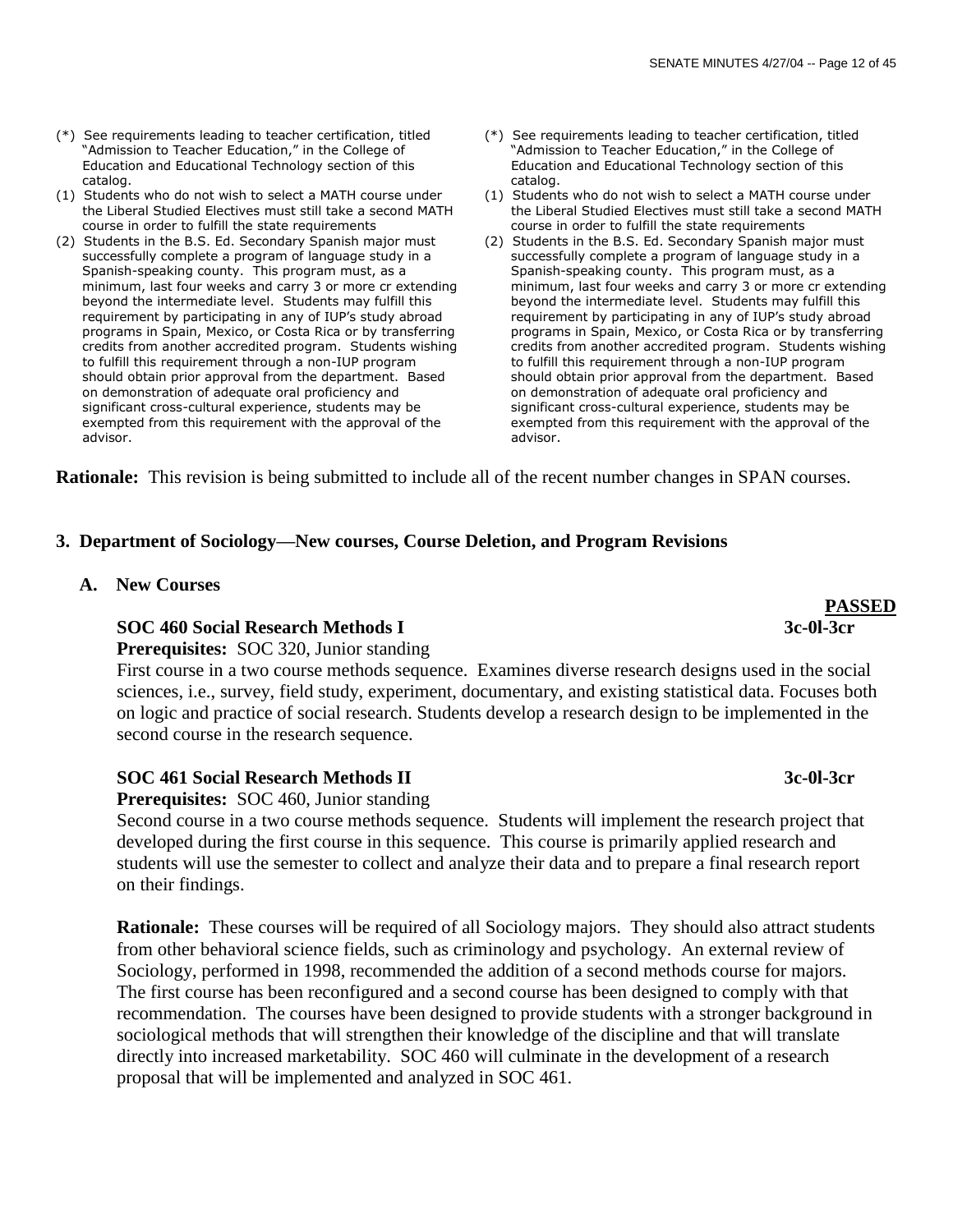## **B. Course Deletion—Effective Fall 2005**

## **SOC 380 Social Research Methods**

 **Rationale:** Based on the recommendation that the department have two research methods classes, SOC 380 will be deleted in fall 2005, and in its place SOC 460 and SOC 461 are being proposed.

## **C. Program Revisions**

### **PASSED**

 **53**

 **0-6**

 **33**

\*cr  $(2)$ 3cr 3cr 3cr 3cr

 **28-34 120**

**PASSED**

| <b>Current Program:</b>                                                                                                                                                                                                                                                                                                                                                                                                                                                                                                                  | <b>Proposed Program:</b> |                                                                                                                                                                                                                                                                                                                                                                                                                                                                                                                                          |                          |  |  |
|------------------------------------------------------------------------------------------------------------------------------------------------------------------------------------------------------------------------------------------------------------------------------------------------------------------------------------------------------------------------------------------------------------------------------------------------------------------------------------------------------------------------------------------|--------------------------|------------------------------------------------------------------------------------------------------------------------------------------------------------------------------------------------------------------------------------------------------------------------------------------------------------------------------------------------------------------------------------------------------------------------------------------------------------------------------------------------------------------------------------------|--------------------------|--|--|
| <b>Bachelor of Arts-Sociology/General Sociology Track</b>                                                                                                                                                                                                                                                                                                                                                                                                                                                                                |                          | <b>Bachelor of Arts-Sociology/General Sociology Track</b>                                                                                                                                                                                                                                                                                                                                                                                                                                                                                |                          |  |  |
| Liberal Studies: As outlined in the Liberal Studies section with the<br>following specifications:<br>Mathematics: MATH 217 recommended<br>Social Science: SOC 151<br>Liberal Studies Electives: 9cr, no courses with SOC prefix                                                                                                                                                                                                                                                                                                          | 53                       | Liberal Studies: As outlined in the Liberal Studies section with the<br>following specifications:<br>Mathematics: MATH 217 recommended<br>Social Science: SOC 151<br>Liberal Studies Electives: 9cr, no courses with SOC prefix                                                                                                                                                                                                                                                                                                          |                          |  |  |
| College:<br>Foreign Language Intermediate Level (1)                                                                                                                                                                                                                                                                                                                                                                                                                                                                                      | $0-6$                    | College:<br>Foreign Language Intermediate Level (1)                                                                                                                                                                                                                                                                                                                                                                                                                                                                                      |                          |  |  |
| Major:<br><b>Required Courses:</b><br>Principles of Sociology<br>SOC 151                                                                                                                                                                                                                                                                                                                                                                                                                                                                 | 30<br>*cr $(2)$          | Major:<br><b>Required Courses:</b><br><b>SOC</b> 151<br>Principles of Sociology                                                                                                                                                                                                                                                                                                                                                                                                                                                          | $*cr$                    |  |  |
| SOC 320<br>Sociological Theory<br>SOC 380<br>Social Research Methods<br>One of the following courses:<br>SOC 361<br>Social Stratification<br>SOC 362<br>Racial and Ethnic Minorities<br>SOC 363<br>Sociology of Gender<br>At least one different course from four of the following                                                                                                                                                                                                                                                       | 3cr<br>3cr<br>3cr        | SOC 320<br>Sociological Theory<br>Social Research Methods I<br><b>SOC 460</b><br>SOC 461<br>Social Research Methods II<br>One of the following courses:<br>SOC 361<br>Social Stratification<br>SOC 362<br>Racial and Ethnic Minorities<br>SOC 363<br>Sociology of Gender                                                                                                                                                                                                                                                                 | 3cr<br>3cr<br>3cr<br>3cr |  |  |
| substantive areas:<br>Social Inequality and Social Change:<br>SOC 303, 337, 361, 362, 363, 448, 458<br>Deviance and Social Problems:<br>SOC 231, 333, 335, 427, 428, 452<br>Individual and Society: SOC 251, 345, 357<br>Social Organization and Institutions: SOC 286, 336,<br>339, 340, 341, 342, 348, 352, 421, 458<br>Comparative Sociology: SOC 233, 271, 272, 273,<br>286, 303, 314, 337, 342<br>Free Sociology Electives: (3)                                                                                                     | 12cr<br>9cr              | At least one different course from four of the following<br>substantive areas:<br>Social Inequality and Social Change:<br>SOC 269, 303, 337, 361, 362, 363, 448, 452, 458<br>Deviance and Social Problems:<br>SOC 231, 269, 333, 335, 427, 428, 452<br>Individual and Society: SOC 251, 269, 345, 357, 452<br>Social Organization and Institutions: SOC 286, 336,<br>340, 341, 342, 348, 352, 421, 458<br>Comparative Sociology: SOC 233, 271, 272, 273,<br>286, 303, 314, 337, 342<br>Free Sociology Electives: (3)                     | 12c <sub>1</sub><br>9cr  |  |  |
| <b>Free Electives:</b>                                                                                                                                                                                                                                                                                                                                                                                                                                                                                                                   | 31-37                    | <b>Free Electives:</b>                                                                                                                                                                                                                                                                                                                                                                                                                                                                                                                   | 2 <sub>i</sub>           |  |  |
| <b>Total Degree Requirements:</b>                                                                                                                                                                                                                                                                                                                                                                                                                                                                                                        | <b>120</b>               | <b>Total Degree Requirements:</b>                                                                                                                                                                                                                                                                                                                                                                                                                                                                                                        |                          |  |  |
| (1) Intermediate-level Foreign Language may be included in Liberal<br>Studies electives.<br>(2) Credits counted in Liberal Studies, not in the major.<br>(3) Internships in Sociology (SOC 493) will not count as part of the<br>required Free Sociology electives and must count as credits beyond<br>the 30cr required for the major (out of Free Electives). The student<br>must write a one-page justification explaining the selection of<br>his/her 9cr of Free Sociology electives as it relates to the internship<br>experience. |                          | (1) Intermediate-level Foreign Language may be included in Liberal<br>Studies electives.<br>(2) Credits counted in Liberal Studies, not in the major.<br>(3) Internships in Sociology (SOC 493) will not count as part of the<br>required Free Sociology electives and must count as credits beyond<br>the 30cr required for the major (out of Free Electives). The student<br>must write a one-page justification explaining the selection of<br>his/her 9cr of Free Sociology electives as it relates to the internship<br>experience. |                          |  |  |

**Rationale:** SOC 380 is being deleted from the program and replaced with SOC 460 and 461. SOC 452 Disability and Society is being added as a controlled elective to the Social Inequality and Social Change and the Individual and Society substantive areas. Previously SOC 452 was only offered in one substantive area, but its perspectives make it suitable for the other substantive areas, and it will give students a broader selection. SOC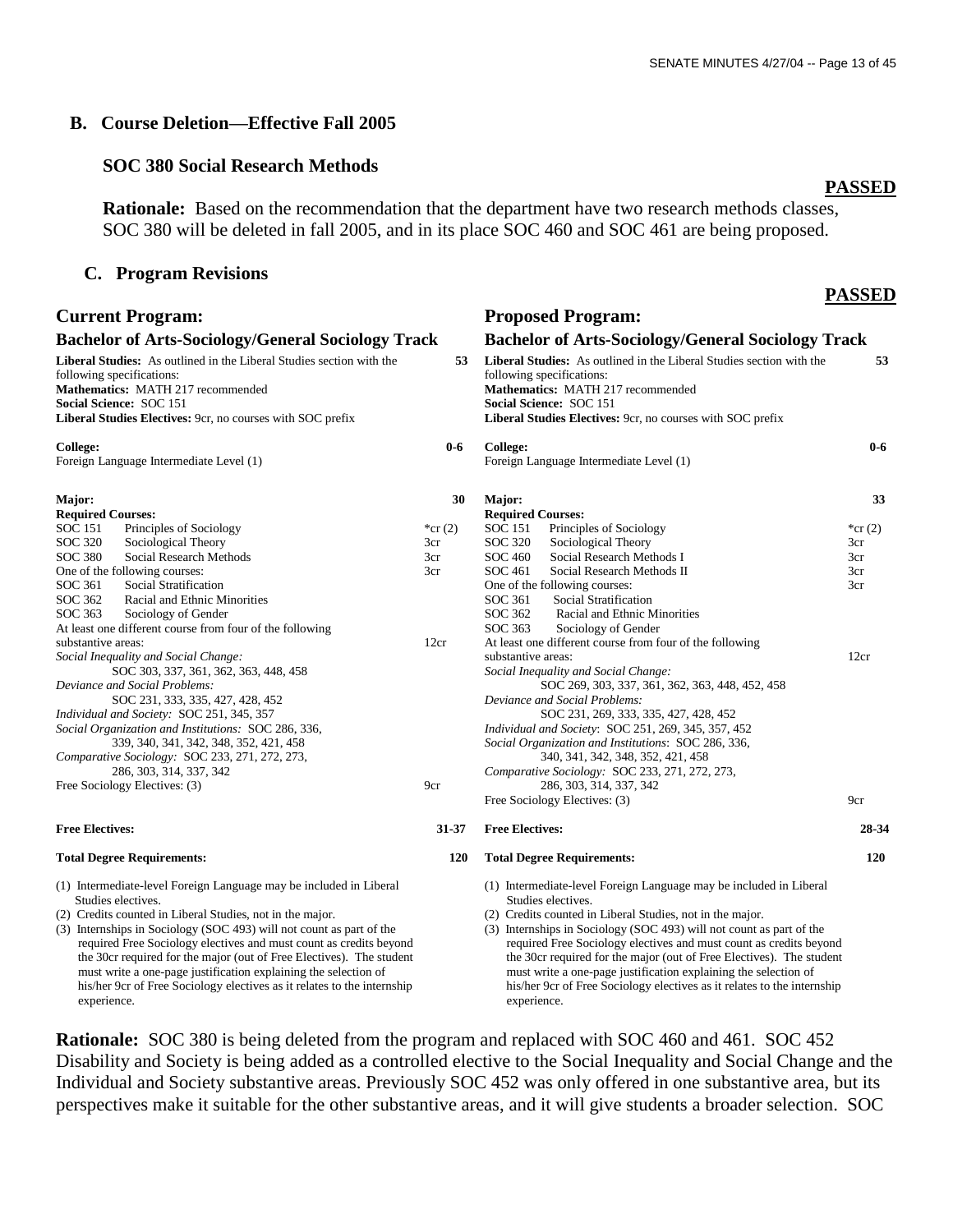269, a newly created course recently approved by the Senate, is being added to the Social Inequality and Social Change, Deviance and Social Problems, and Individual and Society substantive areas. SOC 339 The Community, an inactive course, is being removed from Social Organization and Institutions substantive areas.

## **Current Program: Proposed Program:**

| $\mathbf{u}$ can reproduce                                                                                                                                                                                                                                                                                                                                                                                                                                                                                                                                                                                                                                                                                                                                                                                                                                                                                                                                                                                                                                                                                                                         | 110 postu 110 <sub>5</sub> 1 uni |                                                                                                                                                                                                                                                                                                                                                                                                                                                                                                                                                                                                                                                                                                                                                                                                                                                                                                                                                                                                                                                                                                                                                                                                                                  |           |  |  |
|----------------------------------------------------------------------------------------------------------------------------------------------------------------------------------------------------------------------------------------------------------------------------------------------------------------------------------------------------------------------------------------------------------------------------------------------------------------------------------------------------------------------------------------------------------------------------------------------------------------------------------------------------------------------------------------------------------------------------------------------------------------------------------------------------------------------------------------------------------------------------------------------------------------------------------------------------------------------------------------------------------------------------------------------------------------------------------------------------------------------------------------------------|----------------------------------|----------------------------------------------------------------------------------------------------------------------------------------------------------------------------------------------------------------------------------------------------------------------------------------------------------------------------------------------------------------------------------------------------------------------------------------------------------------------------------------------------------------------------------------------------------------------------------------------------------------------------------------------------------------------------------------------------------------------------------------------------------------------------------------------------------------------------------------------------------------------------------------------------------------------------------------------------------------------------------------------------------------------------------------------------------------------------------------------------------------------------------------------------------------------------------------------------------------------------------|-----------|--|--|
| <b>Bachelor of Arts-Sociology/Human Services Track</b>                                                                                                                                                                                                                                                                                                                                                                                                                                                                                                                                                                                                                                                                                                                                                                                                                                                                                                                                                                                                                                                                                             |                                  | <b>Bachelor of Arts-Sociology/Human Services Track</b>                                                                                                                                                                                                                                                                                                                                                                                                                                                                                                                                                                                                                                                                                                                                                                                                                                                                                                                                                                                                                                                                                                                                                                           |           |  |  |
| Liberal Studies: As outlined in the Liberal Studies section with the<br>following specifications:<br>Mathematics: MATH 217 recommended<br>Social Science: SOC 151 required, ANTH 110 and PSYC 101<br>recommended<br><b>Liberal Studies Electives:</b> 9cr, no courses with SOC prefix                                                                                                                                                                                                                                                                                                                                                                                                                                                                                                                                                                                                                                                                                                                                                                                                                                                              | 53                               | Liberal Studies: As outlined in the Liberal Studies section with the<br>following specifications:<br>Mathematics: MATH 217 recommended<br>Social Science: SOC 151 required, ANTH 110 and PSYC 101<br>recommended<br><b>Liberal Studies Electives:</b> 9cr, no courses with SOC prefix                                                                                                                                                                                                                                                                                                                                                                                                                                                                                                                                                                                                                                                                                                                                                                                                                                                                                                                                            |           |  |  |
| College:                                                                                                                                                                                                                                                                                                                                                                                                                                                                                                                                                                                                                                                                                                                                                                                                                                                                                                                                                                                                                                                                                                                                           | $0-6$                            | College:                                                                                                                                                                                                                                                                                                                                                                                                                                                                                                                                                                                                                                                                                                                                                                                                                                                                                                                                                                                                                                                                                                                                                                                                                         | $0-6$     |  |  |
| Foreign Language Intermediate Level (1)                                                                                                                                                                                                                                                                                                                                                                                                                                                                                                                                                                                                                                                                                                                                                                                                                                                                                                                                                                                                                                                                                                            |                                  | Foreign Language Intermediate Level (1)                                                                                                                                                                                                                                                                                                                                                                                                                                                                                                                                                                                                                                                                                                                                                                                                                                                                                                                                                                                                                                                                                                                                                                                          |           |  |  |
| Major                                                                                                                                                                                                                                                                                                                                                                                                                                                                                                                                                                                                                                                                                                                                                                                                                                                                                                                                                                                                                                                                                                                                              | 42                               | Major:                                                                                                                                                                                                                                                                                                                                                                                                                                                                                                                                                                                                                                                                                                                                                                                                                                                                                                                                                                                                                                                                                                                                                                                                                           | 45        |  |  |
| <b>Required Courses:</b>                                                                                                                                                                                                                                                                                                                                                                                                                                                                                                                                                                                                                                                                                                                                                                                                                                                                                                                                                                                                                                                                                                                           |                                  | <b>Required Courses:</b>                                                                                                                                                                                                                                                                                                                                                                                                                                                                                                                                                                                                                                                                                                                                                                                                                                                                                                                                                                                                                                                                                                                                                                                                         |           |  |  |
| SOC 151<br>Principles of Sociology                                                                                                                                                                                                                                                                                                                                                                                                                                                                                                                                                                                                                                                                                                                                                                                                                                                                                                                                                                                                                                                                                                                 | *cr $(2)$                        | <b>SOC 151</b><br>Principles of Sociology                                                                                                                                                                                                                                                                                                                                                                                                                                                                                                                                                                                                                                                                                                                                                                                                                                                                                                                                                                                                                                                                                                                                                                                        | *cr $(2)$ |  |  |
| <b>SOC 301</b><br>Foundations of Sociological Practice                                                                                                                                                                                                                                                                                                                                                                                                                                                                                                                                                                                                                                                                                                                                                                                                                                                                                                                                                                                                                                                                                             | 3cr                              | SOC 301<br>Foundations of Sociological Practice                                                                                                                                                                                                                                                                                                                                                                                                                                                                                                                                                                                                                                                                                                                                                                                                                                                                                                                                                                                                                                                                                                                                                                                  | 3cr       |  |  |
| SOC 302<br>Clinical Sociological Practice                                                                                                                                                                                                                                                                                                                                                                                                                                                                                                                                                                                                                                                                                                                                                                                                                                                                                                                                                                                                                                                                                                          | 3cr                              | SOC 302<br>Clinical Sociological Practice                                                                                                                                                                                                                                                                                                                                                                                                                                                                                                                                                                                                                                                                                                                                                                                                                                                                                                                                                                                                                                                                                                                                                                                        | 3cr       |  |  |
| SOC 303<br>Social and Cultural Change                                                                                                                                                                                                                                                                                                                                                                                                                                                                                                                                                                                                                                                                                                                                                                                                                                                                                                                                                                                                                                                                                                              | 3cr                              | SOC 303<br>Social and Cultural Change                                                                                                                                                                                                                                                                                                                                                                                                                                                                                                                                                                                                                                                                                                                                                                                                                                                                                                                                                                                                                                                                                                                                                                                            | 3cr       |  |  |
| <b>SOC 320</b><br>Sociological Theory                                                                                                                                                                                                                                                                                                                                                                                                                                                                                                                                                                                                                                                                                                                                                                                                                                                                                                                                                                                                                                                                                                              | 3cr                              | SOC 320<br>Sociological Theory                                                                                                                                                                                                                                                                                                                                                                                                                                                                                                                                                                                                                                                                                                                                                                                                                                                                                                                                                                                                                                                                                                                                                                                                   | 3cr       |  |  |
| <b>SOC 380</b><br>Social Research Methods                                                                                                                                                                                                                                                                                                                                                                                                                                                                                                                                                                                                                                                                                                                                                                                                                                                                                                                                                                                                                                                                                                          | 3cr                              | <b>SOC 460</b><br>Social Research Methods I                                                                                                                                                                                                                                                                                                                                                                                                                                                                                                                                                                                                                                                                                                                                                                                                                                                                                                                                                                                                                                                                                                                                                                                      | 3cr       |  |  |
| SOC 493<br>Internship in Sociology (3)                                                                                                                                                                                                                                                                                                                                                                                                                                                                                                                                                                                                                                                                                                                                                                                                                                                                                                                                                                                                                                                                                                             | 12cr                             | SOC 461<br>Social Research Methods II                                                                                                                                                                                                                                                                                                                                                                                                                                                                                                                                                                                                                                                                                                                                                                                                                                                                                                                                                                                                                                                                                                                                                                                            | 3cr       |  |  |
| <b>Controlled Electives:</b> One substantive area (4)                                                                                                                                                                                                                                                                                                                                                                                                                                                                                                                                                                                                                                                                                                                                                                                                                                                                                                                                                                                                                                                                                              | 15cr(5)                          | SOC 493<br>Internship in Sociology (3)                                                                                                                                                                                                                                                                                                                                                                                                                                                                                                                                                                                                                                                                                                                                                                                                                                                                                                                                                                                                                                                                                                                                                                                           | 12cr      |  |  |
| <i>Medical Sociology:</i> ANTH 444 or SOC 342, and four courses                                                                                                                                                                                                                                                                                                                                                                                                                                                                                                                                                                                                                                                                                                                                                                                                                                                                                                                                                                                                                                                                                    |                                  | <b>Controlled Electives:</b> One substantive area (4)                                                                                                                                                                                                                                                                                                                                                                                                                                                                                                                                                                                                                                                                                                                                                                                                                                                                                                                                                                                                                                                                                                                                                                            | 15cr(5)   |  |  |
| from the following: ANTH 222, 444, BIOL 151 or 155,<br>ECON 335, FDNT 212, PSYC 321, 378, RGPL 350,<br>SOC 231, 336, 342, 357, 448, 457<br><i>Gerontology:</i> PSYC 378 or SOC 357, and four courses from<br>the following: ANTH 444, ECON 335, PSYC 312, 378,<br>RGPL 350, SOC 231, 251, 336, 342, 352, 357, 448, 457<br><i>Juvenile Delinquency:</i> SOC 333, and four courses from the<br>following: CRIM 102, 270, 361, 370, 451, GEOG 432,<br>HIST 374, SOC 231, 333, 335, 336, 345, 361, 362, 428,<br>SOC 448, 457<br>Interpersonal and Family Sociology: SOC 336 or 345, and four<br>courses from the following: CDFR 218, 224, PSYC 311,<br>PSYC 321, 330, SOC 251, 335, 336, 345, 361, 363, 427,<br>SOC 428, 448, 452, 457<br>Labor and Industry: SOC 340 or 348, and four courses from the<br>following: ECON 330, 350, 371, 372, 373, HIST 373,<br>ILR 426, 480, PSYC 390, SOC 231, 340, 348, 361, 448,<br>SOC 457, 458<br>Community Development: SOC 231 and PLSC 354, and three<br>courses from the following: ANTH 271, 272, 314,<br>ECON 336, 383, FDNT 402, GEOG 331, 332, PLSC 251,<br>RGPL 350, SOC 333, 336, 341, 363, 448, 457 |                                  | <i>Medical Sociology:</i> ANTH 444 or SOC 342, and four courses<br>from the following: ANTH 222, 444, BIOL 151 or 155,<br>ECON 335, FDNT 212, PSYC 321, 378, RGPL 350,<br>SOC 231, 336, 342, 357, 448, 452, 457<br><i>Gerontology:</i> PSYC 378 or SOC 357, and four courses from<br>the following: ANTH 444, ECON 335, PSYC 312, 378,<br>RGPL 350, SOC 231, 251, 336, 342, 352, 357, 448, 457<br><i>Juvenile Delinquency:</i> SOC 333, and four courses from the<br>following: CRIM 102, 225, 235, 394, GEOG 432,<br>HIST 374, SOC 231, 269, 335, 336, 345, 361, 362, 428,<br>SOC 448, 457<br>Interpersonal and Family Sociology: SOC 336 or 345, and four<br>courses from the following: CDFR 218, 224, PSYC 311,<br>PSYC 321, 330, SOC 251, 269, 335, 336, 345, 361, 363,<br>SOC 427, 428, 448, 452, 457<br>Labor and Industry: SOC 340 or 348, and four courses from the<br>following: ECON 330, 350, 371, 372, 373, HIST 373,<br>ILR 426, 480, PSYC 390, SOC 231, 340, 348, 361, 448,<br>SOC 457, 458<br>Community Development: SOC 231 or SOC 448, and four<br>courses from the following: ANTH/SOC 271, 272, 314,<br>ECON 336, 383, FDNT 402, GEOG 331, 332, PLSC 251,<br>RGPL 350, SOC 269, 333, 336, 341, 363, 448, 457 |           |  |  |
| <b>Free Electives:</b>                                                                                                                                                                                                                                                                                                                                                                                                                                                                                                                                                                                                                                                                                                                                                                                                                                                                                                                                                                                                                                                                                                                             | $19 - 25$                        | <b>Free Electives:</b>                                                                                                                                                                                                                                                                                                                                                                                                                                                                                                                                                                                                                                                                                                                                                                                                                                                                                                                                                                                                                                                                                                                                                                                                           | $16 - 22$ |  |  |
| <b>Total Degree Requirements:</b>                                                                                                                                                                                                                                                                                                                                                                                                                                                                                                                                                                                                                                                                                                                                                                                                                                                                                                                                                                                                                                                                                                                  | 120                              | <b>Total Degree Requirements:</b>                                                                                                                                                                                                                                                                                                                                                                                                                                                                                                                                                                                                                                                                                                                                                                                                                                                                                                                                                                                                                                                                                                                                                                                                | 120       |  |  |
| (1) Intermediate-level Foreign Language may be included in Liberal Studies<br>electives.                                                                                                                                                                                                                                                                                                                                                                                                                                                                                                                                                                                                                                                                                                                                                                                                                                                                                                                                                                                                                                                           |                                  | (1) Intermediate-level Foreign Language may be included in Liberal Studies<br>electives.                                                                                                                                                                                                                                                                                                                                                                                                                                                                                                                                                                                                                                                                                                                                                                                                                                                                                                                                                                                                                                                                                                                                         |           |  |  |
| (2) Credits counted in Liberal Studies, not in the major.<br>(3) SOC 301 and 302 must be taken before SOC 493. Generally, SOC 493 is                                                                                                                                                                                                                                                                                                                                                                                                                                                                                                                                                                                                                                                                                                                                                                                                                                                                                                                                                                                                               |                                  | (2) Credits counted in Liberal Studies, not in the major.<br>(3) SOC 301 and 302 must be taken before SOC 493. Generally, SOC 493 is                                                                                                                                                                                                                                                                                                                                                                                                                                                                                                                                                                                                                                                                                                                                                                                                                                                                                                                                                                                                                                                                                             |           |  |  |

- (3) SOC 301 and 302 must be taken before SOC 493. Generally, SOC 493 is taken in the summer before the senior year.
- (4) Students may create their own substantive area with the approval of the department chairperson.
- (5) At least three courses in any substantive area must be SOC courses.

(4) Students may create their own substantive area with the approval of the department chairperson.

taken in the summer before the senior year.

(5) At least three courses in any substantive area must be SOC courses.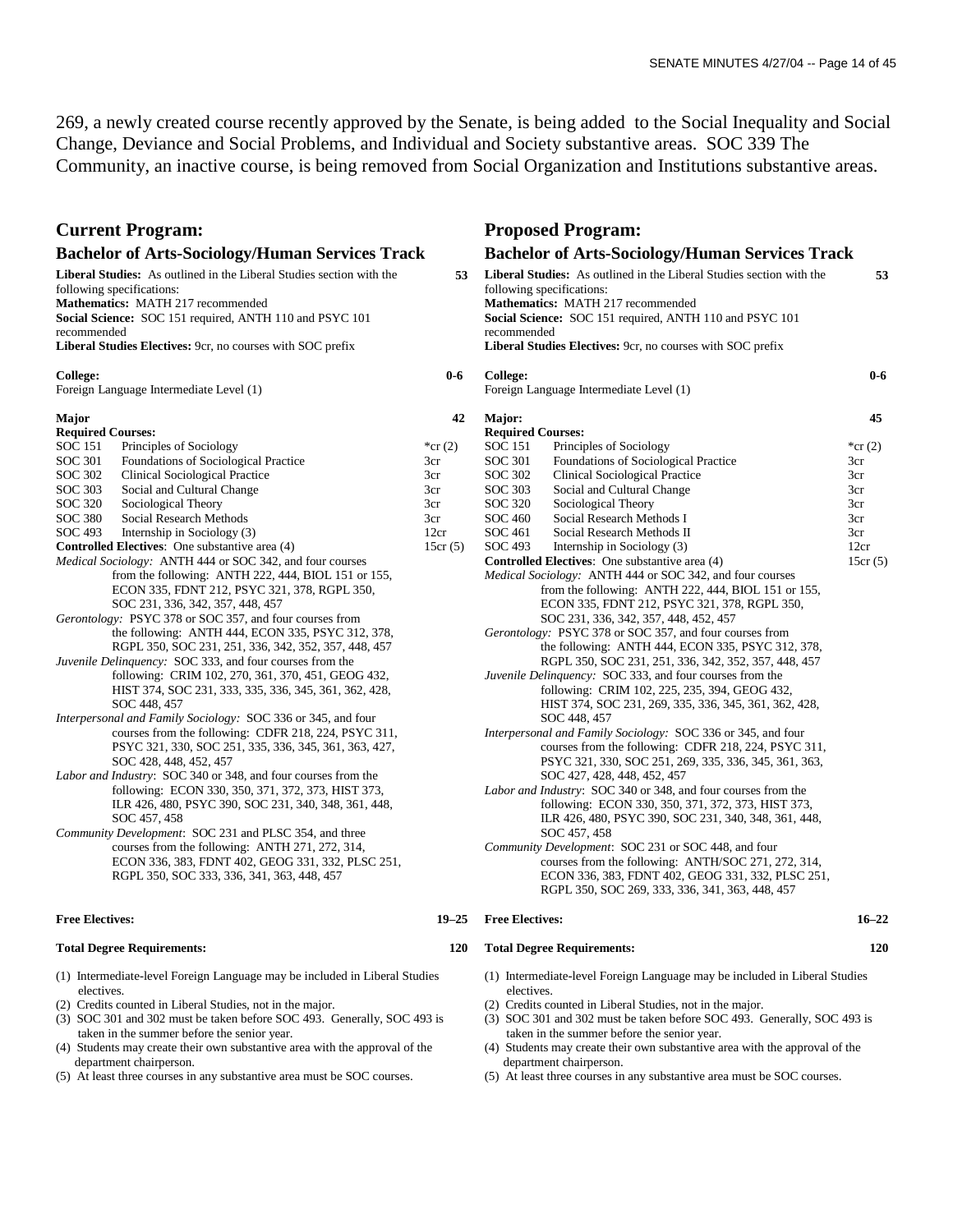**Rationale:** SOC 380 is being deleted from the program and replaced with SOC 460 and 461. Prefix changes from HMEC to CDFR are already reflected in the catalog for Interpersonal and Family Sociology substantive area. Changes last year in Criminology require the removal of courses that are no longer being offered in the Juvenile Delinquency substantive area in the Applied Research Track. CRIM 270, 361, 370, 451 are no longer offered and are being removed. The following are being added to that substantive area: CRIM 394 Crime and Delinquency Prevention, CRIM 225 Survey of Corrections, and CRIM 235 Survey of Juvenile Justice and Juvenile Law.

In the Community Development Substantive Area, PLSC 354 Metropolitan Problems has not been offered for quite some time and so SOC 448 Social Policy was selected as an appropriate substitute for students in this substantive area. Also this area lists two required courses with four electives while all of the other five substantive areas require a choice of one of two required courses and four electives so the department wants this area to be made consistent and have one required course and four electives.

SOC 269 Sociology of Deviance, a new course, is being added as an elective in the following substantive areas: Juvenile Delinquency, Community Development, and Interpersonal and Family Sociology. SOC 452 Disability and Society is being added to the Medical Sociology substantive area as an elective.

| <b>Current Program:</b>                                                                                                                                                                                                                                         |                                                                 |           |                                                                                                                                                                                                                                                                 | <b>Proposed Program:</b>                                        |           |  |  |
|-----------------------------------------------------------------------------------------------------------------------------------------------------------------------------------------------------------------------------------------------------------------|-----------------------------------------------------------------|-----------|-----------------------------------------------------------------------------------------------------------------------------------------------------------------------------------------------------------------------------------------------------------------|-----------------------------------------------------------------|-----------|--|--|
|                                                                                                                                                                                                                                                                 | <b>Bachelor of Arts-Sociology/Applied Social Research Track</b> |           | <b>Bachelor of Arts-Sociology/Applied Social Research Track</b>                                                                                                                                                                                                 |                                                                 |           |  |  |
| Liberal Studies: As outlined in the Liberal Studies section with the<br>following specifications:<br>Mathematics: MATH 217<br>Social Science: SOC 151 required, ANTH 110 recommended<br>Liberal Studies Electives: 9cr, COSC 101, no courses with SOC<br>prefix |                                                                 | 53        | Liberal Studies: As outlined in the Liberal Studies section with the<br>following specifications:<br>Mathematics: MATH 217<br>Social Science: SOC 151 required, ANTH 110 recommended<br>Liberal Studies Electives: 9cr, COSC 101, no courses with SOC<br>prefix |                                                                 |           |  |  |
| College:                                                                                                                                                                                                                                                        | Foreign Language Intermediate Level (1)                         | $0 - 6$   | <b>College:</b>                                                                                                                                                                                                                                                 | Foreign Language Intermediate Level (1)                         | $0 - 6$   |  |  |
| <b>Major</b>                                                                                                                                                                                                                                                    |                                                                 | 42        | Major                                                                                                                                                                                                                                                           |                                                                 | 45        |  |  |
| <b>Required Courses:</b>                                                                                                                                                                                                                                        |                                                                 |           | <b>Required Courses:</b>                                                                                                                                                                                                                                        |                                                                 |           |  |  |
| <b>SOC 151</b>                                                                                                                                                                                                                                                  | Principles of Sociology                                         | *cr $(2)$ | <b>SOC</b> 151                                                                                                                                                                                                                                                  | Principles of Sociology                                         | *cr $(2)$ |  |  |
| <b>SOC 320</b>                                                                                                                                                                                                                                                  | Sociological Theory                                             | 3cr       | SOC 320                                                                                                                                                                                                                                                         | Sociological Theory                                             | 3cr       |  |  |
| <b>SOC 380</b>                                                                                                                                                                                                                                                  | Social Research Methods                                         | 3cr       | SOC 456                                                                                                                                                                                                                                                         | <b>Field Research Methods</b>                                   | 3cr       |  |  |
| SOC 456                                                                                                                                                                                                                                                         | <b>Field Research Methods</b>                                   | 3cr       | SOC 457                                                                                                                                                                                                                                                         | Computer Use in Sociology                                       | 3cr       |  |  |
| <b>SOC 457</b>                                                                                                                                                                                                                                                  | Computer Use in Sociology                                       | 3cr       | <b>SOC 458</b>                                                                                                                                                                                                                                                  | <b>Political Sociology</b>                                      | 3cr       |  |  |
| <b>SOC 458</b>                                                                                                                                                                                                                                                  | <b>Political Sociology</b>                                      | 3cr       | SOC 460                                                                                                                                                                                                                                                         | Social Research Methods I                                       | 3cr       |  |  |
| <b>SOC 493</b>                                                                                                                                                                                                                                                  | Internship in Sociology (3)                                     | 12cr      | SOC 461                                                                                                                                                                                                                                                         | Social Research Methods II                                      | 3cr       |  |  |
|                                                                                                                                                                                                                                                                 | <b>Controlled Electives:</b> One substantive area (4)           | 15cr(5)   | SOC 493                                                                                                                                                                                                                                                         | Internship in Sociology (3)                                     | 12cr      |  |  |
|                                                                                                                                                                                                                                                                 | Medical Sociology: ANTH 444 or SOC 342, and four courses        |           |                                                                                                                                                                                                                                                                 | <b>Controlled Electives:</b> One substantive area (4)           | 15cr(5)   |  |  |
|                                                                                                                                                                                                                                                                 | from the following: ANTH 222, 444, BIOL 151 or 155,             |           |                                                                                                                                                                                                                                                                 | <i>Medical Sociology:</i> ANTH 444 or SOC 342, and four courses |           |  |  |
|                                                                                                                                                                                                                                                                 | ECON 335, FDNT 212, PSYC 321, 378, RGPL 350,                    |           |                                                                                                                                                                                                                                                                 | from the following: ANTH 222, 444, BIOL 151 or 155,             |           |  |  |
|                                                                                                                                                                                                                                                                 | SOC 231, 335, 336, 342, 448, 452                                |           |                                                                                                                                                                                                                                                                 | ECON 335, FDNT 212, PSYC 321, 378, RGPL 350,                    |           |  |  |
|                                                                                                                                                                                                                                                                 | Gerontology: PSYC 378 or SOC 357, and four courses from         |           |                                                                                                                                                                                                                                                                 | SOC 231, 335, 336, 342, 357, 448, 452                           |           |  |  |
|                                                                                                                                                                                                                                                                 | the following: ANTH 444, ECON 335, 360,                         |           |                                                                                                                                                                                                                                                                 | Gerontology: PSYC 378 or SOC 357, and four courses from         |           |  |  |
|                                                                                                                                                                                                                                                                 | PSYC 312, 378, RGPL 350, SOC 231, 251, 336,                     |           |                                                                                                                                                                                                                                                                 | the following: ANTH 444, ECON 335, 360,                         |           |  |  |
|                                                                                                                                                                                                                                                                 | SOC 342, 352, 357, 448                                          |           |                                                                                                                                                                                                                                                                 | PSYC 312, 378, RGPL 350, SOC 231, 251, 336,                     |           |  |  |
|                                                                                                                                                                                                                                                                 | Juvenile Delinquency: SOC 333, and four courses from the        |           |                                                                                                                                                                                                                                                                 | SOC 342, 352, 357, 448                                          |           |  |  |
|                                                                                                                                                                                                                                                                 | following: CRIM 102, 270, 361, 370, 451, GEOG 432,              |           |                                                                                                                                                                                                                                                                 | Juvenile Delinquency: SOC 333, and four courses from the        |           |  |  |
|                                                                                                                                                                                                                                                                 | HIST 374, SOC 231, 333, 335, 336, 345, 361, 362, 428            |           |                                                                                                                                                                                                                                                                 | following: CRIM 102, 225, 235, 394, GEOG 432,                   |           |  |  |
|                                                                                                                                                                                                                                                                 | Interpersonal and Family Sociology: SOC 336 or 345, and four    |           |                                                                                                                                                                                                                                                                 | HIST 374, SOC 231, 269, 335, 336, 345, 361, 362,                |           |  |  |
|                                                                                                                                                                                                                                                                 | courses from the following: CDFR 218, 224, PSYC 311,            |           |                                                                                                                                                                                                                                                                 | <b>SOC 428</b>                                                  |           |  |  |
|                                                                                                                                                                                                                                                                 | PSYC 321, 330, SOC 251, 335, 336, 345, 361, 363, 427,           |           |                                                                                                                                                                                                                                                                 | Interpersonal and Family Sociology: SOC 336 or 345, and four    |           |  |  |
|                                                                                                                                                                                                                                                                 | SOC 428, 448, 452                                               |           |                                                                                                                                                                                                                                                                 | courses from the following: CDFR 218, 224, PSYC 311,            |           |  |  |
|                                                                                                                                                                                                                                                                 | Labor and Industry: SOC 340 or 348, and four courses from the   |           |                                                                                                                                                                                                                                                                 | PSYC 321, 330, SOC 251, 269, 335, 336, 345, 361, 363,           |           |  |  |
|                                                                                                                                                                                                                                                                 | following: ECON 330, 350, 371, 372, 373, HIST 373,              |           |                                                                                                                                                                                                                                                                 | SOC 427, 428, 448, 452                                          |           |  |  |
|                                                                                                                                                                                                                                                                 | ILR 426, 480, PSYC 390, SOC 231, 303, 340, 348, 361,            |           |                                                                                                                                                                                                                                                                 | Labor and Industry: SOC 340 or 348, and four courses from the   |           |  |  |
|                                                                                                                                                                                                                                                                 | SOC 448, 458                                                    |           |                                                                                                                                                                                                                                                                 | following: ECON 330, 350, 371, 372, 373, HIST 373,              |           |  |  |
|                                                                                                                                                                                                                                                                 | Community Development: SOC 231 and PLSC 354, and three          |           |                                                                                                                                                                                                                                                                 | ILR 426, 480, PSYC 390, SOC 231, 303, 340, 348, 361,            |           |  |  |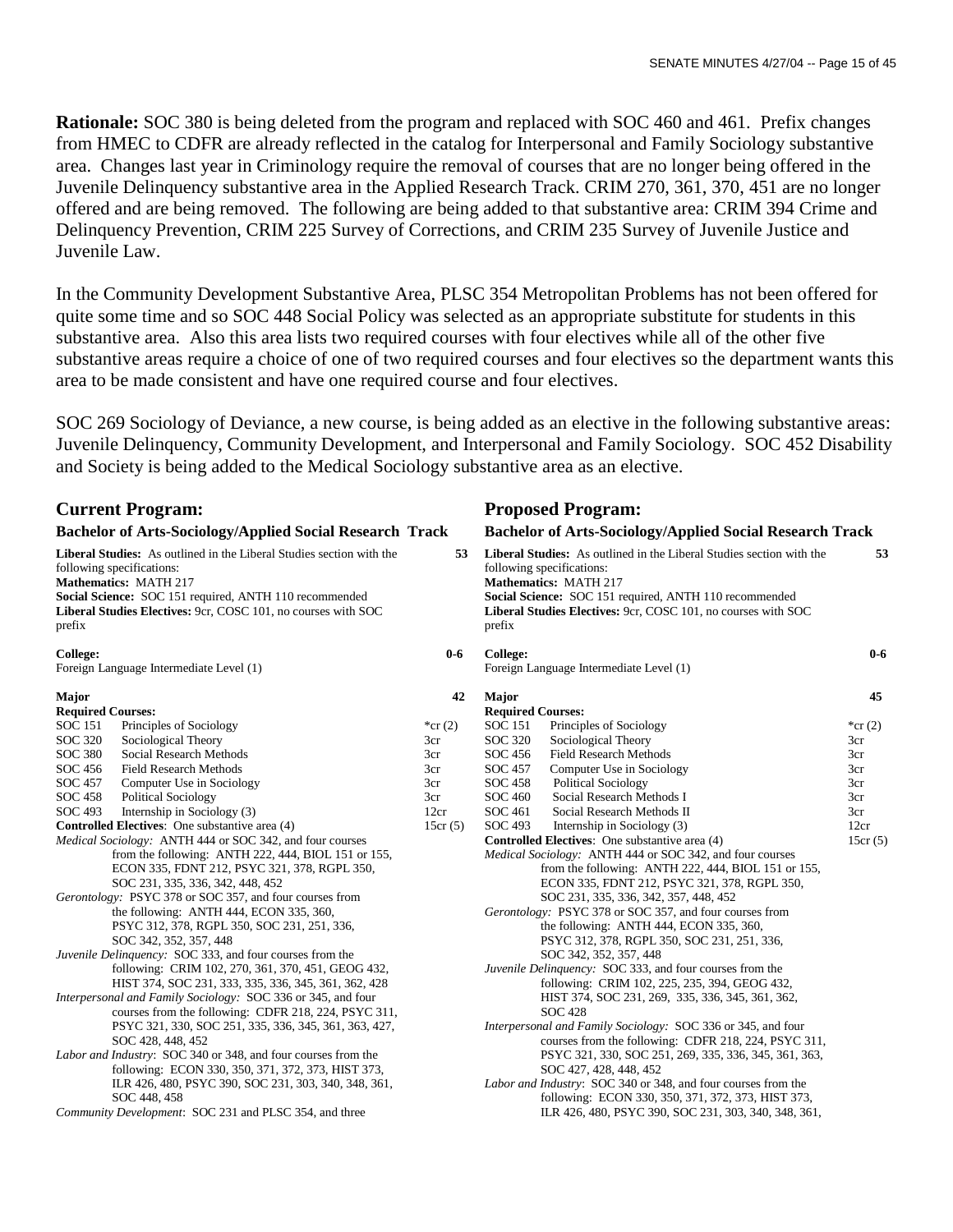| courses from the following: ANTH 271, 272, 314,<br>ECON 336, 383, FDNT 402, GEOG 331, 332, PLSC 251,<br>RGPL 350, SOC 333, 336, 341, 363, 448 | SOC 448, 458<br>Community Development: SOC 231 or 448, and four<br>courses from the following: ANTH/SOC 271, 272, 314,<br>ECON 336, 383, FDNT 402, GEOG 331, 332, PLSC 251,<br>RGPL 350, SOC 269, 333, 336, 341, 363, 448 |
|-----------------------------------------------------------------------------------------------------------------------------------------------|---------------------------------------------------------------------------------------------------------------------------------------------------------------------------------------------------------------------------|
| <b>Free Electives:</b>                                                                                                                        | $16 - 22$                                                                                                                                                                                                                 |
| $19 - 25$                                                                                                                                     | <b>Free Electives:</b>                                                                                                                                                                                                    |
| <b>Total Degree Requirements:</b>                                                                                                             | 120                                                                                                                                                                                                                       |
| <b>120</b>                                                                                                                                    | <b>Total Degree Requirements:</b>                                                                                                                                                                                         |
| (1) Intermediate-level Foreign Language may be included in Liberal Studies                                                                    | (1) Intermediate-level Foreign Language may be included in Liberal Studies                                                                                                                                                |
| electives.                                                                                                                                    | electives.                                                                                                                                                                                                                |
| (2) Credits counted in Liberal Studies, not in the major.                                                                                     | (2) Credits counted in Liberal Studies, not in the major.                                                                                                                                                                 |
| (3) SOC 380, 456, and 457 must be taken before taking SOC 493. Generally,                                                                     | (3) SOC 380, 456, and 457 must be taken before taking SOC 493. Generally,                                                                                                                                                 |
| SOC 493 is taken in the summer before the senior year.                                                                                        | SOC 493 is taken in the summer before the senior year.                                                                                                                                                                    |
| (4) Students may create their own substantive area with the approval of the                                                                   | (4) Students may create their own substantive area with the approval of the                                                                                                                                               |
| department chairperson.                                                                                                                       | department chairperson.                                                                                                                                                                                                   |
| (5) At least three courses in any substantive area must be SOC courses.                                                                       | (5) At least three courses in any substantive area must be SOC courses.                                                                                                                                                   |
|                                                                                                                                               |                                                                                                                                                                                                                           |

**Rationale:** SOC 380 is being deleted from the program and replaced with SOC 460 and 461. Prefix changes from HMEC to CDFR are already reflected in the catalog for Interpersonal and Family Sociology substantive area. Changes last year in Criminology require the removal of courses that are no longer being offered in the Juvenile Delinquency substantive area. CRIM 270, 361, 370, 451 are no longer offered and are being removed. The following are being added to that substantive area: CRIM 394 Crime and Delinquency Prevention, CRIM 225 Survey of Corrections, and CRIM 235 Survey of Juvenile Justice and Juvenile Law.

In the Community Development Substantive Area, PLSC 354 Metropolitan Problems has not been offered for quite some time and so SOC 448 Social Policy was selected as an appropriate substitute for students in this substantive area. Also this area lists two required courses with four electives while all of the other five substantive areas require a choice of one of two required courses and four electives so the department wants this area to be made consistent and have one required course and four electives.

SOC 269 Sociology of Deviance, a new course, is being added as an elective in the following substantive areas: Juvenile Delinquency, Community Development, and Interpersonal and Family Sociology. SOC 357 Sociology of Aging is being added to the Medical Sociology substantive area.

## **4. Department of Technology Support and Training—New Course, Course Revision, Number and Catalog Description Change**

## **A. New Course**

#### **BTED 293 Practicum: Computer and Information Technology (CIT) 3c-0l-3cr**

**Prerequisites:** Completion of 45 credits, to include all specialty and business core courses of the CIT major; 2.5 QPA overall and 2.75 QPA in the CIT program; and approvals of the CIT practicum coordinator, department chair, and academic dean.

 Serves as a culminating experience for CIT majors. It is a supervised work experience with an approved agency (business, industry, or government) designed to combine classroom theories and skills with job related experiences. Students work cooperatively with the CIT practicum coordinator and business agency representative to identify the appropriate work site and job responsibilities. A journal of experiences, periodic written reports, and a final report are the expected product.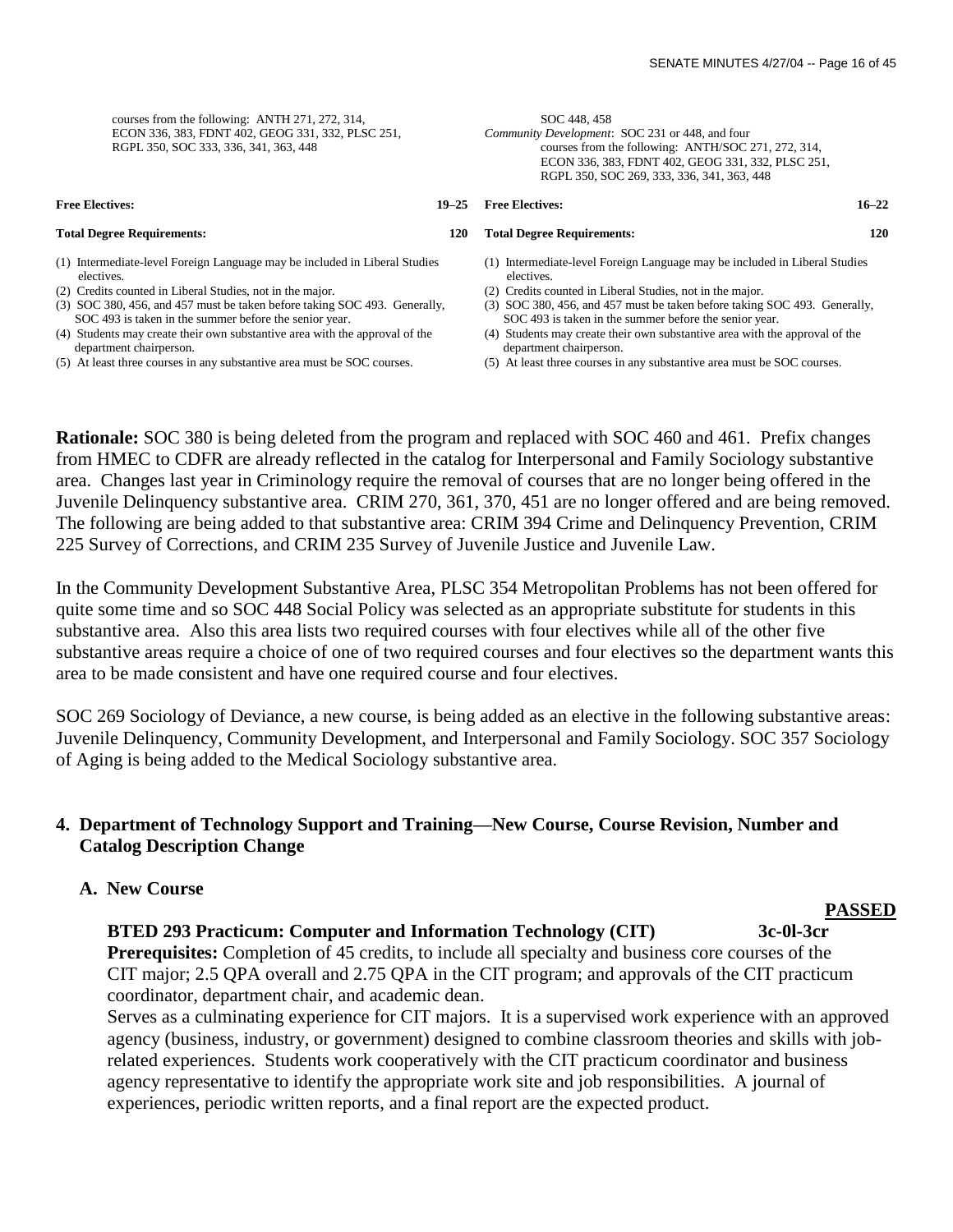**Rationale:** This course will be an elective for the Business, Computer, and Information Technology Associate Degree students. Through the practicum, students gain relevant on-the-job experience as they apply skills and principles taught in the required coursework for the major.

## **B. Course Revision, Number and Catalog Description Change**

## **Current Catalog Description:**

 **BTST 101 Introduction to Business 3c-0l-3cr**

An overview of the principles, practices, and methods common to most business firms in a private enterprise system. (Not open to juniors and seniors in Business)

## **Proposed Catalog Description:**

## **BTST 105 Introduction to Business 3c-0l-3cr**

An introduction to business, emphasizing critical issues impacting the business world, such as globalization, technology, ethics, and diversity. Provides an overview of the various functional areas of business and provides an understanding of the need for integration of those functional areas for success in business. The course stresses experiential learning, develops team building skills, strengthens oral and written communication skills, and provides for personal interaction with university faculty. The course provides an introduction to career opportunities and curriculum choices in business.

**Rationale:** The course has not been revised or updated in the past ten years. New business terminology, new trends, new endeavors are being introduced; the course content should reflect these changes. In addition, revamping course content will enable the department to meet various accreditation standards. The number change is due to the confusion with BTED 101.

## **5. Department of Professional Studies in Education—New Track and Addition to Catalog Description**

## **A. Addition to Catalog Description**

#### **PASSED**

The Urban Track within the Department of Professional Studies in Education prepares students for teaching in urban school districts, especially in low-income communities with high minority enrollments where the need for high-quality teachers is great. Coursework and field experiences emphasize the historical, economic, political, and socio-cultural contexts of urban schools and seek to develop within future teachers the skills, knowledgebase, and sensitivities for working with students whose backgrounds and life experiences often differ in significant ways from their own.

## **B. New Track Bachelor of Science in Education – Elementary Education / Urban Track**

**Liberal Studies:** As outlined in Liberal Studies section with the **53**  following specifications:

 **PASSED**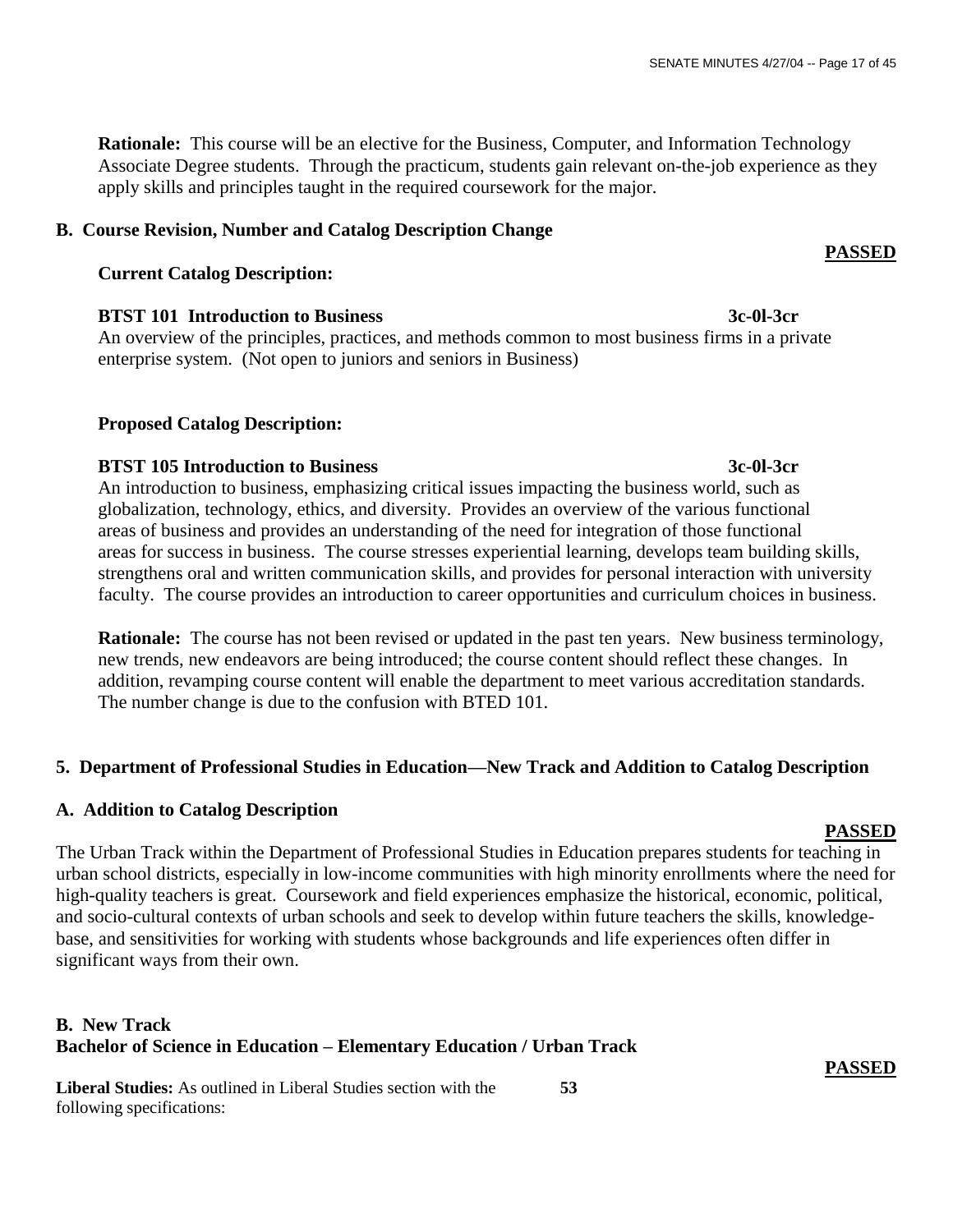**Fine Arts:** THTR 101 **Mathematics:** MATH 151 **Natural Science:** SCI 101, 102, 103, and 104 (1) **Social Science:** GEOG 101, 102, or 104, PSYC 101 **Liberal Studies Electives:** 6cr, MATH 152 (2); no courses with ELED prefix; not to include CDFR 218

| <b>College:</b>     |                                               |                 | 24 |
|---------------------|-----------------------------------------------|-----------------|----|
|                     | <b>Preprofessional Education Sequence:</b>    |                 |    |
| COMM103             | Digital Instructional Technology              | 3cr             |    |
| EDSP <sub>102</sub> | <b>Educational Psychology</b>                 | 3cr             |    |
|                     | <b>Professional Education Sequence:</b>       |                 |    |
| EDSP <sub>477</sub> | Assessment of Student Learning: Design and    |                 |    |
|                     | <b>Interpretation of Educational Measures</b> | 3cr             |    |
| <b>EDUC 242</b>     | Pre-Student Teaching Clinical Experience I    | 1 <sub>cr</sub> |    |
| <b>EDUC 342</b>     | Pre-Student Teaching Clinical Experience II   | 1 <sub>cr</sub> |    |
| EDUC <sub>441</sub> | <b>Student Teaching</b>                       | 12cr(3)         |    |
| EDUC <sub>442</sub> | School Law                                    | 1cr             |    |

**Major: 36** 

**Required Courses:**

EDEX 300 Education of Students with Disabilities in Inclusive Elementary Classrooms 2cr EDUC 499 Multicultural/Multiethnic Education 2cr ELED 211 Music for the Elementary Grades 2cr ELED 213 Art for the Elementary Grades 2cr ELED 215 Child Development 3cr ELED 221 Children's Literature 3cr ELED 222 Reading for the Elementary School 3cr ELED 257 Pedagogy I 3cr ELED 312 Teaching of Elementary Science 2cr ELED 313 Teaching Mathematics in the Elementary School 3cr ELED 314 Teaching of Health and Physical Education 2cr ELED 357 Pedagogy II 3cr ELED 411 Teaching of Social Studies 3cr ELED 425 Language Arts Across the Curriculum 3cr **Controlled Requirements: 6** FDED 440 Orientation to Teaching in Urban Centers 3cr FDED 441 Field Experiences in Urban Centers 3cr **Free Electives:** 1

## **Total Degree Requirements: 120**

(1) This sequence of 10cr fulfills the Liberal Studies natural science requirement.

(2) For students who test out of MATH 152, consult your advisor for suggested math courses.

(3) For Option A, student teaching must take place in a designated urban school. For Option B, student teaching must take place in an urban Professional Development School partner site.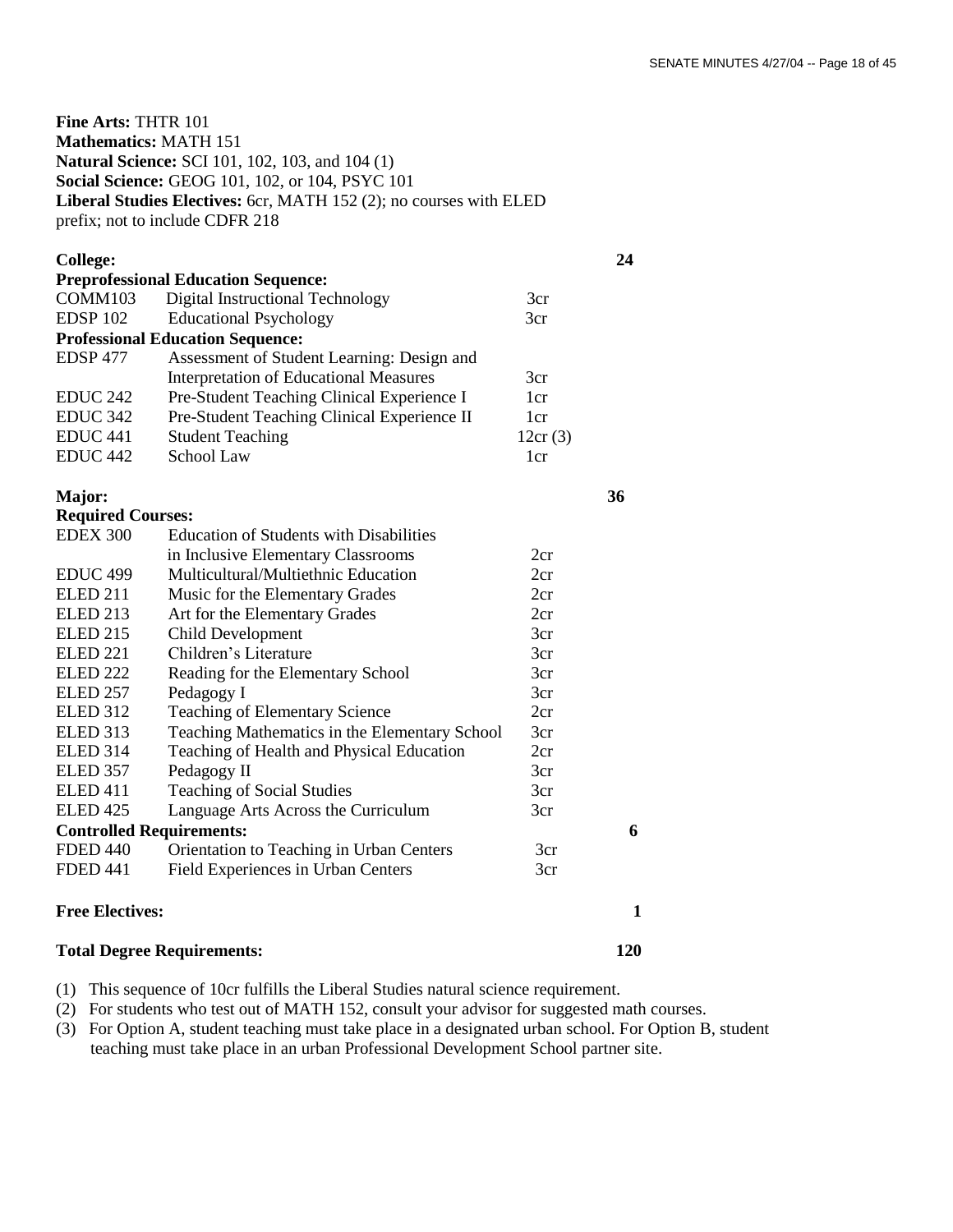**Rationale:** In recent years, the Department of Professional Studies in Education has been strengthening its programs and presence in the cities of Pittsburgh and Philadelphia due to the critical need for high-quality teachers in urban schools. Because of these programs, more students are showing a strong interest in urban teaching and more are finding employment in city schools. The Department has been making modifications in existing courses and field experiences in order to provide students with the requisite knowledge, attitudes, and skills for addressing the educational challenges that are often unique to urban settings.

The Department's efforts to prepare urban teachers have evolved over the past decade, yet these efforts have often occurred in isolation from each other. In addition, students have derived no special recognition for enrolling in specialized courses and participating in the extended field experiences offered to those who chose urban teaching. The formation of an Urban Track is needed to add coherence to this growing emphasis within our department while at the same time attracting more students to urban teaching by virtue of giving this emphasis a formal designation. The growing numbers of majors who are opting for urban teaching would further benefit in the job market by having a designation of Urban Track on their transcripts. It is also intended that the existence of an Urban Track would help attract and retain minority students from urban areas to IUP who eventually want to return to cities to teach.

## **6. Department of Special Education and Clinical Services—Course Revisions and Program Revision**

- **A. Course Revisions**
	- **1) Current Catalog Description:**

## **EDEX 416 Education of Persons with Emotional or Behavioral Disorders 3c-0l-3cr Prerequisites**: Junior status or above, 3.0 GPA

 Focuses on major theoretical positions regarding etiology of emotional and behavioral disorders, definition and identification of the population, and educational approaches. Reviews research in the field, including current issues, trends, practices, and services.

## **Proposed Catalog Description:**

## **EDEX 416 Education of Persons with Emotional or Behavioral Disorders 3c-0l-3cr Prerequisites**: Successful completion of Step I of the Three Step Process

 Focuses on major theoretical positions regarding etiology of emotional and behavioral disorders, definition and identification of the population, and educational approaches. Reviews research in the field, including current issues, trends, practices, and services.

## **2) Current Catalog Description:**

## **EDEX 417 Education of Persons with Mental Retardation or Developmental Disabilities 3c-0l-3cr Prerequisites:** Junior status or above, 3.0 GPA

 Focuses on major theoretical positions regarding etiology of mental retardation and developmental disabilities, including autism. Definition, identification, and educational approaches. Reviews research in the field, including current issues, trends, practices, and services.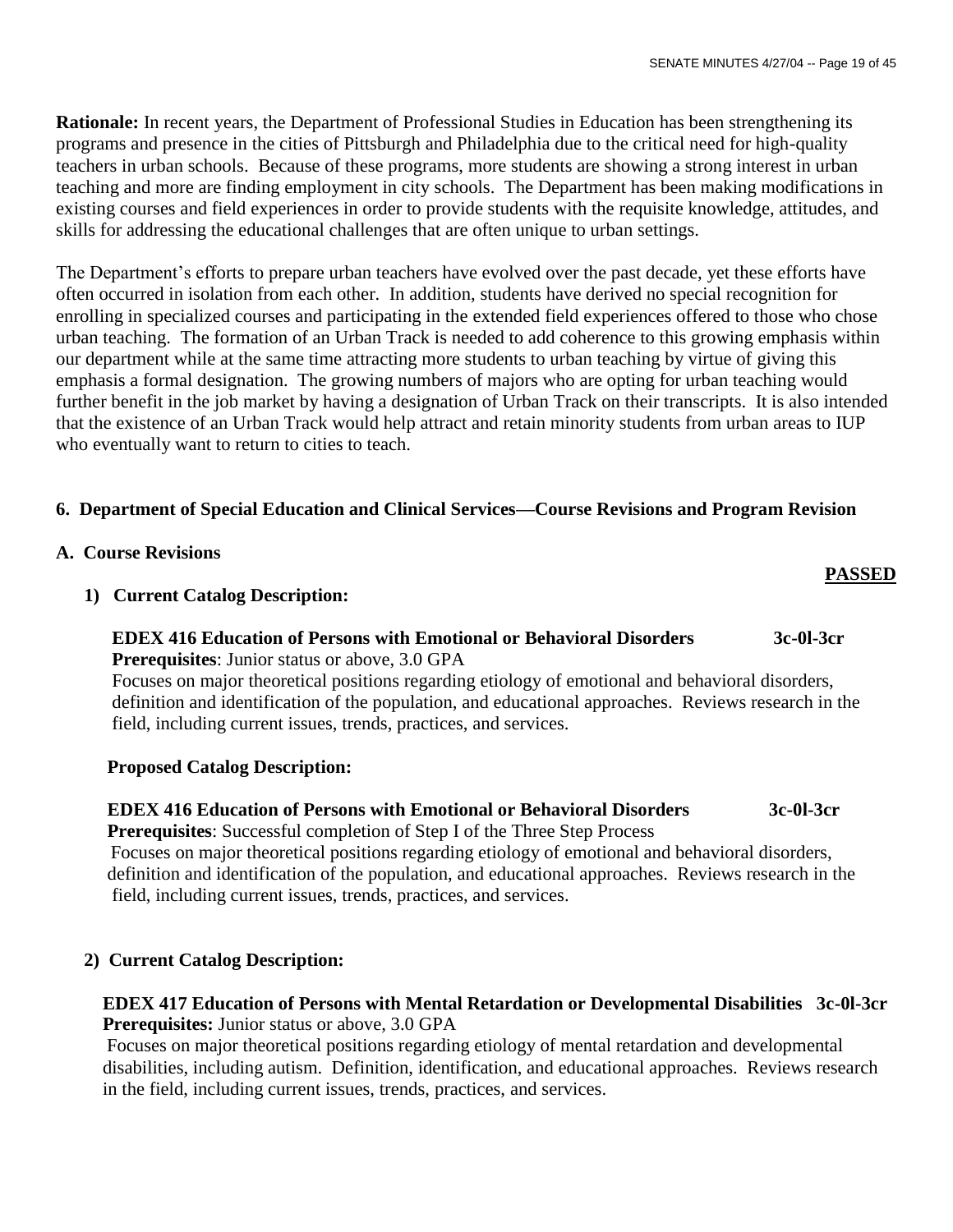## **Proposed Catalog Description:**

## **EDEX 417 Education of Persons with Mental Retardation or Developmental Disabilities 3c-0l-3cr Prerequisites:** Successful completion of Step I of the Three Step Process

 Focuses on major theoretical positions regarding etiology of mental retardation and developmental disabilities, including autism. Definition, identification, and educational approaches. Reviews research in the field, including current issues, trends, practices, and services.

## **3) Current Catalog Description:**

## **EDEX 418 Education of Persons with Physical or Multiple Disabilities 3c-0l-3cr**

 **Prerequisites:** Junior status or above, 3.0 GPA

Focuses on major theoretical positions regarding etiology of a wide and diverse range of physical/ multiple disabilities, the definition and identification of the population, and educational approaches. Reviews research in the field, including current issues, trends, practices, and services.

## **Proposed Catalog Description:**

## **EDEX 418 Education of Persons with Physical or Multiple Disabilities 3c-0l-3cr**

**Prerequisites:** Successful completion of Step I of the Three Step Process

Focuses on major theoretical positions regarding etiology of a wide and diverse range of physical/ multiple disabilities, the definition and identification of the population, and educational approaches. Reviews research in the field, including current issues, trends, practices, and services.

## **4) EDEX 419 Education of Persons with Brain Injuries or Learning Disabilities 3c-0l-3cr Prerequisites:** Junior status or above, 3.0 GPA

Focuses on major theoretical positions regarding etiology of neurological and learning disabilities, definition and identification of the population, and educational approaches. Reviews research in the field, including current issues, trends, practices, and services.

## **Proposed Catalog Description:**

## **EDEX 419 Education of Persons with Physical or Multiple Disabilities 3c-0l-3cr**

**Prerequisites:** Successful completion of Step I of the Three Step Process Focuses on major theoretical positions regarding etiology of neurological and learning disabilities, definition and identification of the population, and educational approaches. Reviews research in the field, including current issues, trends, practices, and services.

## **5) Current Catalog Description:**

## **EDEX 425 Methods and Curriculum (Mild-Moderate Disabilities) 3c-0l-3cr**

**Prerequisites**: EDEX 221, 222, 231, 321, 340, 3.0 GPA

 Provides in-depth examination of assessment methods, strategies, and curricula. Emphasizes assessment methods and strategies used in a variety of service models that serve elementary- and secondary-level students with learning disabilities, behavioral disorders, mild mental retardation, and high-function autism.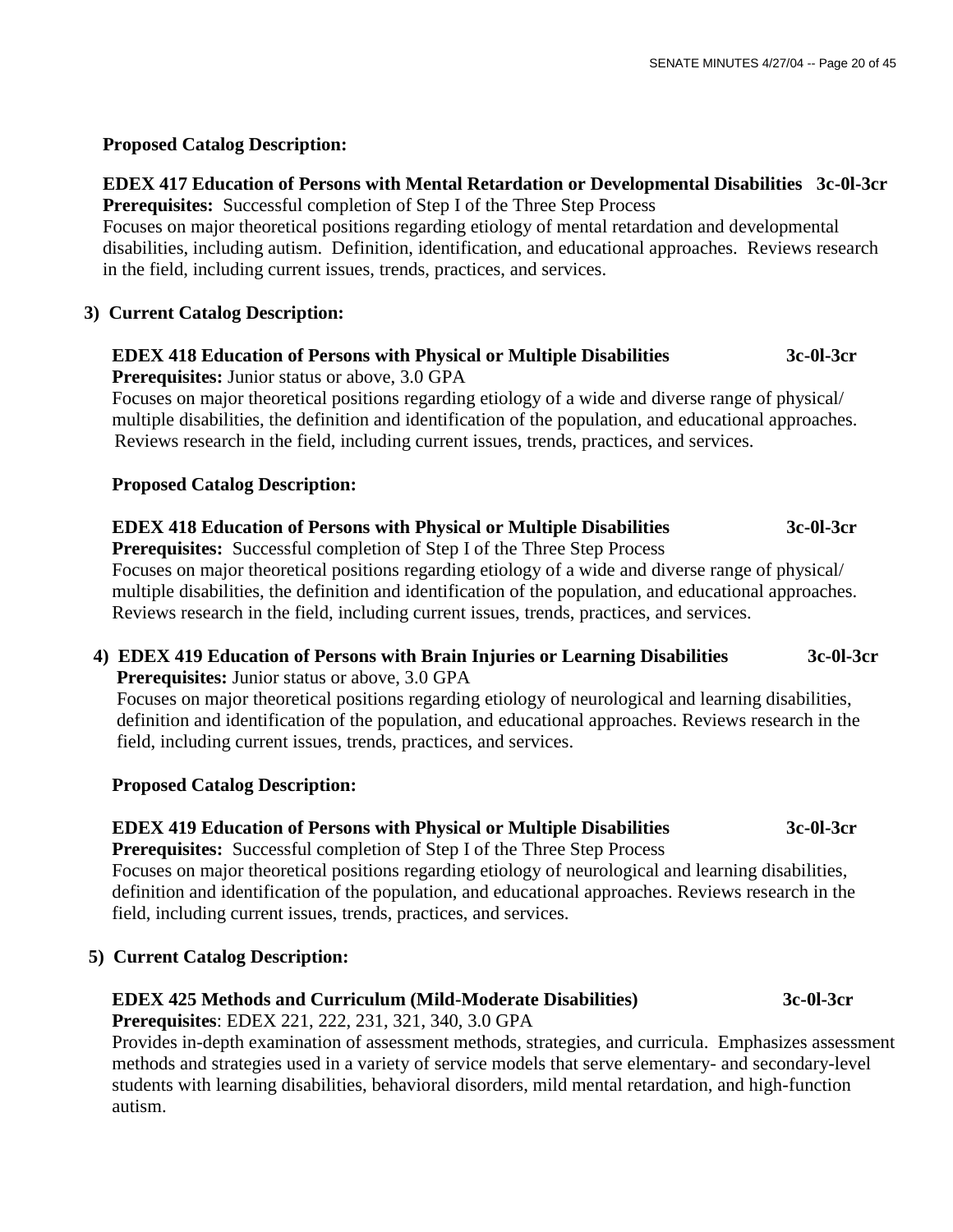## **Proposed Catalog Description:**

## **EDEX 425 Methods and Curriculum (Mild-Moderate Disabilities) 3c-0l-3cr**

**Prerequisites**: EDEX 221, 222, 231, 321, 340, Successful completion of Step I of the Three Step Process

Provides in-depth examination of assessment methods, strategies, and curricula. Emphasizes assessment methods and strategies used in a variety of service models that serve elementary- and secondary-level students with learning disabilities, behavioral disorders, mild mental retardation, and high-function autism.

## **6) Current Catalog Description:**

## **EDEX 435 Methods and Curriculum (Severe-Profound Disabilities) 3c-0l-3cr**

 **Prerequisites**: EDEX 221, 222, 231, 321, 340, 3.0 GPA

Emphasizes methods designed to facilitate the development of an integrated, functional, and community-based curriculum that prepares students for participation in a wide variety of postschool environments.

## **Proposed Catalog Description:**

## **EDEX 435 Methods and Curriculum (Severe-Profound Disabilities) 3c-0l-3cr**

**Prerequisites**: EDEX 221, 222, 231, 321, 340, Successful completion of Step I of the Three Step Process

Emphasizes methods designed to facilitate the development of an integrated, functional, and community-based curriculum that prepares students for participation in a wide variety of postschool environments.

## **7) Current Catalog Description:**

## **EDEX 440 Ethical and Professional Behavior 1c-0l-1cr** 1c-0l-1cr

 **Prerequisites**: Departmental permission, 3.0 GPA

 Emphasizes ethical and professional behavior for student teachers and professional employees. Possibilities for and methods of initiating and profiting from postbaccalaureate study are indicated. Student teachers are required to complete and present a curriculum book regarding each experience.

## **Proposed Catalog Description:**

## **EDEX 440 Ethical and Professional Behavior 1c-0l-1cr** 1c-0l-1cr

**Prerequisites**: Departmental permission, Successful completion of Step I of the Three Step Process

 Emphasizes ethical and professional behavior for student teachers and professional employees. Possibilities for and methods of initiating and profiting from postbaccalaureate study are indicated. Student teachers are required to complete and present a curriculum book regarding each experience.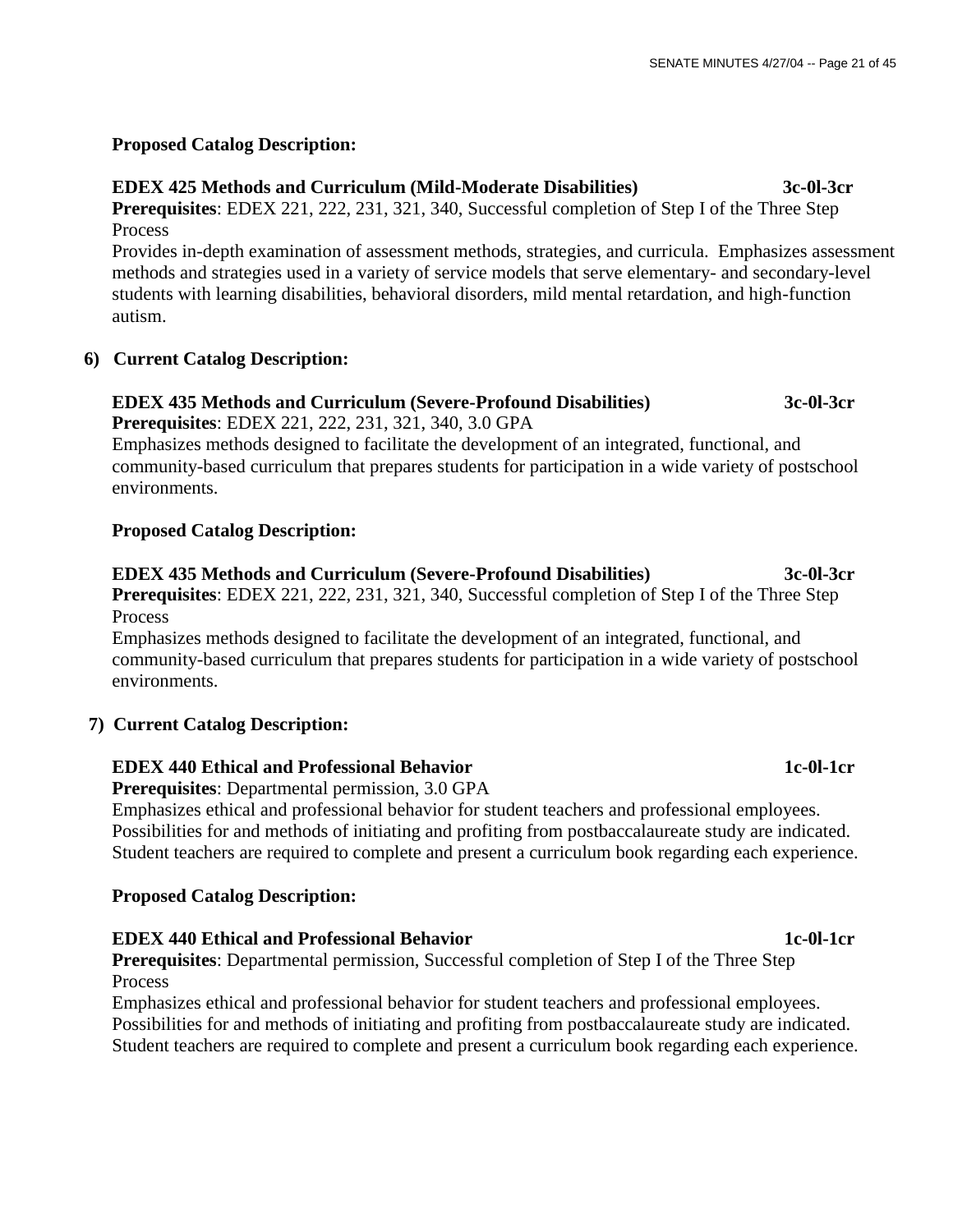**PASSED**

**Rationale:** The prerequisites for these courses are being changed from "Junior status or above and a 3.0 GPA" to "Successful completion of Step I of the Three Step Process." Step I requires a 3.0 GPA, passing PRAXIS I Exam scores, a successful Professional Portfolio Review, and completion of a minimum of 48 credits. This change will make entry into these courses more selective and it will serve as a mid-point evaluation of candidate competence.

### **B. Program Revision**

#### **Current Program: Proposed Program: BS in Education—Education of Exceptional Persons (\*) BS in Education—Education of Exceptional Persons (\*) Liberal Studies:** As outlined in the Liberal Studies section with the following specifications:  **48 Liberal Studies:** As outlined in the Liberal Studies section with the following specifications:  **48 Mathematics:** MATH 151 and 152 **Mathematics:** MATH 151 and 152 (1) **Social Science:** PSYC 101 **Social Science:** PSYC 101 **Natural Science:** laboratory science sequence required (SCI 105-106 recommended) **Natural Science:** laboratory science sequence required (SCI 105-106 recommended) **Liberal Studies Electives:** 0cr **Liberal Studies Electives:** 0cr **College: Preprofessional Educational Sequence:** COMM 103 Digital Instructional Technology EDSP 102 Educational Psychology **Professional Education Sequence:** EDSP 477 Assessment of Student Learning: Design and Interpretation of Educational Measures EDUC 242 Pre-Student Teaching and Clinical Experience I EDUC 342 Pre-Student Teaching and Clinical Experience II EDUC 421 Student Teaching (Mild/Moderate) EDUC 441 Student Teaching (Severe/Profound) EDUC 442 School Law  **24** 3cr 3cr 3cr 1cr 1cr 6cr 6cr 1cr **College: Preprofessional Educational Sequence:** COMM 103 Digital Instructional Technology **or** EDEX 103 Special Education Technology EDSP 102 Educational Psychology **Professional Education Sequence:** EDSP 477 Assessment of Student Learning: Design and Interpretation of Educational Measures EDUC 242 Pre-Student Teaching and Clinical Experience I EDUC 342 Pre-Student Teaching and Clinical Experience II EDUC 421 Student Teaching (Mild/Moderate)<br>EDUC 441 Student Teaching (Severe/Profour EDUC 441 Student Teaching (Severe/Profound)<br>EDUC 442 School Law School Law **24** 3cr 3cr 3cr 1cr 1cr 6cr 6cr 1cr **Major:**  EDEX 111 Introduction to Exceptional Persons EDEX 112 Typical and Atypical Growth and Development EDEX 221 Methods of Teaching Mathematics to Persons with Disabilities EDEX 222 Methods of Teaching Reading to Persons with Disabilities EDEX 231 Methods of Teaching Content Area Subjects to Persons with Disabilities EDEX 321 Methods of Teaching Language Arts to Persons with Disabilities EDEX 340 Introduction to Behavior Management in Special Education EDEX 416 Education of Persons with Emotional or Behavioral Disorders EDEX 417 Education of Persons with Mental Retardation or Developmental Disabilities EDEX 418 Education of Persons with Physical or Multiple Disabilities EDEX 419 Education of Persons with Brain Injury or Learning Disabilities EDEX 425 Methods and Curriculum (Mild – Moderate Disabilities) **43** 3cr 3cr 3cr 3cr 3cr 3cr (1) 3cr 3cr 3cr 3cr 3cr 3cr **Major:**  EDEX 111 Introduction to Exceptional Persons EDEX 112 Typical and Atypical Growth and Development EDEX 221 Methods of Teaching Mathematics to Persons with Disabilities EDEX 222 Methods of Teaching Reading to Persons with Disabilities EDEX 231 Methods of Teaching Content Area Subjects to Persons with Disabilities EDEX 321 Methods of Teaching Language Arts to Persons with Disabilities EDEX 340 Introduction to Behavior Management in Special Education EDEX 416 Education of Persons with Emotional or Behavioral Disorders EDEX 417 Education of Persons with Mental Retardation or Developmental Disabilities EDEX 418 Education of Persons with Physical or Multiple Disabilities EDEX 419 Education of Persons with Brain Injury or Learning Disabilities EDEX 425 Methods and Curriculum (Mild – Moderate Disabilities) **43** 3cr 3cr 3cr 3cr 3cr 3cr 3cr 3cr 3cr 3cr 3cr 3cr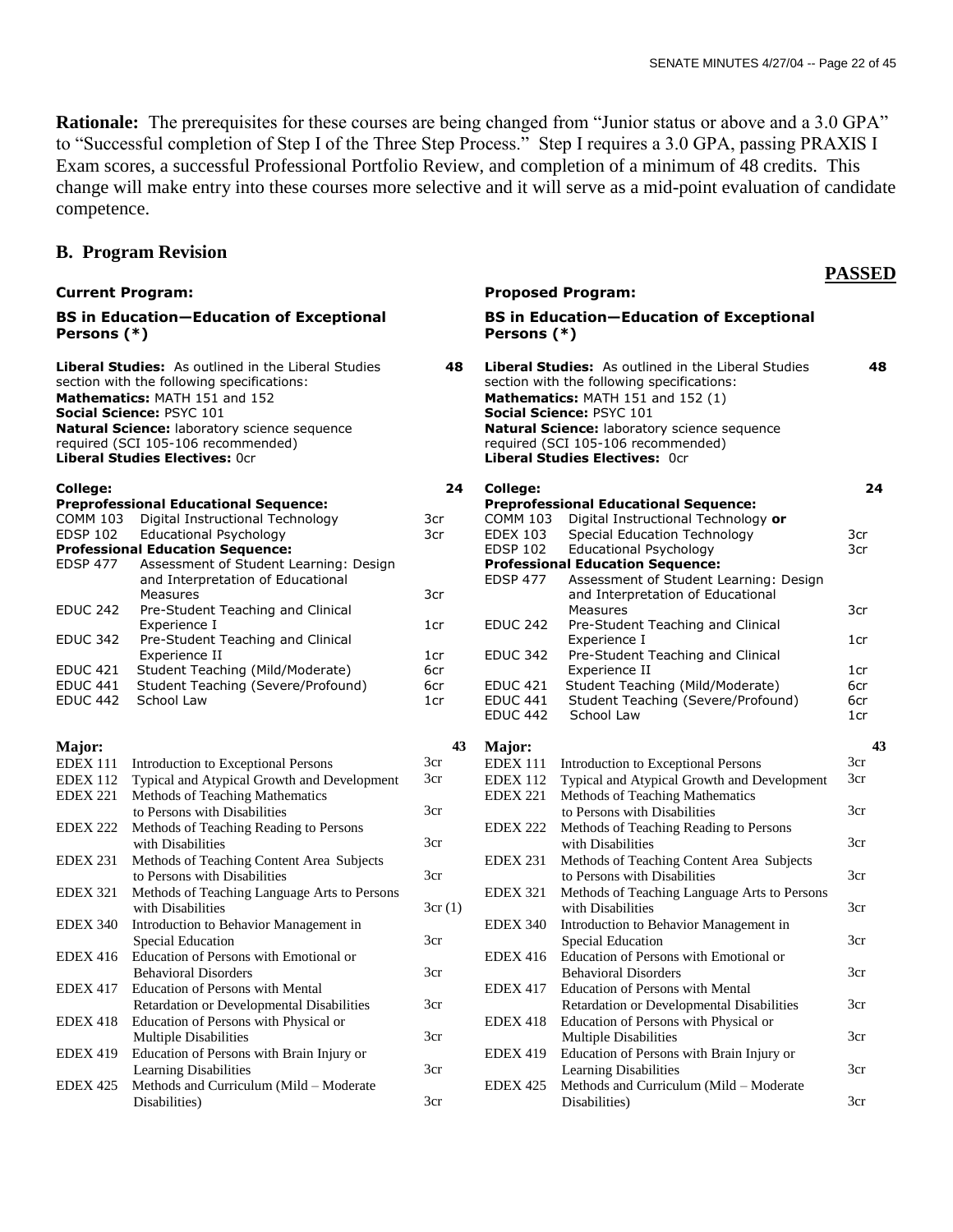| <b>EDEX 435</b><br><b>EDEX 440</b><br><b>SPLP 254</b> |                                                                                                                                                                                                                                                                                     | Methods and Curriculum<br>(Severe – Profound Disabilities)<br>Ethical and Professional Behavior<br>Classroom Management of Language Disorders | 3cr<br>1cr<br>3cr                   | <b>EDEX 435</b><br><b>EDEX 440</b><br><b>SPLP 254</b>                                                                                                                                                                                             | Methods and Curriculum<br>(Severe – Profound Disabilities)<br>Ethical and Professional Behavior<br>Classroom Management of Language Disorders | 3cr<br>1cr<br>3cr |
|-------------------------------------------------------|-------------------------------------------------------------------------------------------------------------------------------------------------------------------------------------------------------------------------------------------------------------------------------------|-----------------------------------------------------------------------------------------------------------------------------------------------|-------------------------------------|---------------------------------------------------------------------------------------------------------------------------------------------------------------------------------------------------------------------------------------------------|-----------------------------------------------------------------------------------------------------------------------------------------------|-------------------|
| <b>Free Electives:</b>                                |                                                                                                                                                                                                                                                                                     |                                                                                                                                               | 5                                   | <b>Free Electives:</b>                                                                                                                                                                                                                            |                                                                                                                                               | 5                 |
| <b>Total Degree Requirements:</b>                     |                                                                                                                                                                                                                                                                                     |                                                                                                                                               | 120                                 | <b>Total Degree Requirements:</b>                                                                                                                                                                                                                 |                                                                                                                                               |                   |
| $(*)$<br>(1)                                          | See requirements leading to teacher certification, titled<br>"Admission to Teacher Education" in the College of<br>Education and Educational Technology section of the<br>catalog.<br>A minimum cumulative GPA of 3.0 is required to enroll<br>in 300 and 400-level majors courses. |                                                                                                                                               | (*)<br>catalog.<br>$\left(1\right)$ | See requirements leading to teacher certification, titled<br>"Admission to Teacher Education" in the College of<br>Education and Educational Technology section of the<br>An approved Liberal Studies MATH course may<br>substitute for MATH 152. |                                                                                                                                               |                   |

**Rationale:** The Program has decided to offer a departmental technology course in order to more thoroughly explore the technology needs of professionals in disability related fields. Instructional technology for persons with disabilities differs significantly than the technology used for typical learners. Professionals in the field need to be aware of the many assistive and adaptive hardware and software. As well EDEX 103 will address the core content of COMM 103 as it relates to basic technology skills as well as electronic portfolio development. Students enrolled in the Department of Special Education and Clinical Services program will have the option taking either COMM 103 or EDEX 103. Additionally, in the proposed program, footnote number (1) is deleted because of the prerequisite changes to EDEX 416, EDEX 417, EDEX 418 and EDEX 419, which require completion of Step 1 of the Three Step Process. Step 1 of the Three Step Process requires a 3.0 GPA.

## **7. Women's Studies Program—Catalog Description Change and Program Revision**

## **A. Catalog Description Change:**

## **Current Catalog Description:**

The Women's Studies minor is designed to examine the status and experiences of women from a multidisciplinary perspective. The courses use a variety of methods and disciplinary perspectives to explore the impact of gender on the experiences of the individual. Women's contributions to a variety of fields and the historical, literary, and cultural images of women are also addressed. Students are encouraged to challenge traditional theories and research regarding women and to develop a critical, multidisciplinary, multicultural, and gendered view of the world. Courses taught within the minor typically involve the students through innovative, experiential classroom exercises and written assignments. Courses in Women's Studies address social equity issues and encourage students to perceive themselves as capable of transforming society.

A minor in Women's Studies indicates to the prospective employer an awareness of and sensitivity to gender issues. This awareness may be needed in the following positions: personnel specialist, affirmative action officer, crisis intervention specialist, family and youth services provider, legal advocate. A minor in Women's Studies can contribute to success in a variety of fields including communication, counseling, criminology, education, health, journalism, law, politics, psychology, and applied sociology.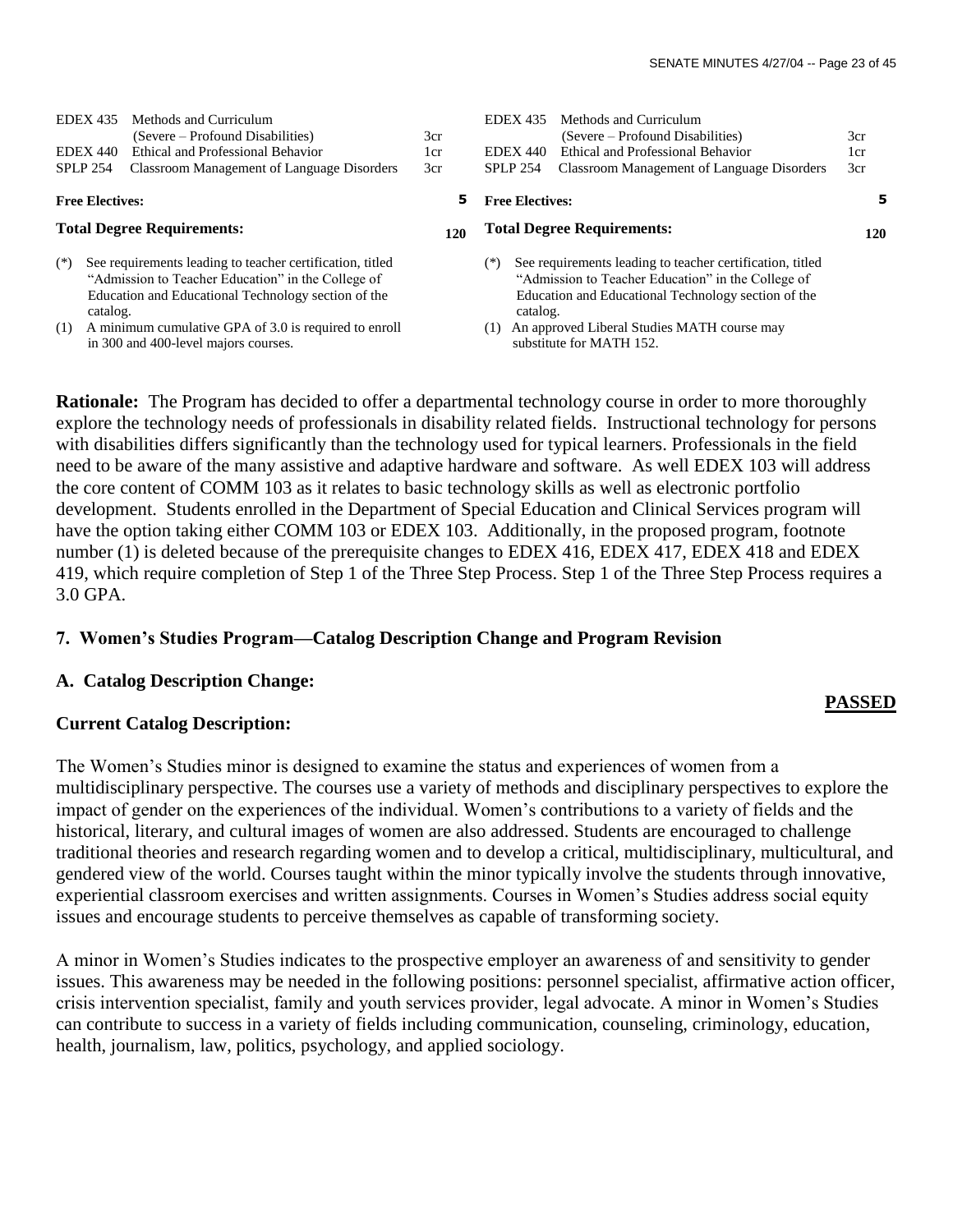## **Proposed Catalog Description:**

The Women's Studies minor is designed to examine the status and experiences of women from a multidisciplinary perspective. The courses use a variety of methods and disciplinary perspectives to explore the impact of gender on the experiences of the individual. Women's contributions to a variety of fields and the historical, literary, and cultural images of women are also addressed. Students are encouraged to challenge traditional theories and research regarding women and to develop a critical, multidisciplinary, multicultural, and gendered view of the world. Courses taught within the minor typically involve the students through innovative, experiential classroom exercises and written assignments. Courses in Women's Studies address social equity issues and encourage students to perceive themselves as capable of transforming society.

A minor in Women's Studies indicates to the prospective employer an awareness of and sensitivity to gender issues. This awareness may be needed in the following positions: personnel specialist, affirmative action officer, crisis intervention specialist, family and youth services provider, legal advocate. A minor in Women's Studies can contribute to success in a variety of fields including communication, counseling, criminology, education, health, journalism, law, politics, psychology, and applied sociology.

Students interested in attending graduate school will also find a minor in Women's Studies valuable for a variety of areas, including English, history, studies in the social sciences, and law school.

**Proposed Program:**

## **B. Program Revision:**

### **Current Program:**

## **Minor–Women's Studies**

#### **Required Courses:** 3

| <b>Required Courses:</b>                                  |                 | 3                                        | <b>Required Courses:</b> |                 |                                                           | 3   |  |
|-----------------------------------------------------------|-----------------|------------------------------------------|--------------------------|-----------------|-----------------------------------------------------------|-----|--|
|                                                           |                 | WMST 200 Introduction to Women's Studies | 3cr                      |                 | WMST 200 Introduction to Women's Studies                  | 3cr |  |
| Students receive approval for a specified course of study |                 |                                          |                          |                 | Students receive approval for a specified course of study |     |  |
| from the following: $(1)$                                 |                 |                                          | 12                       |                 | from the following: $(1)$                                 |     |  |
|                                                           | ANTH 350        | Anthropology of Women                    | 3cr                      | ANTH 350        | Anthropology of Women                                     | 3cr |  |
|                                                           | <b>CRIM 450</b> | Women and Crime                          | 3cr                      | <b>CRIM 450</b> | Women and Crime                                           | 3cr |  |
|                                                           | <b>ENGL 225</b> | Introduction to Literature by Women      | 3cr                      | <b>ENGL 225</b> | Introduction to Literature by Women                       | 3cr |  |
|                                                           | ENGL 336        | Language, Gender, and Society            | 3cr                      | ENGL 336        | Language, Gender, and Society                             | 3cr |  |
|                                                           | <b>FRNC 301</b> | Portraits of Women in the                |                          | <b>ENGL 385</b> | Advanced Women's Literature                               | 3cr |  |
|                                                           |                 | <b>French Novel</b>                      | 3cr                      | <b>FRNC 301</b> | Portraits of Women in the                                 |     |  |
|                                                           | <b>HIST 369</b> | Women in America                         | 3cr                      |                 | <b>French Novel</b>                                       | 3cr |  |
|                                                           | <b>HIST 390</b> | History of Women-World Cultures          | 3cr                      | <b>HIST 366</b> | African-American Women                                    | 3cr |  |
|                                                           | HPED 430        | The American Woman and Sport             | 3cr                      | <b>HIST 369</b> | Women in America                                          | 3cr |  |
|                                                           | <b>JRNL 250</b> | Women and the Press                      | 3cr                      | <b>HIST 390</b> | History of Women-World Cultures                           | 3cr |  |
|                                                           | <b>PHIL 232</b> | Philosophical Perspectives on Love,      |                          | <b>JRNL 250</b> | Women and the Press                                       | 3cr |  |
|                                                           |                 | Marriage, and Divorce                    | 3cr                      | <b>PHIL 232</b> | Philosophical Perspectives on Love,                       |     |  |
|                                                           | <b>PSYC 379</b> | Psychology of Human Sexuality            | 3cr                      |                 | Marriage, and Divorce                                     | 3cr |  |
|                                                           | <b>PSYC 411</b> | Psychology of Women                      | 3cr                      | <b>PSYC 379</b> | Psychology of Human Sexuality                             | 3cr |  |
|                                                           | SOC 363         | Sociology of Gender                      | 3cr                      | <b>PSYC 411</b> | Psychology of Women                                       | 3cr |  |
|                                                           | SOC 427         | Spouse Abuse                             | 3cr                      | <b>RLST 245</b> | Women and Religion                                        | 3cr |  |
|                                                           | <b>WMST 482</b> | <b>Independent Study</b>                 | $var-1-3cr$              | <b>RLST 345</b> | Women in the Bible                                        | 3cr |  |
|                                                           | <b>XXXX 481</b> | Special Topics (2)                       |                          | <b>RLST 485</b> | Selected Topics in Feminist                               |     |  |
|                                                           |                 | (offered within department)              | $var-1-3cr$              |                 | <b>Studies of Religion</b>                                | 3cr |  |
| $XXXX$ 493 Internship $(3)$                               |                 |                                          | $var-1-3cr$              | SOC 251         | Sociology of Human Sexuality                              | 3cr |  |

## **PASSED**

# **Minor–Women's Studies 15**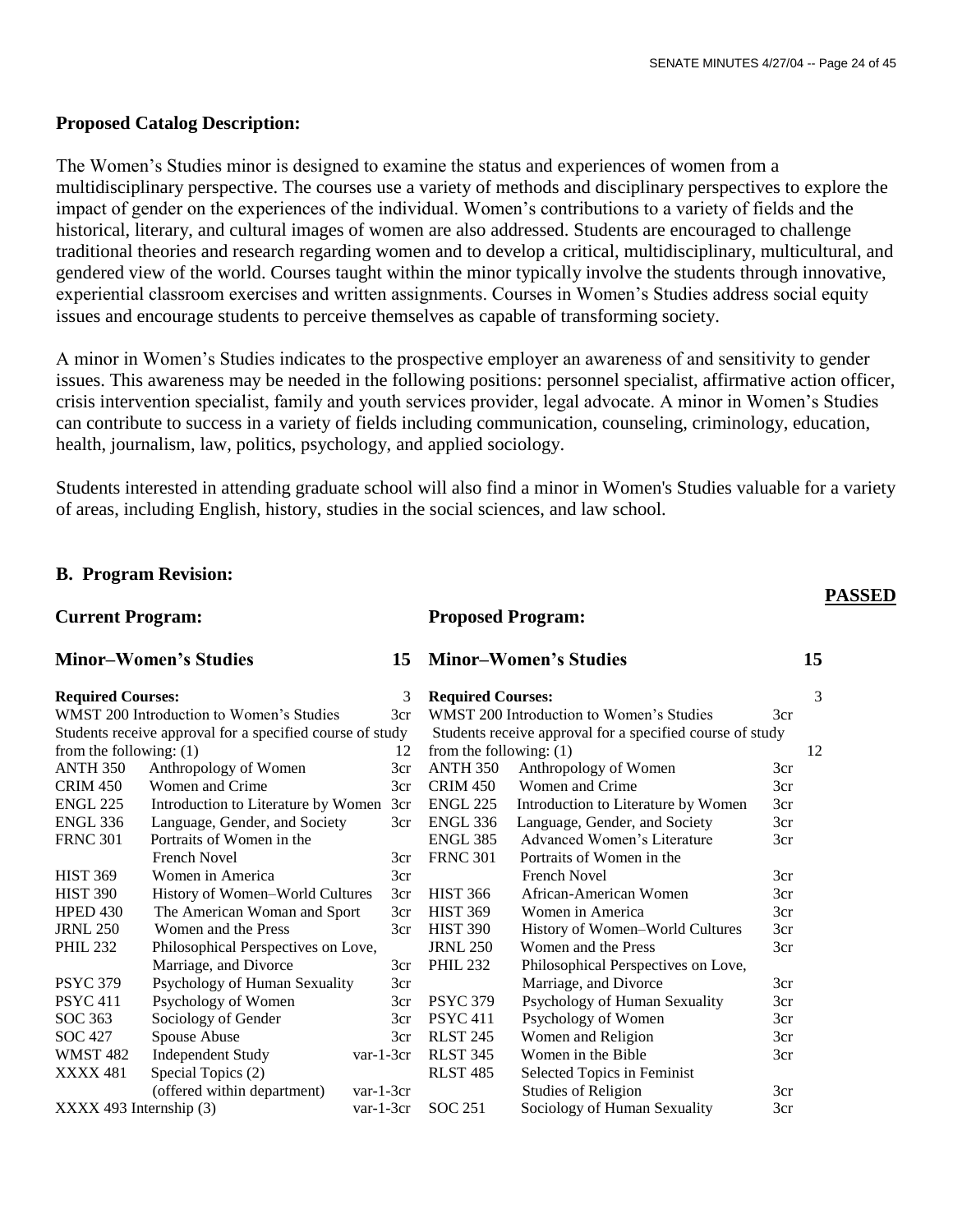**PASSED**

- (1) Students receive approval for a specified course of study from the above list of courses and, with permission from the director of Women's Studies, from selected women's studies courses that have been recently developed. Please see webpage *[www.iup.edu/womens](http://www.iup.edu/womens/)* for current information.
- (2) Examples of XXXX 481 offered: ART 481Maidens to Madonna, BTED 481 Women and Business, RLST Women and Religion, WMST 481Special Topics in Women's Studies.
- (3) Internships (up to 3cr) may be counted towards the minor.

Two of the following courses with advisement:

| SOC 363  | Sociology of Gender          | 3cr         |
|----------|------------------------------|-------------|
| SOC 427  | Spouse Abuse                 | 3cr         |
| WMST 430 | Gender, Sexuality and Sport: |             |
|          | A Feminist Perspective       | 3cr         |
| WMST 482 | <b>Independent Study</b>     | $var-1-3cr$ |
| XXXX 481 | Special Topics (2)           |             |
|          | (offered within department)  | $var-1-3cr$ |
| XXXX 493 | Internship $(3)$             | $var-1-3cr$ |
|          |                              |             |

- (1) Students receive approval for a specified course of study from the above list of courses and, with permission from the director of Women's Studies, from selected women's studies courses that have been recently developed. Please see webpage *[www.iup.edu/womens](http://www.iup.edu/womens/)* for current information.
- (2) Examples of XXXX 481 offered: ART 481 Maidens to Madonna, BTED 481Women and Business, WMST 481 Special Topics in Women's Studies.
- (3) Internships (up to 3cr) may be counted towards the minor.

**Rationale:** HPED430 The American Woman and Sport is being deleted because it has not been taught for more than 5 years and was not approved for the WS minor during the last 5-year program evaluation. It was listed in current catalog in error. The following recently approved courses that meet WS minor requirements are being added: ENGL385 Advanced Women's Literature, RLST 245 Women and Religion, RLST 345 Women in the Bible, RLST485 Selected Topics in Feminist Studies in Religion, SOC 251 Sociology of Sexuality, and WMST 430 Gender, Sport & Sexuality: A Feminist Perspective.

#### **8. Eberly College of Business and Information Technology—Revision of Minor**

| <b>Current Program:</b>    |                                                                                                                                                                         |     |    |  |
|----------------------------|-------------------------------------------------------------------------------------------------------------------------------------------------------------------------|-----|----|--|
|                            | <b>Minor—Business Administration (for nonbusiness majors)</b>                                                                                                           |     | 21 |  |
|                            | <b>Prescribed Liberal Studies:</b><br><b>Mathematics: MATH 214 or 217</b><br><b>Social Science: ECON 121</b><br>Liberal Studies Electives: BTED/COSC/IFMG 101, ECON 122 |     |    |  |
|                            | <b>Required Business Courses:</b>                                                                                                                                       |     | 15 |  |
|                            | <b>ACCT 201</b> Accounting Principles I                                                                                                                                 | 3cr |    |  |
|                            | <b>ACCT 202</b> Accounting Principles II                                                                                                                                | 3cr |    |  |
| <b>FIN 310</b>             | <b>Fundamentals of Finance</b>                                                                                                                                          | 3cr |    |  |
|                            | MGMT 310 Principles of Management                                                                                                                                       | 3cr |    |  |
| <b>MKTG 320</b>            | Principles of Marketing                                                                                                                                                 | 3cr |    |  |
| <b>Other Requirements:</b> |                                                                                                                                                                         |     | h  |  |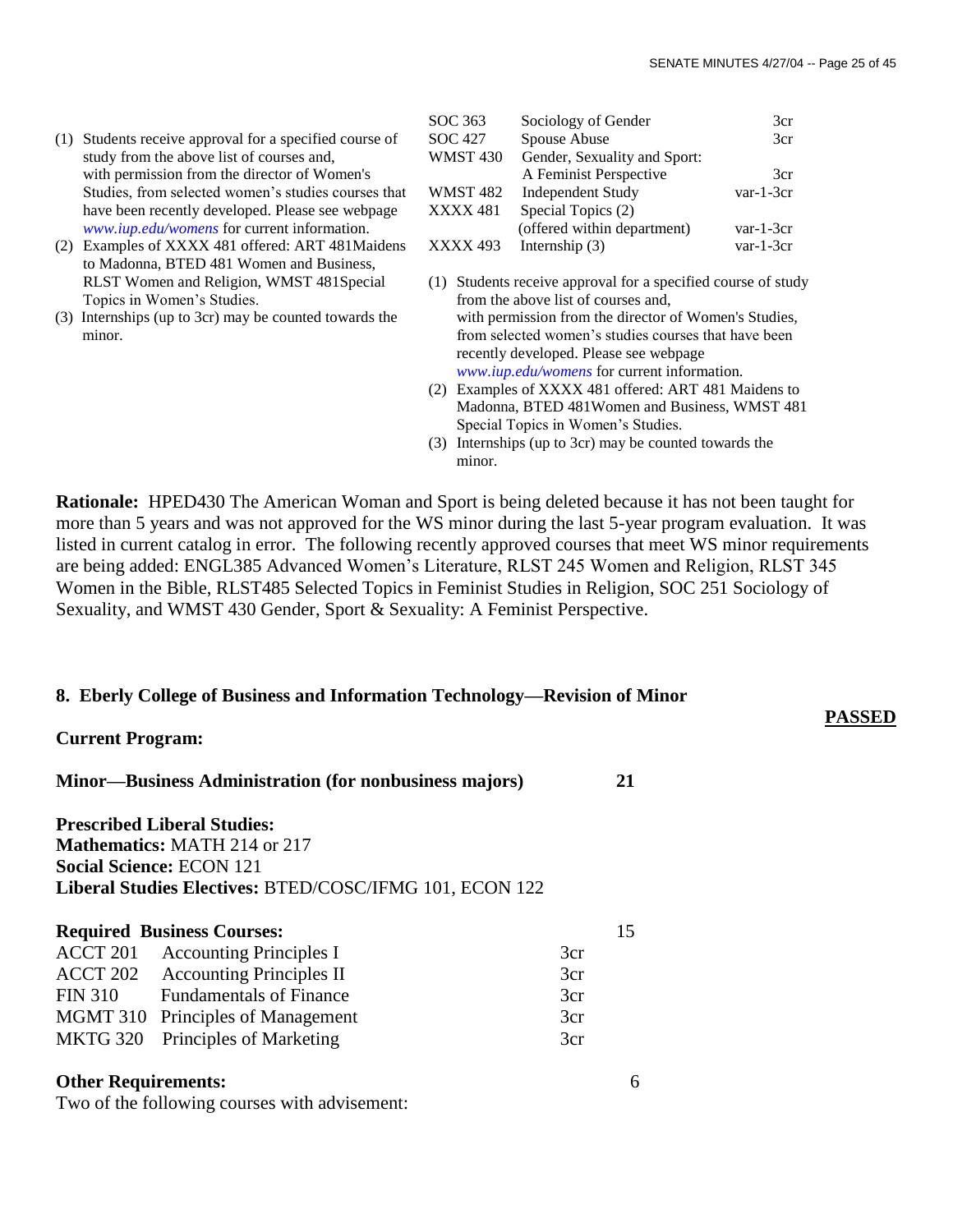| <b>BLAW 235</b>            | Legal Environment of Business                                 | 3cr |    |
|----------------------------|---------------------------------------------------------------|-----|----|
| <b>BTST 321</b>            | <b>Business and Interpersonal Communications</b>              | 3cr |    |
| <b>IFMG 300</b>            | <b>Information Systems: Theory and Practice</b><br>3cr        |     |    |
| <b>Proposed Program:</b>   |                                                               |     |    |
|                            | <b>Minor—Business Administration (for nonbusiness majors)</b> |     | 21 |
|                            | <b>Prescribed Liberal Studies:</b>                            |     |    |
|                            | <b>Mathematics: MATH 214 or 217</b>                           |     |    |
|                            | <b>Social Science: ECON 121</b>                               |     |    |
|                            | Liberal Studies Electives: BTED/COSC/IFMG 101, ECON 122       |     |    |
|                            | <b>Required Business Courses:</b>                             |     | 15 |
| ACCT 201                   | <b>Accounting Principles I</b>                                | 3cr |    |
| ACCT 202                   | <b>Accounting Principles II</b>                               | 3cr |    |
| <b>FIN 310</b>             | <b>Fundamentals of Finance</b>                                | 3cr |    |
| MGMT 310                   | Principles of Management                                      | 3cr |    |
| <b>MKTG 320</b>            | Principles of Marketing                                       | 3cr |    |
| <b>Other Requirements:</b> |                                                               |     | 6  |
|                            | Two of the following courses with advisement:                 |     |    |
| <b>BLAW 235</b>            | <b>Legal Environment of Business</b>                          | 3cr |    |
| <b>BTST 321</b>            | Business and Interpersonal Communications                     | 3cr |    |
| <b>IFMG 300</b>            | <b>Information Systems: Theory and Practice</b>               | 3cr |    |
| MGMT 330                   | Production and Operations Management                          | 3cr |    |

**Rationale:** MGMT 330 Productions and Operations Management is being added to the Other Requirements because operations is one of the functional areas for all businesses whether they are manufacturing or service oriented. This is a very important area of study for students and should be included in the business minor since it is the only business functional area that is absent in the current list of required or optional courses.

**9. Department of Physics—New courses, New Track and Addition to Catalog Description** (one-year provisional approval)

## **A. New Courses:**

**Corequisite:** NMTT 311

## **NMTT 311 Materials, Safety and Equipment Overview for Nanofabrication 3c-2l-3cr Corequisite:** NMTT 312

Focuses on cleanroom protocol and provides an overview of the materials, safety and equipment issues encountered in the practice of "top down" and "bottom up" nanofabrication.

## **NMTT 312 Basic Nanofabrication Processes 3c-2l-3cr**

Provides a hands-on introduction to the processing sequences involved in "top down", "bottom up", and hybrid nanofabrication. Focuses on a step-by-step description of the processes integration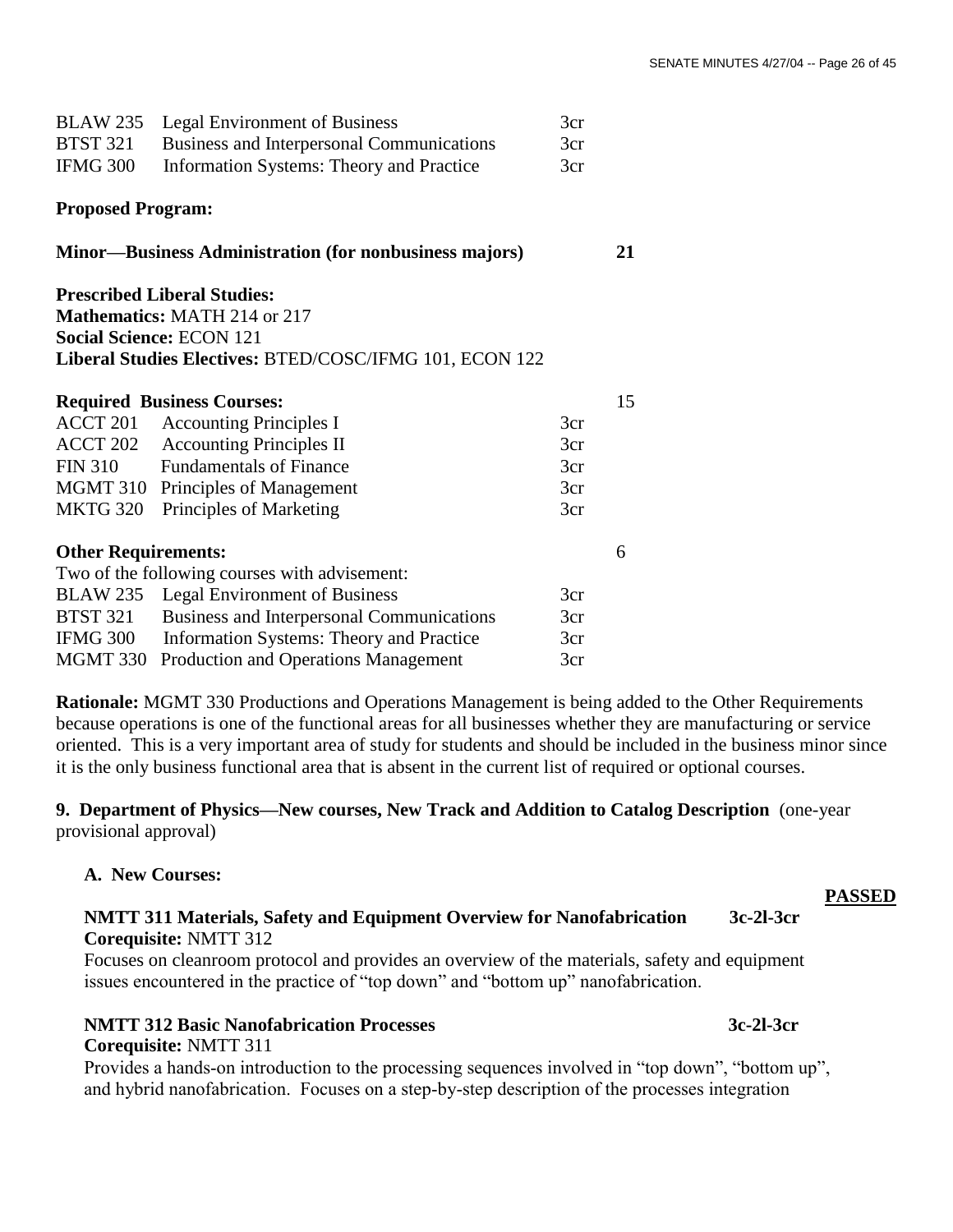needed to fabricate devices and structures.

## **NMTT 313 Thin Films in Nanofabrication 3c-2l-3cr**

**Corequisite:** NMTT 311 and 312

Provides a detailed understanding of the use and processing of thin film materials in nanofabrication. Emphasizes the understanding and operation of the state-of-the-art deposition and etching processing equipment in the PSU Nanofabrication Facility cleanrooms.

## **NMTT 314 Lithography and Patterning Techniques 3c-2l-3cr**

## **Corequisite:** NMTT 311

Provides knowledge and hands-on treatment to all aspects of advanced lithography and pattern generation processes covering topics from substrate preparation to exposure using pattern transfer equipment such as stamping and embossing; ion and e-beam; and optical contact and stepper

## **NMTT 315 Materials Modifications in Nanofabrication 3c-2l-3cr Corequisite:** NMTT 311

Provides detailed knowledge of the processing steps used in modifying material properties in nanofabrication including molecular functionalization, cross-linking, metal silicidation, material oxidation, material nitridation, barrier materials, alloying, stress control, annealing, and doping.

## **NMTT 316 Characterization, Packaging, and Testing of Nanofabrication Structures 3c-2l-3cr Corequisite:** NMTT 311

Addresses the issues and examines a variety of techniques and measurements essential for testing and controlling the final device fabrication, performance and packaging.

## **B. Addition to Catalog Description**

## Nanomanufacturing Technology Track (NMT)

The Bachelor of Science Degree in Applied Physics/Nanomanufacturing Technology Track (NMT) will help IUP students to take one semester of experiential learning in the high-tech field of semiconductor device manufacturing at the state-of-the-art facility at Penn State - University Park Campus. Nanofabrication industries using this technology are rapidly growing from biomedical applications to microelectronics. Graduates of the Applied Physics/NMT Track may enter careers in industry and education.

The students enrolled in Applied Physics/NMT Track will spend one semester (16 weeks) (18 cr CAPSTONE) in their Junior/Senior year at Penn State (in the Fall, Spring or Summer (12 weeks)) for hands-on experience in high-tech semiconductor device manufacturing field. Students must earn a GPA of at least 3.0 in the required Science and Mathematics courses to be considered for admission into the CAPSTONE semester at Penn State.

## **C. New Track**

## **Bachelor of Science—Applied Physics/Nanomanufacturing Technology Track**

**Liberal Studies:** As outlined in Liberal Studies section **50**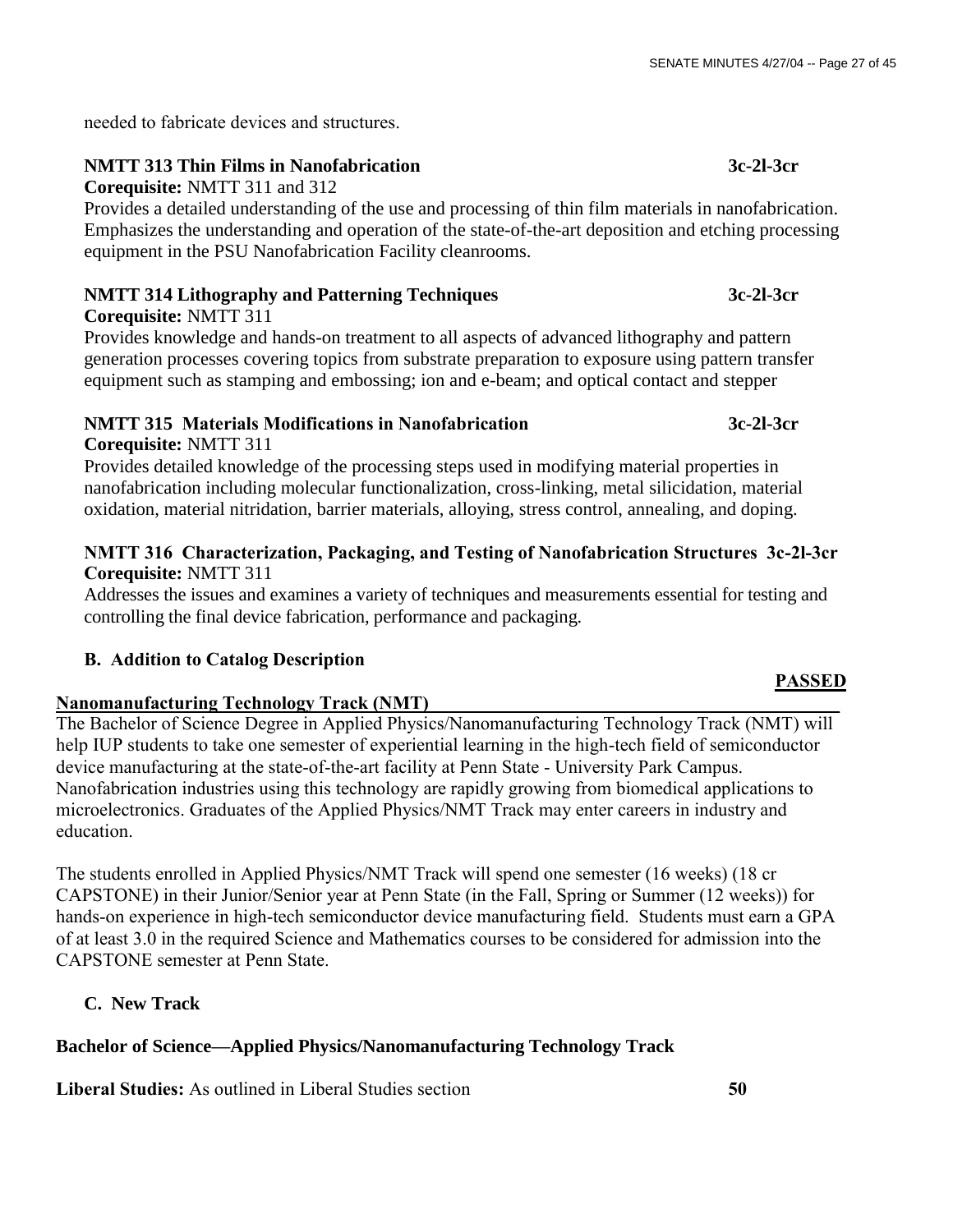| with the following specifications:             |                                                                       |                 |          |  |
|------------------------------------------------|-----------------------------------------------------------------------|-----------------|----------|--|
| <b>Mathematics: MATH 123</b>                   |                                                                       |                 |          |  |
| Natural Science: CHEM 111-112                  |                                                                       |                 |          |  |
|                                                | Liberal Studies Electives: 4cr, MATH 124, no courses with PHYS prefix |                 |          |  |
| <b>Major:</b>                                  |                                                                       |                 | 28       |  |
| <b>Required Courses:</b>                       |                                                                       |                 |          |  |
| <b>PHYS 131</b>                                | Physics I-C Lecture                                                   | 3cr             |          |  |
| <b>PHYS 132</b>                                | Physics II-C Lecture                                                  | 3cr             |          |  |
| <b>PHYS 141</b>                                | Physics I-C Lab                                                       | 1 <sub>cr</sub> |          |  |
| <b>PHYS 142</b>                                | Physics II-C Lab                                                      | 1 <sub>cr</sub> |          |  |
| <b>PHYS 222</b>                                | Mechanics I                                                           | 2cr             |          |  |
| <b>PHYS 231</b>                                | Electronics                                                           | 4cr             |          |  |
| <b>PHYS 242</b>                                | Optics                                                                | 3cr             |          |  |
| <b>PHYS 322</b>                                | Electricity and Magnetism I                                           | 2cr             |          |  |
| <b>PHYS 331</b>                                | <b>Modern Physics</b>                                                 | 3cr             |          |  |
| <b>PHYS 352</b>                                | <b>Applied Physics Laboratory</b>                                     | 3cr             |          |  |
| <b>PHYS 355</b>                                | <b>Computer Interfacing</b>                                           | 3cr             |          |  |
| <b>Controlled Electives:</b>                   |                                                                       |                 | 24       |  |
|                                                | Nanomanufacturing Technology (NMT) Track (18 cr PSU CAPSTONE)         |                 |          |  |
| NMTT 311                                       | Materials, Safety and Equipment Overview for Nanofabrication          | 3cr             |          |  |
| <b>NMTT 312</b>                                | <b>Basic Nanofabrication Process</b>                                  | 3cr             |          |  |
| NMTT 313                                       | Thin Films in Nanofabrication                                         | 3cr             |          |  |
| <b>NMTT 314</b>                                | Advanced Lithography and Dielectrics for Nanofabrication              | 3cr             |          |  |
| <b>NMTT 315</b>                                | Materials Modification in Nanofabrication                             | 3cr             |          |  |
| NMTT 316                                       | Characterization, Packaging, and Testing of Nanofabricated            |                 |          |  |
|                                                | <b>Structures</b>                                                     | 3cr             |          |  |
| <b>PHYS 475</b>                                | Physics of Semiconductor Devices I                                    | 3cr             |          |  |
| <b>PHYS 476</b>                                | Physics of Semiconductor Devices II                                   | 3cr             |          |  |
| <b>Other Requirements:</b>                     |                                                                       |                 | $9 - 15$ |  |
| COSC 110                                       | Problem Solving and Structured Programming                            | 3 cr            |          |  |
| <b>COSC 250</b>                                | <b>Introduction to Numerical Methods</b>                              | 3 cr            |          |  |
| <b>MATH 241</b>                                | Differential Equations                                                | $3$ cr          |          |  |
| Foreign Language Intermediate Level<br>$0-6cr$ |                                                                       |                 |          |  |
| <b>Free Electives:</b>                         |                                                                       |                 | $3-9$    |  |

## **Total Degree Requirements: 120**

**Rationale:** The program leading to the B.S. – Applied Physics/Nanomanufacturing Technology Track (NMT) in the College of Natural Sciences proposes a new academic track with emphasis in the high-tech semiconductor device manufacturing field. This will provide knowledge base necessary for the manufacture of any micro- and nano-scale product. The goal is to prepare our Applied Physics undergraduate students for a career in industry or academia using nanotechnology. The student will derive this valuable knowledge base from a program composed of safety training, lectures, software based training, fabrication experiments, tool training, processing training, product cost evaluation, independent research, and process integration projects. To facilitate the integration goal, the student will be required to work on a micro- or nano-scale structure at the end of the semester as a group project.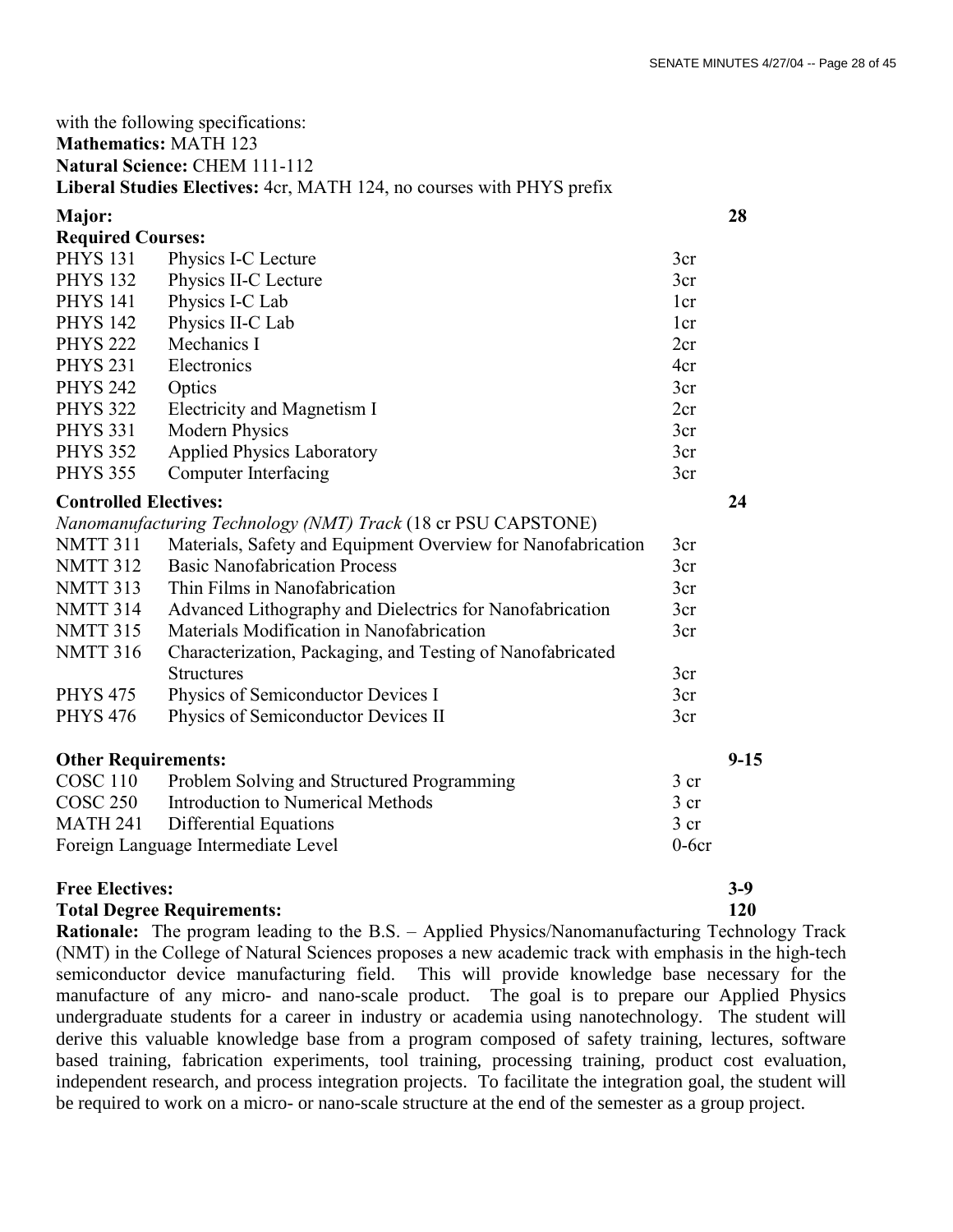The Physics of Semiconductor has played a major role in the development of modern micro (micro means a millionth 10<sup>-6</sup>) technology, especially microelectronics, and solid state devices. Since the dimensions of new microelectronic components, e.g., computer chips are reaching to a nanometer range (nano means a billionth 10- <sup>9</sup>), the research and development in semiconductor physics has been steadily moving from micro-technology to nanotechnology. Nanofabrication is the technology that grew out of making semiconductor chips. Everybody wanted faster computers and faster access to the Internet, which resulted in transistors getting smaller.

In the late 1990s, the World Technology Evaluation Center (WTEC) funded by the National Science Foundation (NSF) and other federal agencies undertook a world-wide study of research and development in the area of nanotechnology innovation. Recommendations made by WTEC and subsequent panels have led to the appropriation of very large levels of funding. This resulted in the establishments of five "National Nanofabrication User Networks" (NNUN) all over the country with a funding of more than \$100 million dollars from the NSF. One of these networks is at the Research Park of Penn State.

The 23 million dollar Penn State Nanofabrication Facility is meant for the sharing of a Pennsylvania resource by educational institutions across the Commonwealth. The access of this significant resource has given opportunities to students across the state - from the SSHE universities to the community colleges - to get 18 credits of CAPSTONE experience in nanofabrication manufacturing technology (NMT). This program will be extremely valuable for our students to earn a BS degree (Applied Physics/NMT Track) by taking appropriate courses from IUP and taking one-semester (18cr) of capstone, hands-on experience in their junior/senior year from Penn State's Nanofabrication Facility. The 23 million dollar Penn State Nanofabrication Facility is meant for the sharing of a Pennsylvania resource by educational institutions across the Commonwealth. The access of this significant resource has given opportunities to students across the state - from the SSHE universities to the community colleges - to get 18 credits of CAPSTONE experience in nanofabrication manufacturing technology (NMT). This program will be extremely valuable for our students to earn BS degree (Applied Physics/NMT track) by taking appropriate courses (described in 1) from IUP and taking one-semester (18 cr) of capstone, handson experience in their junior/senior year from Penn State's Nanofabrication Facility.

## **10. Department of Nursing and Allied Health—Course Revisions (Prerequisite Changes)**

## **1) Current Catalog Description:**

**PASSED**

**NURS 214 Health Assessment 2c-0l-2cr Prerequisites:** BIOL 150 or 151, NURS 211, 212 **Prerequisites or Corequisites:** BIOL 150 or 151, FDNT 212 **Corequisite:** NURS 213

Introduces the student to basic health assessment, which is a systematic method of data collection, organization, and validation for the purpose of determining a client's health status. Involves assessment of clients across the life span. Emphasizes assessment of client needs that affect the total person, which is consistent with nursing's holistic approach to client care. Methods of data collection used for health assessments include observing, interviewing, and examination. The student learns to apply these methods effectively in order to gather accurate and complete assessments.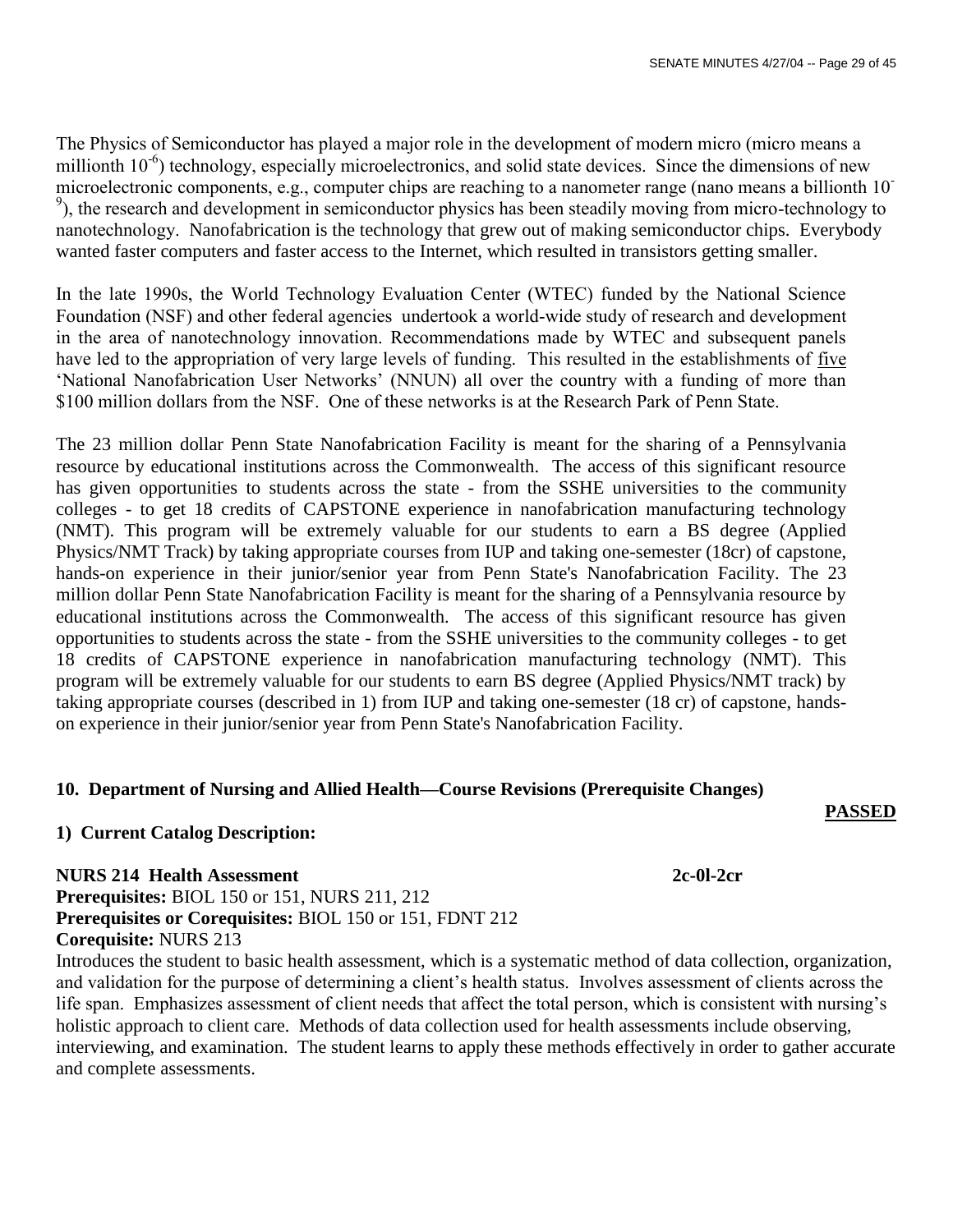## **Proposed Catalog Description:**

## **NURS 214 Health Assessment 2c-0l-2cr**

**Prerequisites**: BIOL 150 or 151, NURS 211, or permission **Prerequisite or Corequisite:** BIOL 150 or 151

**Corequisites:** NURS 213, 236, or permission

Introduces the student to basic health assessment, which is a systematic method of data collection, organization, and validation for the purpose of determining a client's health status. Involves assessment of clients across the life span. Emphasizes assessment of client needs that affect the total person, which is consistent with nursing's holistic approach to client care. Methods of data collection used for health assessments include observing, interviewing, and examination. The student learns to apply these methods effectively in order to gather accurate and complete assessments.

## **2) Current Catalog Description:**

## **NURS 236 Foundations of Nursing 3c-0l-3cr**

**Prerequisites:** Sophomore standing, CHEM 102

Introduces students to fundamental nursing concepts that apply to the practice of professional nursing with individuals. Topics include nursing theories related to professional practice, elements of holistic care, promotion of psychosocial and physiologic health, and application of pharmacology in nursing practice.

## **Proposed Catalog Description:**

## **NURS 236 Foundations of Nursing 3c-0l-3cr**

**Prerequisites:** CHEM 102, NURS 212

**Corequisites:** NURS 213, 214

Introduces students to fundamental nursing concepts that apply to the practice of professional nursing with individuals. Topics include nursing theories related to professional practice, elements of holistic care, promotion of psychosocial and physiologic health, and application of pharmacology in nursing practice.

## **3) Current Catalog Description:**

## **NURS 312 Professional Nursing II** 2c-0l-2cr

**Prerequisite:** NURS 212

**Corequisites:** NURS 337 or 339 or permission

Provides the nursing major with a working knowledge of the values, code of ethics, ethical principles, professional standards and legal framework that govern clinical decisions, determine professional conduct, and guide interactions with clients, families, colleagues, and other health care providers. Students formulate an ethical decision-making framework that, by incorporating personal values, professional values, moral concepts, and legal mandates, serves as a guide to professional practice. Using a problem-based approach, students study legal and ethical frameworks that guide professional practice and relate/apply these to actual clinical situations.

## **Proposed Catalog Description:**

## **NURS 312 Professional Nursing II 2c-0l-2cr**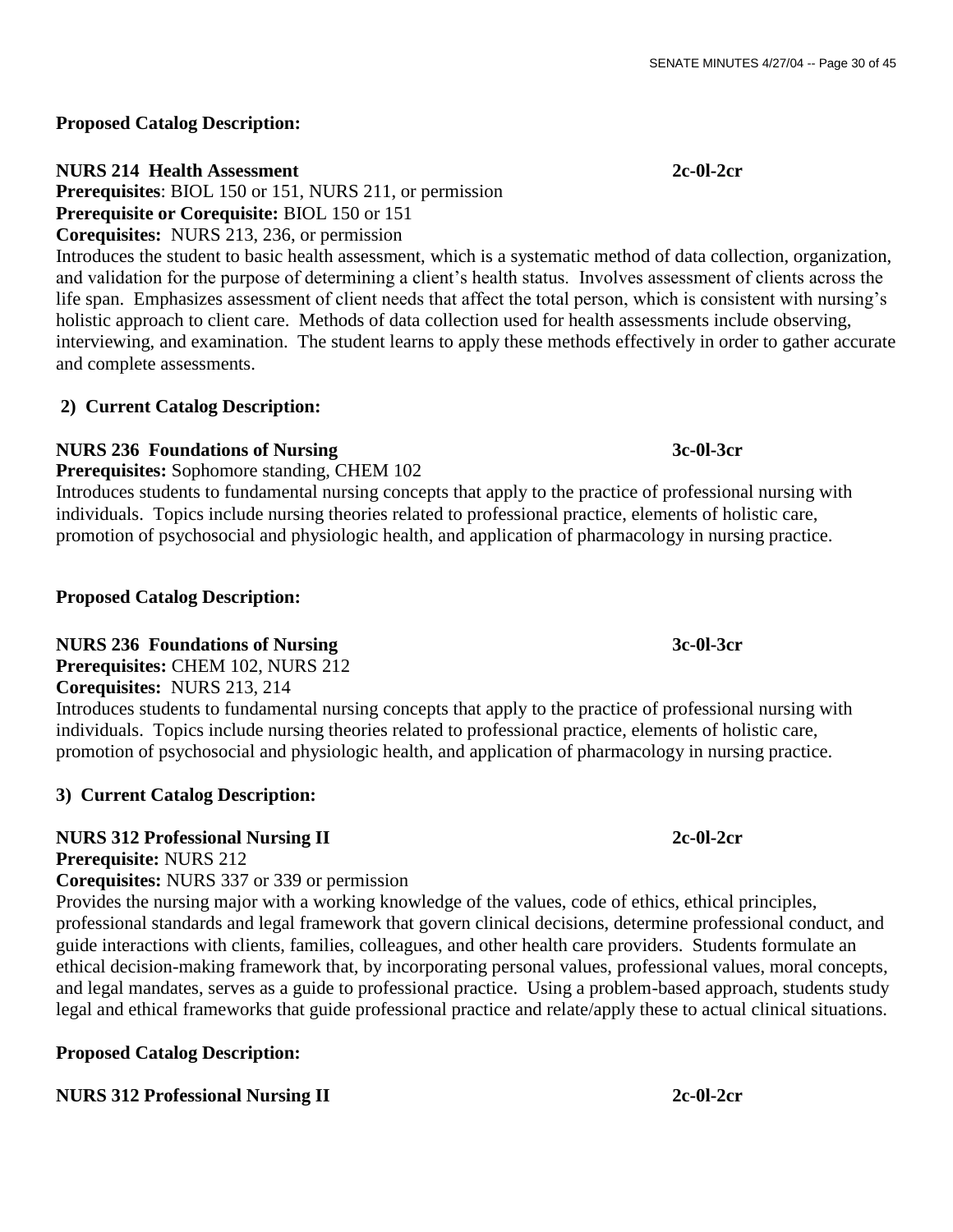## **Prerequisite:** NURS 212 or permission

**Corequisites:** NURS 337 or 339 or permission

Provides the nursing major with a working knowledge of the values, code of ethics, ethical principles, professional standards and legal framework that govern clinical decisions, determine professional conduct, and guide interactions with clients, families, colleagues, and other health care providers. Students formulate an ethical decision-making framework that, by incorporating personal values, professional values, moral concepts, and legal mandates, serves as a guide to professional practice. Using a problem-based approach, students study legal and ethical frameworks that guide professional practice and relate/apply these to actual clinical situations.

## **4) Current Catalog Description:**

## **NURS 316 Research Utilization in Nursing 3c-01-3cr**

**Prerequisites:** NURS 212 and 236 or permission

**Prerequisites or Corequisites:** ENGL 202, MATH 217

Focuses on understanding and critiquing nursing research. Emphasizes understanding the research process and applying research findings to practice. Students describe the various stages of the research process and apply these steps to evaluate clinical nursing research problems. Focuses on developing the necessary skills to engage in scholarly research writing.

## **Proposed Catalog Description:**

## **NURS 316 Research Utilization in Nursing 3c-01-3cr**

**Prerequisite:** NURS 236 or permission

## **Prerequisites or Corequisites:** ENGL 202, MATH 217,

Focuses on understanding and critiquing nursing research. Emphasizes understanding the research process and applying research findings to practice. Students describe the various stages of the research process and apply these steps to evaluate clinical nursing research problems. Focuses on developing the necessary skills to engage in scholarly research writing.

## **5) Current Catalog Description:**

## **NURS 334 Transitions in Professional Nursing 3c-0l-3cr**

**Prerequisite or Corequisite:** ENGL 202

## **Corequisite:** Registered Nurse

Explores the dynamic nature of health and its impact on the practice of nursing. Nursing theories, concepts, and issues related to nursing practice are analyzed. Linkages among theory, research, and practice are explored for relevance and utility. Writing-intensive course.

## **Proposed Catalog Description:**

## **NURS 334 Transitions in Professional Nursing 3c-0l-3cr Prerequisite or Corequisite:** ENGL 202

**Corequisite:** Licensed Practical Nurse or Registered Nurse

Explores the dynamic nature of health and its impact on the practice of nursing. Nursing theories, concepts, and issues related to nursing practice are analyzed. Linkages among theory, research, and practice are explored for relevance and utility. Writing-intensive course.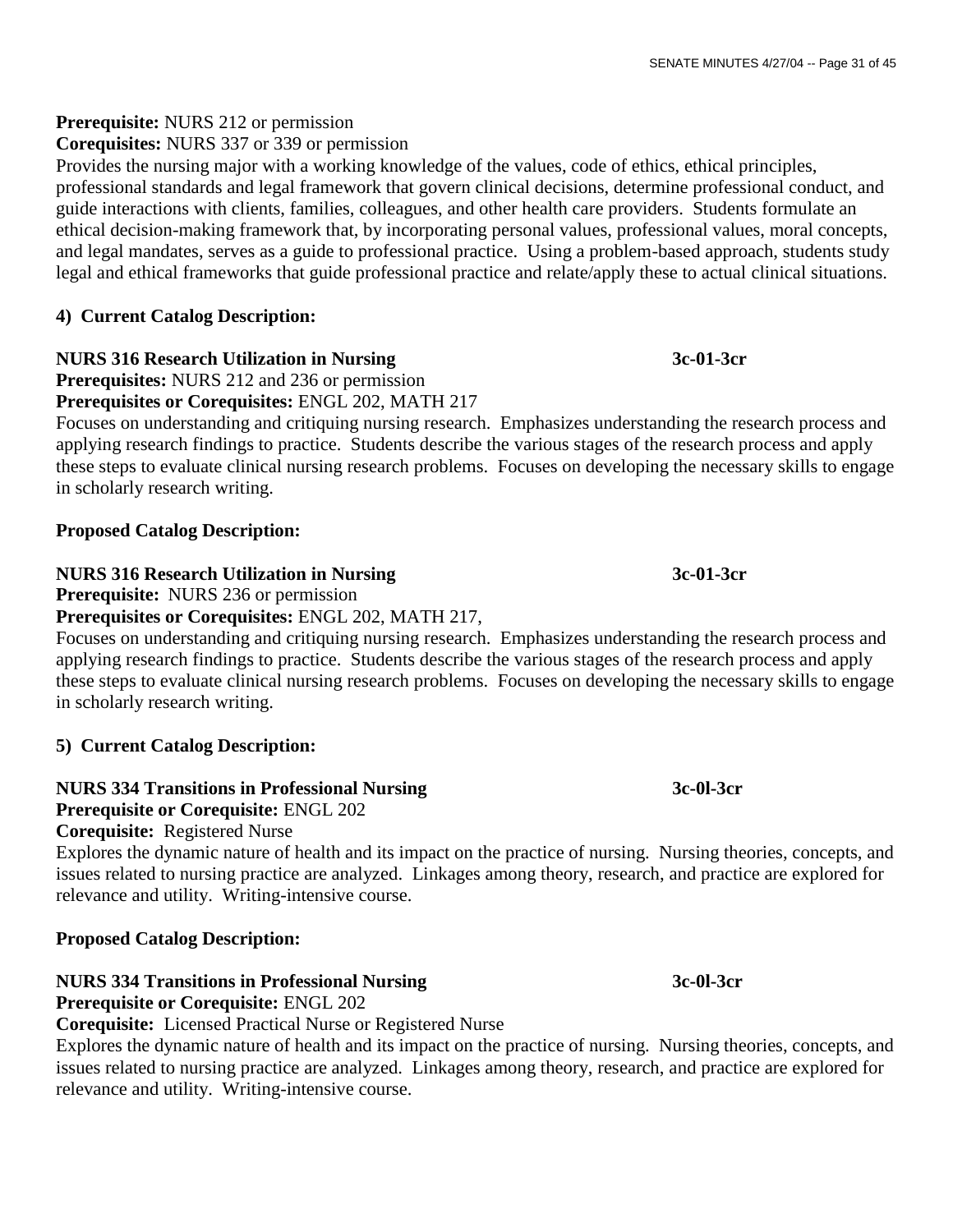## **6) Current Catalog Description:**

## **NURS 336 Adult Health I 4c-0l-4cr**

**Prerequisites:** BIOL 241; NURS 212, 213, 214, 236; PHYS 151-161 **Prerequisite or Corequisite:** NURS 316 **Corequisite:** NURS 337

Introduces the student to disease processes and treatment regimens and examines their impact on adults throughout their life span. Emphasizes increasing student knowledge about assessing human responses to changes in health, determining appropriate nursing interventions, and identifying the physiological and psychosocial basis for nursing actions.

## **Proposed Catalog Description:**

**NURS 336 Adult Health I 4c-0l-4cr Prerequisites:** FDNT 212, NURS 236, or permission **Prerequisite or Corequisite:** NURS 316 **Corequisite:** NURS 337

Introduces the student to disease processes and treatment regimens and examines their impact on adults throughout their life span. Emphasizes increasing student knowledge about assessing human responses to changes in health, determining appropriate nursing interventions, and identifying the physiological and psychosocial basis for nursing actions.

## **7) Current Catalog Description:**

## **NURS 337 Adult Health Clinical I 0c-15l-5cr**

**Prerequisites:** BIOL 241; NURS 212, 213, 214, 236; PHYS 151-161 **Prerequisite or Corequisite:** NURS 316

## **Corequisite:** NURS 336

Students are provided with opportunities to apply the nursing process with adults and aging families in a variety of settings. Emphasizes increasing the student's ability to perform comprehensive health assessments and to use assessment data to identify problems, intervene and evaluate care. Students function as a member of the health care team, identify discharge-planning needs, and differentiate between collaborative and independent nursing activities. Service learning is a component of the course.

## **Proposed Catalog Description:**

## **NURS 337 Adult Health Clinical I 0c-15l- 5cr**

**Prerequisites:** FDNT 212, NURS 236, or permission **Prerequisite or Corequisite:** NURS 316 **Corequisite:** NURS 336

Students are provided with opportunities to apply the nursing process with adults and aging families in a variety of settings. Emphasizes increasing the student's ability to perform comprehensive health assessments and to use assessment data to identify problems, intervene and evaluate care. Students function as a member of the health care team, identify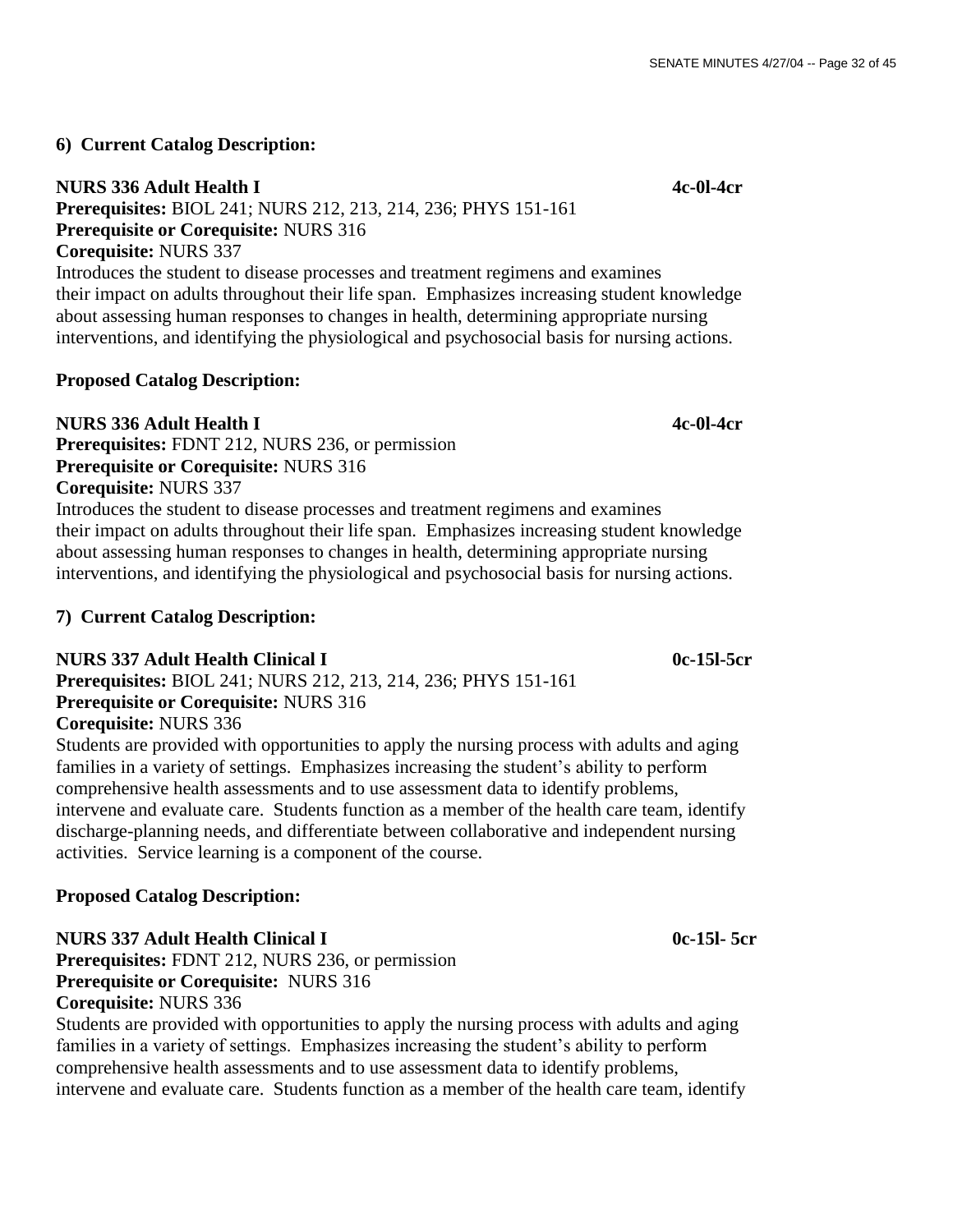discharge-planning needs, and differentiate between collaborative and independent nursing activities. Service learning is a component of the course.

## **8) Current Catalog Description:**

## **NURS 338 Maternal-Child Health 4c-0l-4cr**

**Prerequisites:** BIOL 241; NURS 213, 214, 236; PHYS 151/161; PSYC 310 **Corequisite:** NURS 339

Focuses on knowledge essential to provide nursing care for pregnant women and their children within a family context. The first half of the course emphasizes the changes experienced by the woman and family during normal and complicated pregnancy as well as those of the developing fetus and neonate. The second half focuses on acute and chronic health problems of infants, children, and adolescents.

## **Proposed Catalog Description:**

## **NURS 338 Maternal-Child Health 4c-0l-4cr**

**Prerequisites:** FDNT 212, NURS 236, PSYC 310, or permission **Prerequisite or Corequisite:** NURS 316 **Corequisite:** NURS 339

Focuses on knowledge essential to provide nursing care for pregnant women and their children within a family context. The first half of the course emphasizes the changes experienced by the woman and family during normal and complicated pregnancy as well as those of the developing fetus and neonate. The second half focuses on acute and chronic health problems of infants, children, and adolescents.

## **9) Current Catalog Description:**

## **NURS 339 Maternal-Child Health Clinical 120 Community 120 Community 130 Maternal According to 151-5cr**

**Prerequisites:** BIOL 241; NURS 213, 214, 236; PHYS 151-161; PSYC 310 **Corequisite:** NURS 338

Provides clinical learning experiences designed to enable students to provide nursing care for primary prevention/intervention with child-bearing families and with children and secondary prevention with women, children, and their families. These experiences are planned in a variety of ambulatory, community, and acute care settings to enable the student to develop core values, knowledge, competencies, and skills associated with nursing care of mothers, children, and their families.

## **Proposed Catalog Description:**

## **NURS 339 Maternal-Child Health Clinical 120 Community 120 Community 130 Maternal According 130 Maternal According 130 Maternal According 130 Maternal According 130 Maternal According 130 Maternal According 130 Maternal Ac**

**Prerequisites:** FDNT 212, NURS 236, PSYC 310, or permission **Prerequisite or Corequisite:** NURS 316

**Corequisite:** NURS 338

Provides clinical learning experiences designed to enable students to provide nursing care for primary prevention/intervention with child-bearing families and with children and secondary prevention with women, children, and their families. These experiences are planned in a variety of ambulatory, community, and acute care settings to enable the student to develop core values, knowledge, competencies, and skills associated with nursing care of mothers, children, and their families.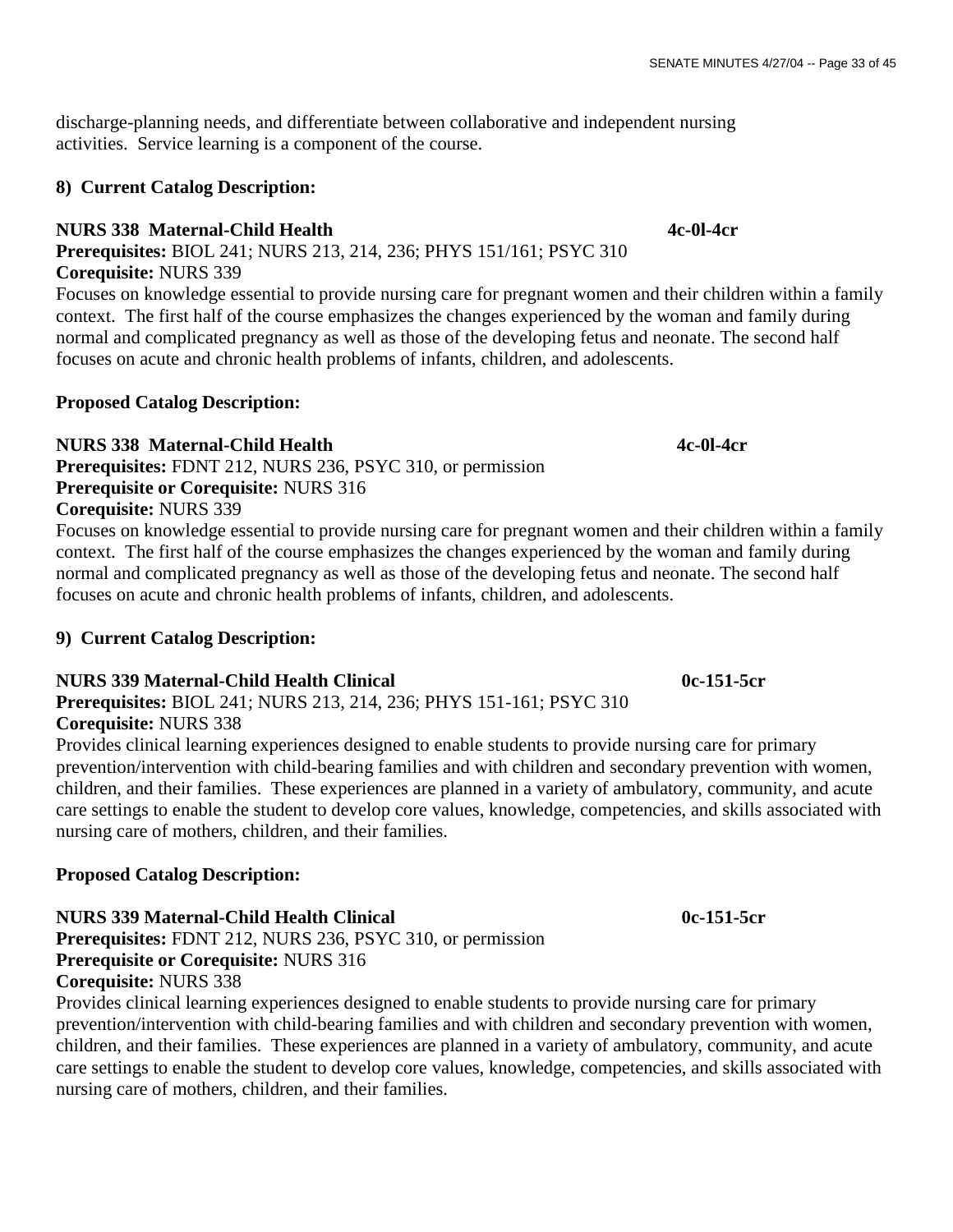## **10) Current Catalog Description:**

## **NURS 412 Professional Nursing III 2c-0l-2cr**

**Prerequisites:** NURS 312, 337, 339 or permission

The professional nurse is expected to use clinical, managerial, and personal leadership skills to ensure the delivery of high-quality, cost-effective care in divergent health care delivery systems. The study of leadership and management skills and processes are approached as inherent elements for all levels of nursing practice. The role of designer/manager/coordinator of care in professional nursing is examined in depth.

## **Proposed Catalog Description:**

## **NURS 412 Professional Nursing III 2c-0l-2cr**

**Prerequisites:** NURS 312, 337, 339 or permission

**Corequisite:** NURS 432, 434 and 435 or NURS 436 and 437, or permission

The professional nurse is expected to use clinical, managerial, and personal leadership skills to ensure the delivery of high-quality, cost-effective care in divergent health care delivery systems. The study of leadership and management skills and processes are approached as inherent elements for all levels of nursing practice. The role of designer/manager/coordinator of care in professional nursing is examined in depth.

## **11) Current Catalog Description:**

## **NURS 436 Adult Health II 4c-0l-4cr**

**Prerequisites:** NURS 336, 337 **Prerequisite or Corequisite:** NURS 412 **Corequisite:** NURS 437

Builds on Adult Health I, focusing on the adult/family coping with complex health problems. The relationships among disease states, treatment and associated nursing responsibilities are emphasized as students build their knowledge base of pharmacology, therapeutic procedures, rehabilitation needs and teaching-learning strategies. Principles underlying the use of technology in clinical practice provide a basis for the concurrent clinical course.

## **Proposed Catalog Description:**

## **NURS 436 Adult Health II 4c-0l-4cr**

**Prerequisites:** NURS 336, 337, 338, 339 or permission **Prerequisite or Corequisite:** NURS 412 **Corequisite:** NURS 437

Builds on Adult Health I, focusing on the adult/family coping with complex health problems. The relationships among disease states, treatment and associated nursing responsibilities are emphasized as students build their knowledge base of pharmacology, therapeutic procedures, rehabilitation needs and teaching-learning strategies. Principles underlying the use of technology in clinical practice provide a basis for the concurrent clinical course.

## **12) Current Catalog Description:**

## **NURS 437 Adult Health Clinical II 0c-15l-5cr**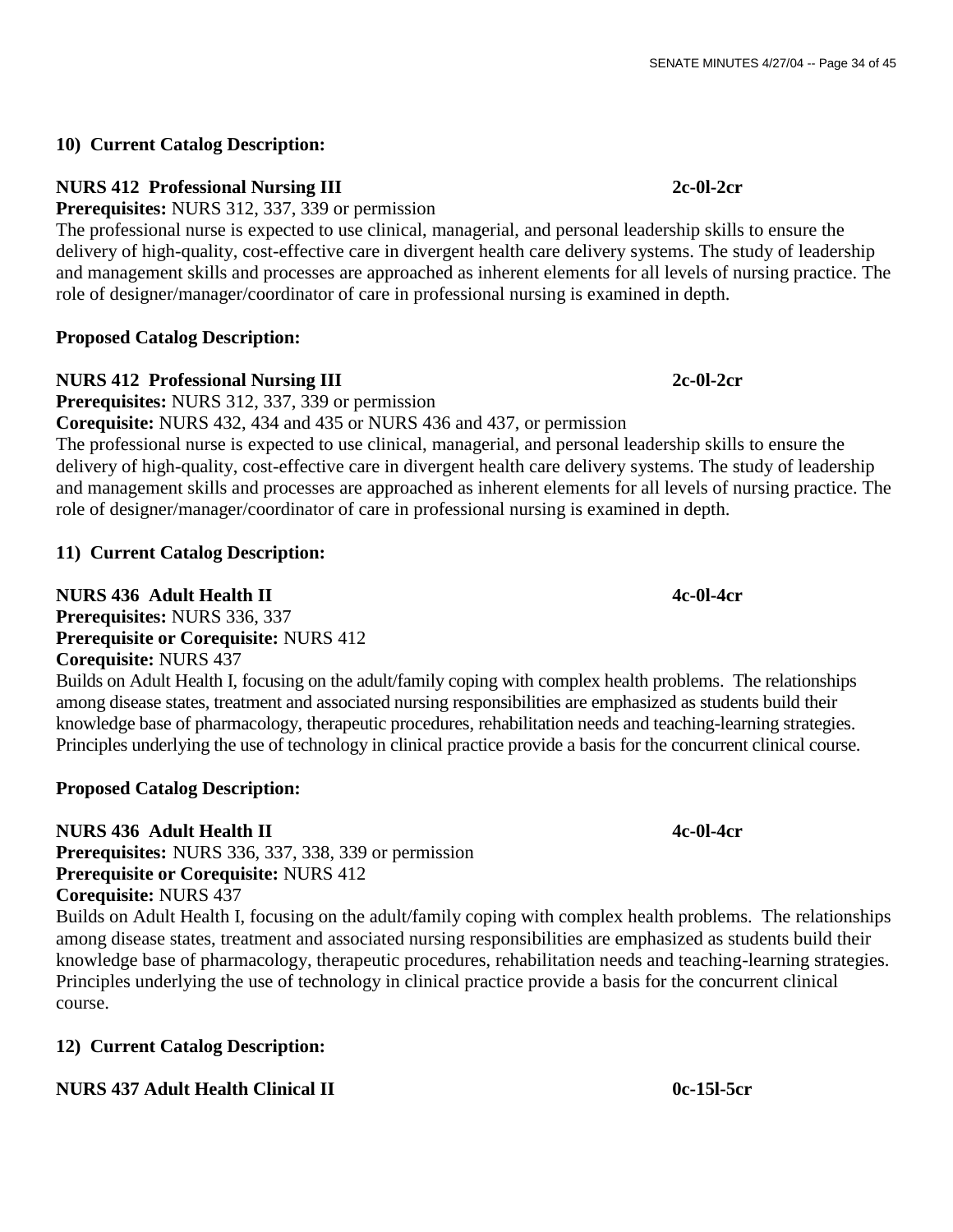**Prerequisites:** NURS 336, 337, 338, 339

## *Corequisite: NURS 436*

## **Prerequisite or Corequisite:** NURS 412

Designed to provide opportunities for clinical practice as a provider of care for complex, acutely ill clients in a variety of settings including intensive care unit, monitored units, medical-surgical units, and rehabilitation settings. Focus is on secondary prevention/intervention for long-term critically ill patients. Emphasizes the role of designer/manager/coordinator of care with opportunities to apply management principles and practice leadership skills in the acute care and rehabilitation setting. Opportunities for students to receive preceptoring with a Registered Nurse are an integral component of the course.

## **Proposed Catalog Description:**

## **NURS 437 Adult Health Clinical II 0c-15l-5cr**

**Prerequisites:**NURS 336, 337, 338, 339, or permission

## *Corequisite: NURS 436*

## **Prerequisite or Corequisite:** NURS 412

Designed to provide opportunities for clinical practice as a provider of care for complex, acutely ill clients in a variety of settings including intensive care unit, monitored units, medical-surgical units, and rehabilitation settings. Focus is on secondary prevention/intervention for long-term critically ill patients. Emphasizes the role of designer/manager/coordinator of care with opportunities to apply management principles and practice leadership skills in the acute care and rehabilitation setting. Opportunities for students to receive preceptoring with a Registered Nurse are an integral component of the course.

## **13) Current Catalog Description:**

## **NURS 432 Psychiatric/Mental Health 2c-0l-2cr**

**Prerequisites:** NURS 336, 337, 338, 339 **Corequisite:** NURS 435

**Prerequisite or Corequisite:** NURS 412

Focuses on the principles and concepts that guide nursing practice in a variety of psychiatric/mental health settings. The role of the nurse in primary, secondary, and tertiary prevention/intervention is addressed as it relates to individuals, families, and aggregates.

## **Proposed Catalog Description:**

**NURS 432 Psychiatric/Mental Health 2c-0l-2cr Prerequisites:** NURS 336, 337, 338, 339, or permission **Prerequisite or corequisite:** NURS 412, 434, 435 Focuses on the principles and concepts that guide nursing practice in a variety of psychiatric/mental health settings. The role of the nurse in primary, secondary, and tertiary prevention/intervention is addressed as it relates to individuals, families, and aggregates.

## **14) Current Catalog Description:**

## **NURS 434 Community Health** 2c-0l-2cr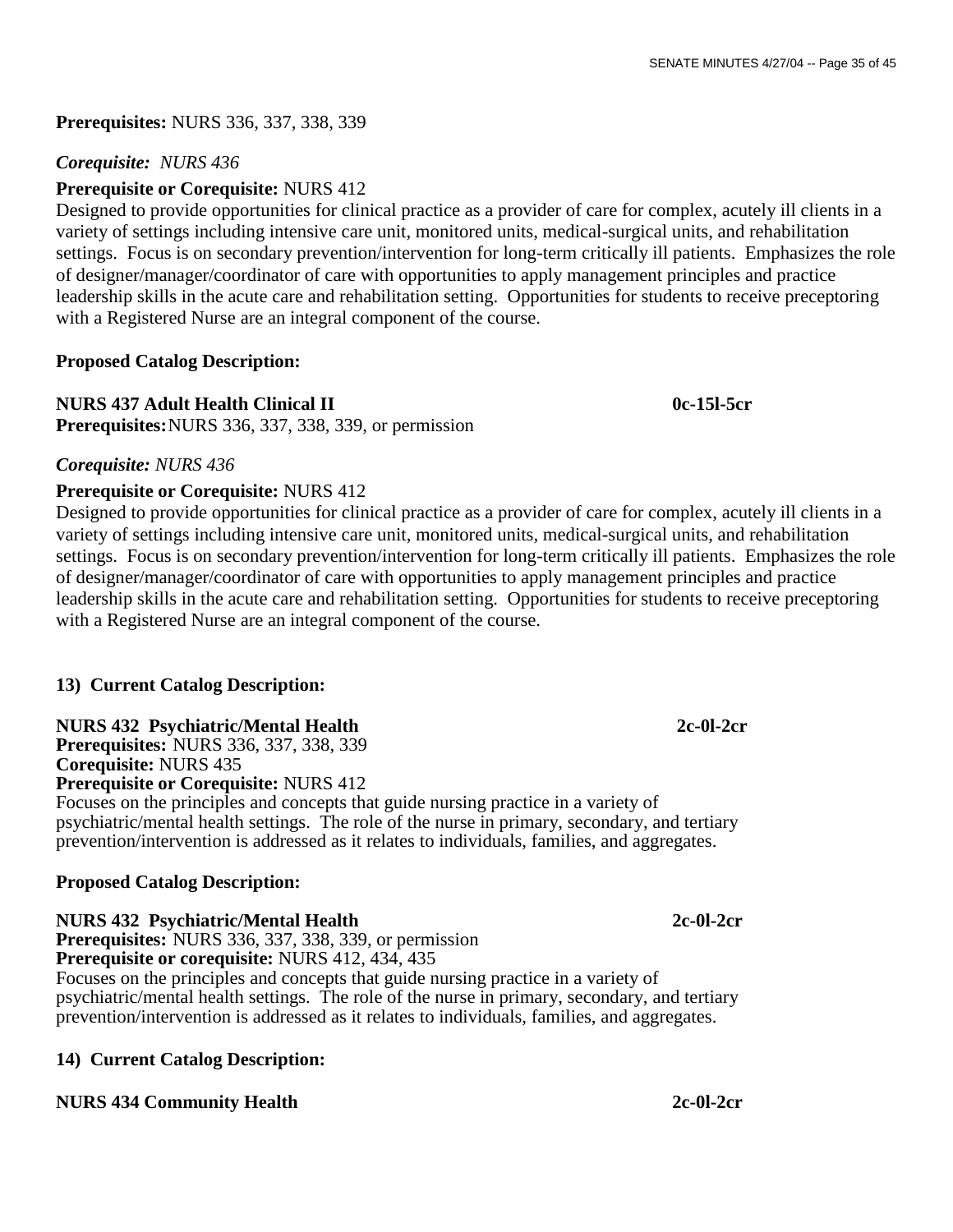**Prerequisites:** NURS 336, 337, 338 and 339 or permission of instructor

**Corequisites:** NURS 435 or permission of instructor

## **Prerequisite or Corequisite:** NURS 412

Focuses on nursing care that is population and community oriented. Emphasizes the community as a client, perspectives and influences of the health care delivery systems, theoretical frameworks applicable to community health, contemporary issues in community health nursing, and nursing roles as designers, managers, and coordinators of care in the community.

## **Proposed Catalog Description:**

## **NURS 434 Community Health 2c-0l-2cr**

**Prerequisites:** NURS 336, 337, 338 and 339 or permission **Pre or Corequisite:** NURS 412, 432, 435, or permission

Focuses on nursing care that is population and community oriented. Emphasizes the community as a client, perspectives and influences of the health care delivery systems, theoretical frameworks applicable to community health, contemporary issues in community health nursing, and nursing roles as designers, managers, and coordinators of care in the community.

## **15) Current Catalog Description:**

## **NURS 435 Community/Psychiatric/Mental Health Clinical 0c-15l-5cr**

**Prerequisites:** NURS 336, 337, 338, 339 **Corequisites:** NURS 432, 434

## **Prerequisite or Corequisite:** NURS 412

Focuses on community-based and community health nursing experiences to enable students to provide health promotion, risk reduction, and disease prevention in a wide variety of community settings and with diverse populations. Students also have experiences within acute and community based psychiatric care facilities, working as members of a multidisciplinary team to provide primary, secondary and tertiary prevention/intervention. Emphases are also on nursing management and development of nursing strategies to assist at-risk families, aggregates, and groups, while considering health care on a continuum throughout the life span. Opportunities for individual mentoring in a clinical area is an integral part of the course.

## **Proposed Catalog Description:**

## **NURS 435 Community/Psychiatric/Mental Health Clinical 0c-15l-5cr**

**Prerequisites:** NURS 336, 337, 338, 339, or permission **Prerequisite or Corequisite:** NURS 412, 432, 434

Focuses on community-based and community health nursing experiences to enable students to provide health promotion, risk reduction, and disease prevention in a wide variety of community settings and with diverse populations. Students also have experiences within acute and community based psychiatric care facilities, working as members of a multidisciplinary team to provide primary, secondary and tertiary prevention/intervention. Emphases are also on nursing management and development of nursing strategies to assist at-risk families, aggregates, and groups, while considering health care on a continuum throughout the life span. Opportunities for individual mentoring in a clinical area is an integral part of the course.

## **16) Current Catalog Description:**

## **NURS 450 A Cognitive Approach to Clinical Problem Solving 3c-0l-3cr Prerequisites:** NURS 412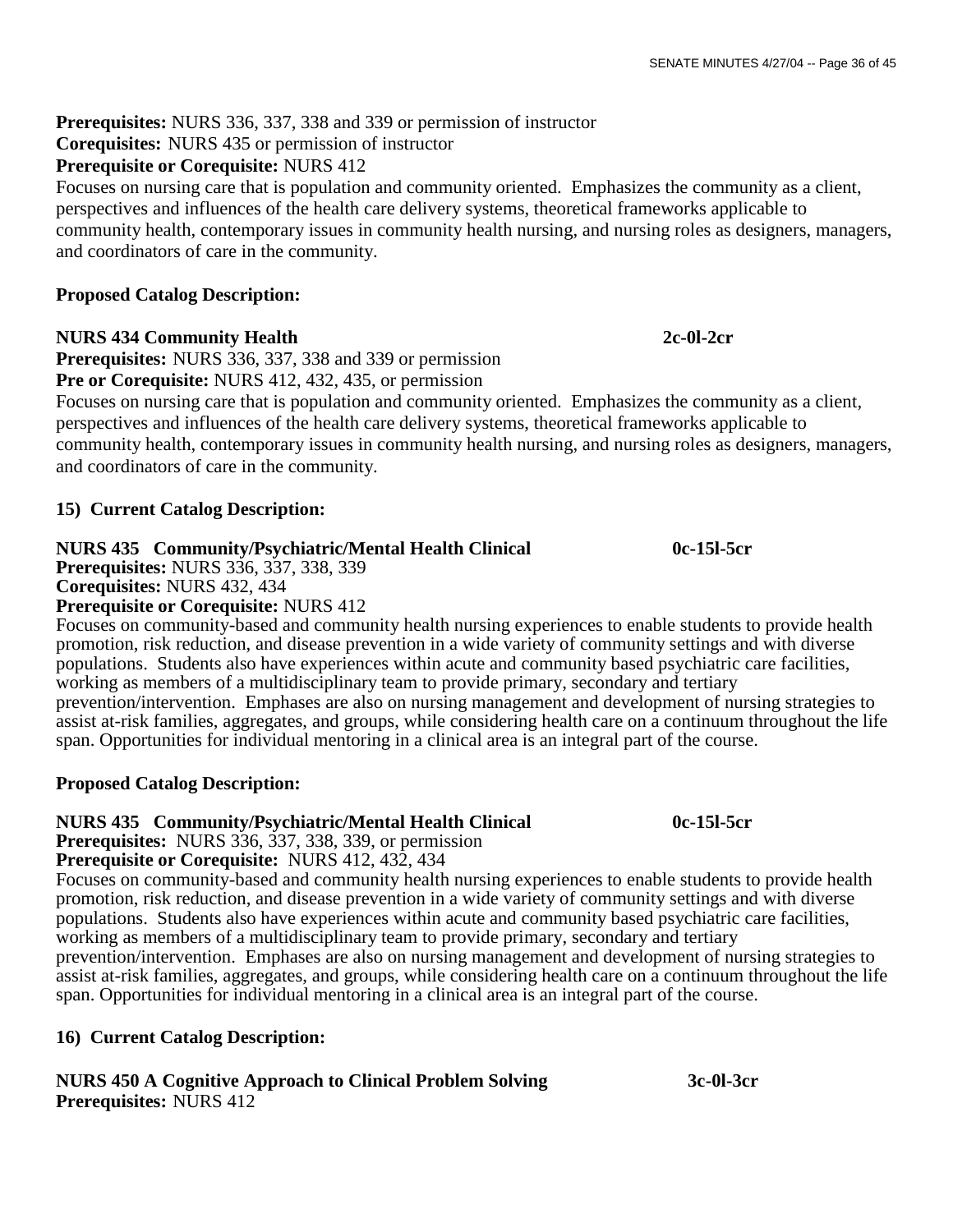Focuses on advanced clinical problem-solving and decision-making skills needed by professional nurses. Factors that influence clinical problem solving are examined to facilitate higher-level thinking in simulated clinical situations.

## **Proposed Catalog Description:**

## **NURS 450 A Cognitive Approach to Clinical Problem Solving 3c-0l-3cr**

## **Prerequisite:** NURS 435 or 437

Focuses on advanced clinical problem-solving and decision-making skills needed by professional nurses. Factors that influence clinical problem solving are examined to facilitate higher-level thinking in simulated clinical situations.

## **17) Current Catalog Description:**

## **NURS 493 Internship var-1-12cr**

**Prerequisite:** NURS 236 or Registered Nurse; 57cr completed; minimum 2.0 GPA Supervised experience in a practice setting which extends and complements coursework in nursing. The types of practice settings may include acute care hospitals, outpatient health centers, and community agencies.

## **Proposed Catalog Description:**

## **NURS 493 Internship var-l-12cr**

**Prerequisite:** NURS 236 or Licensed Practical Nurse or Registered Nurse; 57cr completed; minimum 2.0 GPA Supervised experience in a practice setting which extends and complements coursework in nursing. The types of practice settings may include acute care hospitals, outpatient health centers, and community agencies.

**Rationale:** The changes in prerequisites and corequisites are being made for clarity and consistency. Previously, not all course prerequisites and corequisites were cross-listed with their partnered courses. Additionally, progression in the program was not always clearly reflected in the pre-and corequisites. The changes also accommodate the RN-BSN track and the proposed LPN-BSN track, which is only permission has been added to some prerequisites. PHYS 151 and 161 were removed from the Nursing program last year and so they are being removed from the prerequisite list for NURS 336, 337, 338, and 339.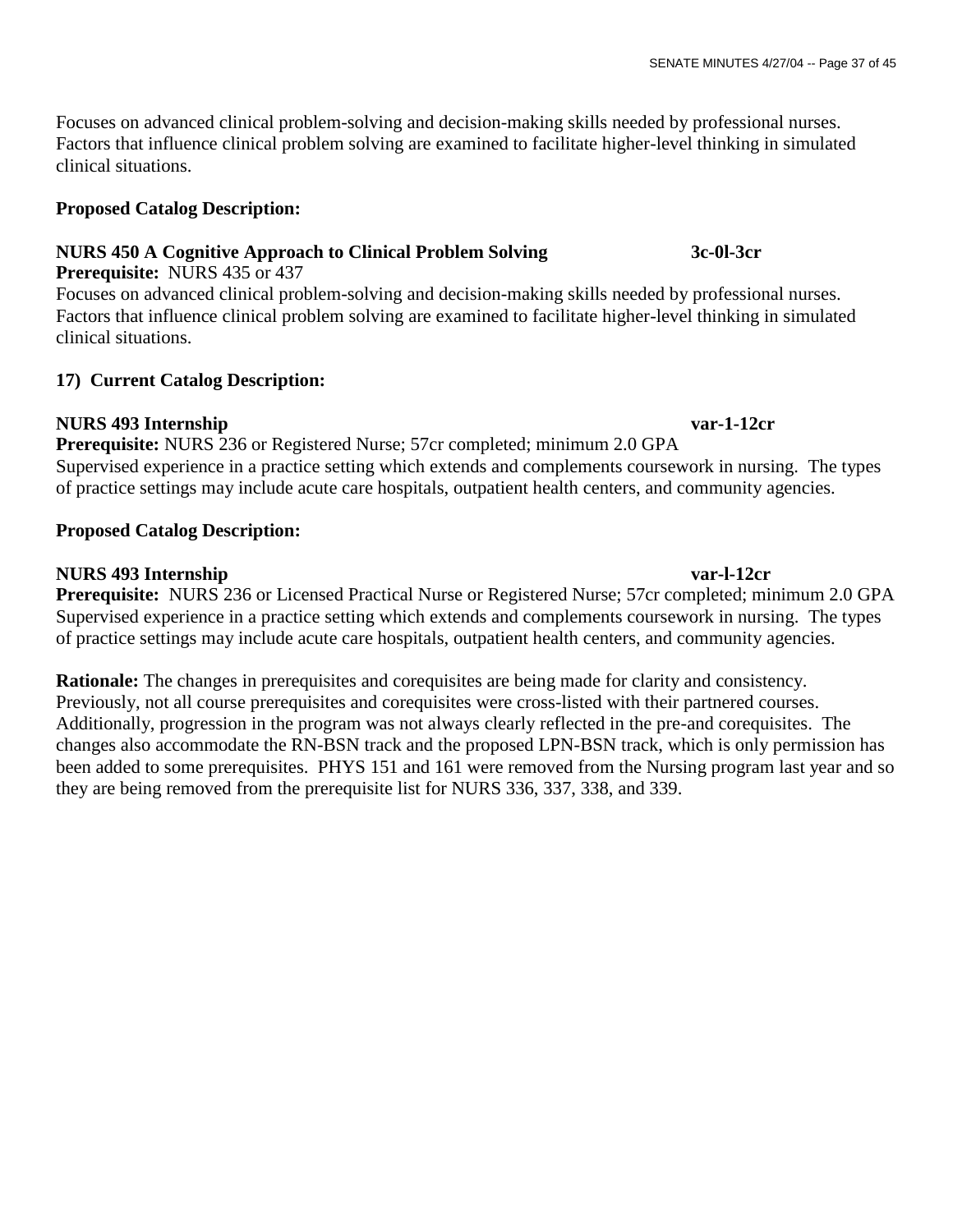## **APPENDIX D: University-wide Graduate Committee (Co-chairs LaPorte and Chambers)**

## **FOR ACTION:**

### **I. New Courses from the Counseling Department**

#### **COUN 670 Human Sexuality Issues for Counselors 3c-0l-3sh**

Proposed by the Counseling Department

This course provides an overview of human sexuality issues for counselors and examines the role of sexuality in human adjustment, dynamics of individual/societal sexuality issues, and counseling approaches.

Catalog Start Date Fall 2004

#### **Rationale:**

This particular course is designed to help counselors learn more about sexuality issues that they may encounter in their future practice. Accrediting bodies advocate that counselors have awareness, knowledge, and skills in dealing with the broad range of sexuality issues that clients present within counseling. The prerequisite for this course will be COUN 615 – Counseling Across the Lifespan.

#### **COUN 671 Introduction To Diagnostic Issues For Counselors 3c-0l-3s**

Proposed by the Counseling Department

This course provides an introduction for counseling students on the various mental disorders with a focus on the history of the major classification system, definitions of various disorders, and the corresponding diagnostic criteria. Furthermore, current research on treatment approaches for counseling professionals is examined. Finally, this course is designed to help students view the mental health needs and challenges of clients from a lifespan and multicultural perspective. This course is introductory and is designed for individuals who have little/no experience in diagnostic issues and little/some experience in counseling.

Catalog Start Date Fall 2004

This course proposal is intended to add an elective class into the Counseling programs. According to the main accrediting body in the field, the Council for Accreditation of Counseling and Related Educational Programs (CACREP), counseling programs should include skills that enable students to design intervention strategies; evaluate client outcome; and understand the general principles and methods of case conceptualization, assessment, and/or diagnoses of mental and emotional status. Furthermore, due to the recent licensure law for professional counselors in Pennsylvania, a course of this nature can be helpful to those in practice. The prerequisite for this course will be COUN 634: Mental Health Appraisal.

## **COUN 672 Introduction to Family Issues in Counseling 3c-0l-3sh**

Proposed by the Counseling Department

This course provides an introductory overview of the major issues, theories, research, and intervention implications for the preparation of counselors to work with families.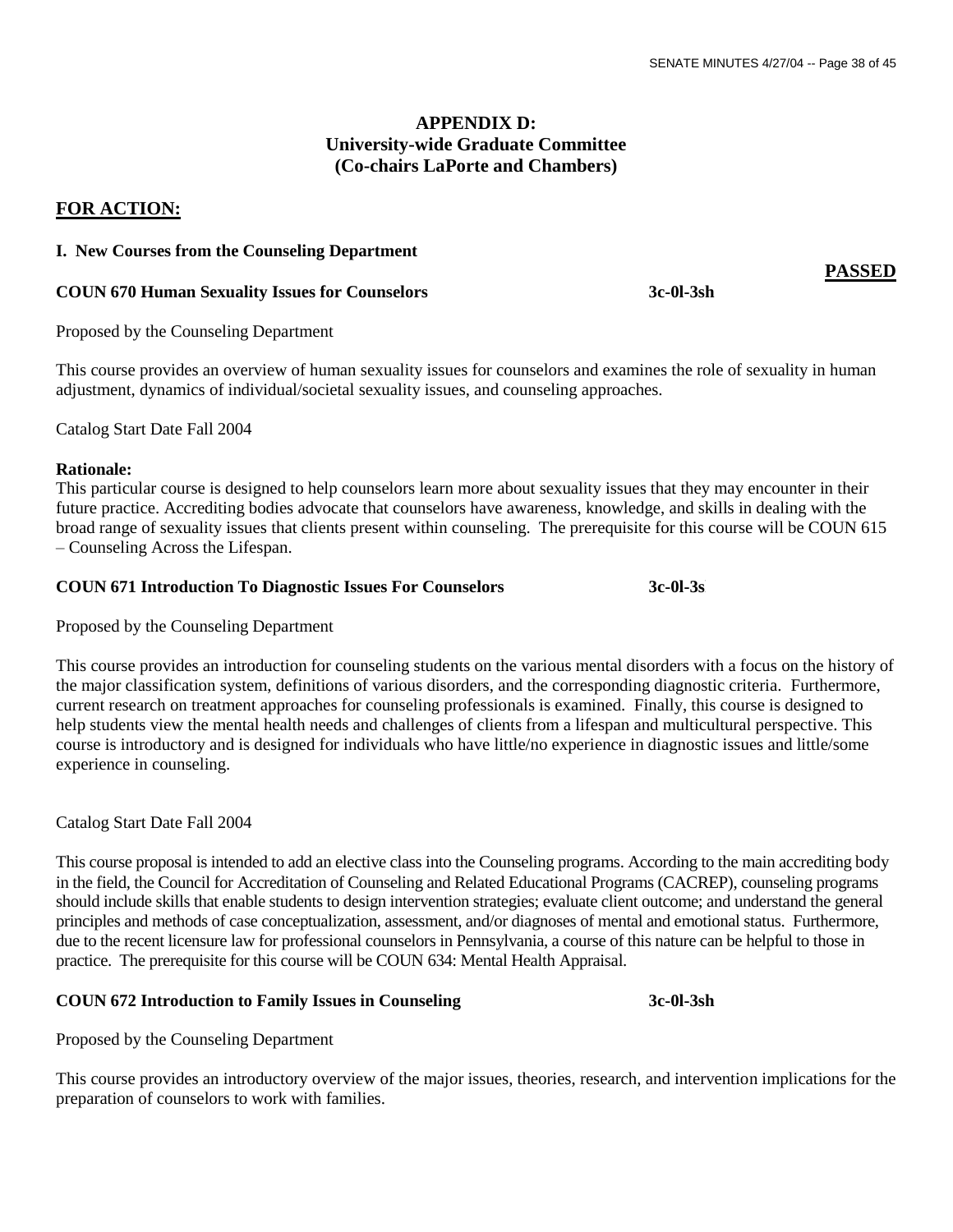**PASSED**

Catalog Start Date Fall 2004

## **Rationale:**

The Introduction to Family Issues in Counseling course is designed to help counselors learn more about family theory and current issues that they may encounter in their professional practice. Accrediting bodies (CACREP, PDE) recommend that counselors have knowledge and skills in dealing with family issues that clients present within counseling. The prerequisite for this course will be COUN 617- Basic Counseling Skills and COUN 627- Child Counseling Theory or COUN 637- Counseling Theory (Adolescent/Adult)

## **COUN 673 Wellness-Based Counseling 3c-0l-3sh**

Proposed by the Counseling Department

In this course, definitions and models of wellness will be presented. A theoretical model of human change processes will be examined. Using a specific model of wellness in combination with the model of change, students will explore human change and wellness from personal and interpersonal perspectives. Current methods and research on habit change, incorporating concepts of commitment, adherence, and maintenance of change will be considered.

Catalog Start Date Fall 2004

### **Rationale:**

The Wellness-Based Counseling course is designed to help counselors learn more about models of wellness and models of change that they apply in their professional practice. Accrediting bodies (CACREP, PDE) recommend that counselors have knowledge and skills in dealing with issues that pertain to lifestyles, spirituality and promoting optimal human development.

## **II. Course from the Department of Special Education and Clinical Services**

## **EDEX 560 Family Perspectives On Disability—New Course 3cr**

Prerequisites: PSYC 101

Intended for any major who will work with families and youth with disabilities. By understanding families as competent and resourceful systems, students will examine critically ways to collaborate effectively with family members. This course will focus on legal and philosophical bases for supporting families in making important decisions affecting the education and care of their children.

Rationale: This course specifically addresses disability issues from the family's perspective. As professionals in training, undergraduate and graduate students in the College of Education are expected to develop skills and competencies in working effectively with families of students or clients with disabilities. Currently, several courses in the college address some issues regarding parent-professional collaboration. No single course in the department, college, or across the university, however, deals specifically with family perspectives on disabilities and methods to enhance parentprofessional relationships, particularly throughout a child's school years. The course will be an elective in the program. This course is dual-listed with EDEX 460.

## **III. Program Revision and new courses from the Nursing Department**

## **1) PROGRAM REVISION**

Master of Science Degree in Nursing, Department of Nursing and Allied Health Professions, Program Revision – New Education Track, New Catalog Description, Course and Program Revisions for Administration Track (catalog start term: Fall 2004)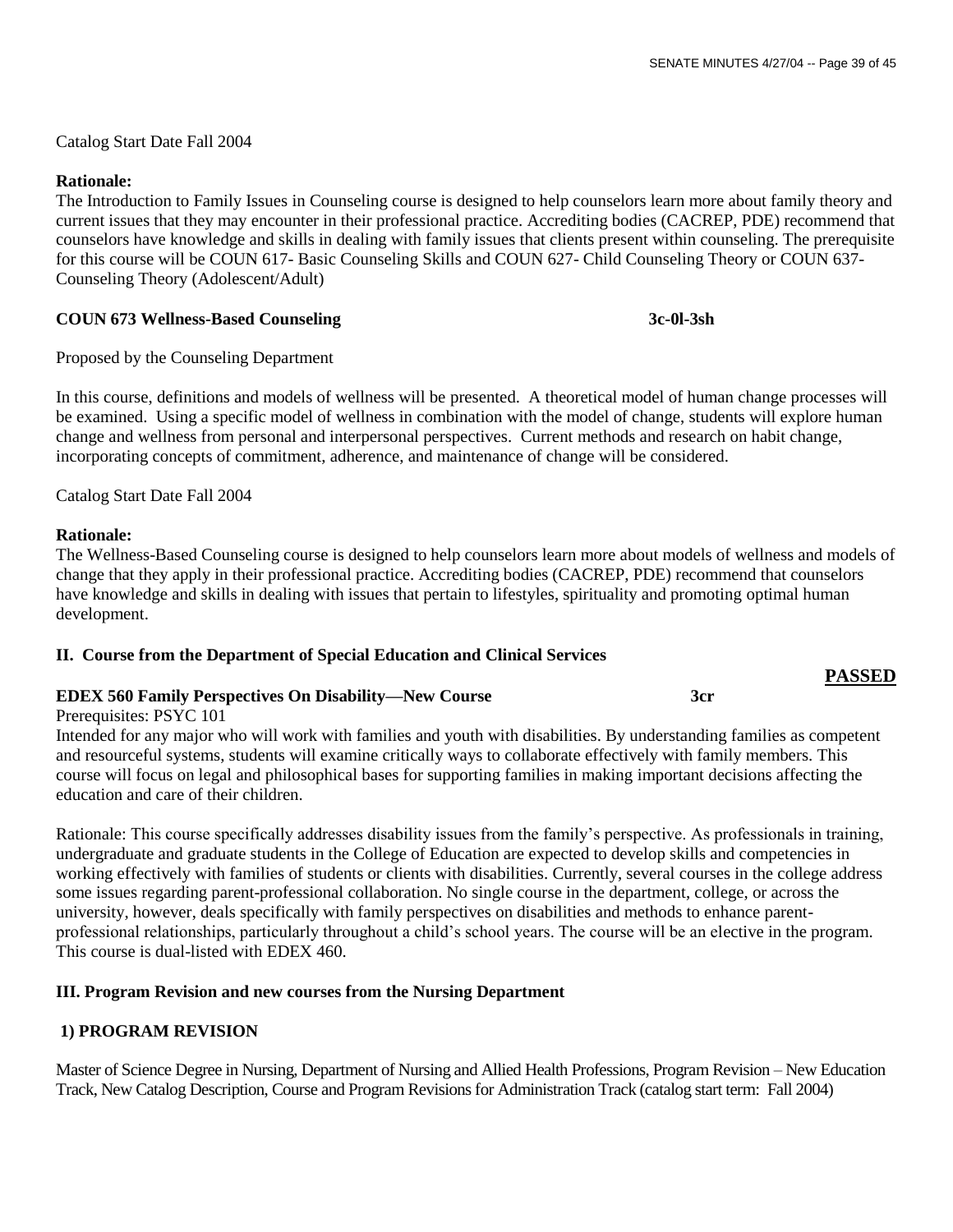#### **Summary of Revision:**

- New track in Nursing Education (36 credits).  $\bullet$
- Revision to core requirements Add: NURS 619 Leadership Strategies for Nursing NURS 628 Advanced Professional Role Development
- Course revisions: NURS 731 Nursing Administration Practicum
- New course offerings: **Core**: NURS 628 Advanced Professional Role Development **Education Track**: NURS 722 Measurement and Evaluation in Nursing Education NURS 723 Program Development in Nursing Education NURS 743 Nursing Education Practicum **Administration Track**: NURS 732 Nursing Administration Practicum II

#### **Rationale:**

The current graduate program in nursing was designed to prepare registered nurses for practice as nurse administrators or clinical nurse specialists (CNS) within the community. The emphasis on community health has served its purpose over the last five years. Although some nurses are still needed to meet this form of care delivery, enrollment in this track is such that it is no longer cost-effective for the department to continue to offer it as frequently as in the past. In the meantime, an even greater need for graduate nursing education has been created by the nation-wide shortage of registered nurses and nursing faculty. The United States is in the midst of an unprecedented shortage of registered nurses.

### **A. Catalog Description**

### **Department of Nursing and Allied Health Professions**

The program leading to a Master of Science degree in nursing is fully accredited by the Commission on Collegiate Education (CCNE). It is designed to prepare the graduate for an advanced practice nursing role as a nurse administrator or a nurse educator and serves as a foundation for doctoral study.

*Upon completion of the degree the student is prepared to:*

- Provide leadership that influences and contributes to the advancement of the nursing profession.  $\bullet$
- Synthesize advanced skills and scientific knowledge into advanced nursing practice roles.  $\bullet$
- Utilize new knowledge to provide high quality health care, initiate change, and improve the practice of nursing.  $\bullet$
- Evaluate the effectiveness of advanced nursing practice initiatives.

Course work builds on the knowledge and skills gained in a basic nursing education program. It provides the theoretical and practical knowledge required for advanced nursing practice in diverse settings within a rapidly changing health care system. Nurse administrators assume leadership roles in planning, organizing, and implementing care across the spectrum of health care settings. Nurse educators assume the responsibility as nurse educator, patient educator or nursing staff development in a variety of academic and health care settings.

Students may choose the 36-credit Nursing Administration or Nursing Education track.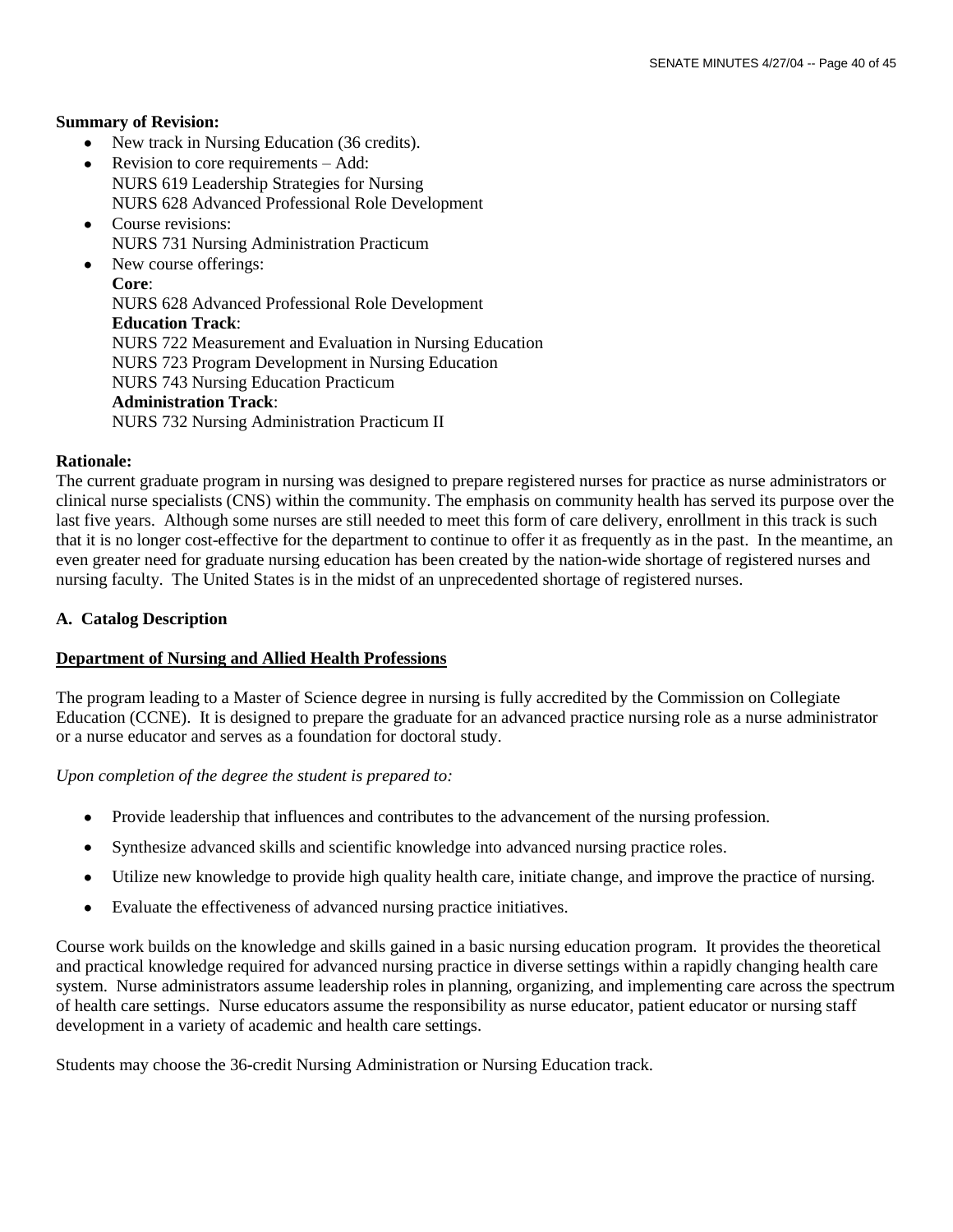## **B. New Track Proposed Nursing Education Track 36 credits**

| <b>Graduate Nursing Core</b><br>24 cr |                                                 |                 |  |  |
|---------------------------------------|-------------------------------------------------|-----------------|--|--|
| <b>NURS 610</b>                       | <b>Health Promotion and Social Issues</b>       |                 |  |  |
| <b>NURS 614</b>                       | <b>Health Care Organizations and Policy</b>     |                 |  |  |
| <b>NURS 620</b>                       | <b>Theoretical Foundations for Nursing</b>      | 3 cr            |  |  |
| <b>NURS 622</b>                       | The Practice of Nursing Research I              | 3 cr            |  |  |
| <b>NURS 623</b>                       | The Practice of Nursing Research II             | 3 <sub>cr</sub> |  |  |
| <b>NURS 619</b>                       | Leadership Strategies For Nursing               | 3 cr            |  |  |
| <b>NURS 628</b>                       | <b>Advanced Professional Role Development</b>   | 3 cr            |  |  |
| **Electives                           |                                                 | 3 cr            |  |  |
|                                       | <b>Nursing Education Track Courses</b>          | 12 cr           |  |  |
| <b>NURS 722</b>                       | <b>Measurement and Evaluation in Nursing</b>    |                 |  |  |
|                                       | <b>Education</b>                                | 3 cr            |  |  |
| <b>NURS 723</b>                       | <b>Program Development in Nursing Education</b> | 3 cr            |  |  |
| <b>NURS</b> 725                       | Teaching Strategies for Nursing Curricula       | 3 cr            |  |  |
| <b>NURS 743</b>                       | <b>Nursing Education Practicum</b>              | 3 cr            |  |  |

\*\*Students in the Education track may choose electives from IUP courses that are appropriate for their needs and interests as they work toward meeting the program objectives. Advisors will approve elective choices. Three credits of NURS 850 Thesis may be substituted for electives. **Students who choose the thesis option may graduate with more than the required 36 credits.**

**Rationale for Education Track**: Due to the current and predicted shortage of nurse educators it is anticipated that the need for this particular track will increase over the years. Needs assessment data suggest an ongoing interest in this track.

*Proposed Administration Track Program* **36 crs**

## **C. Program Revisions – Administration Track**

#### *Current Administration Track Program* **36 crs**

| <b>Graduate Nursing Core</b>  |                                                     | $21$ cr         | <b>Graduate Nursing Core</b> |                                     | $*24$ cr        |
|-------------------------------|-----------------------------------------------------|-----------------|------------------------------|-------------------------------------|-----------------|
| <b>NURS 610</b>               | Health Promotion and                                |                 | <b>NURS 610</b>              | Health Promotion and                |                 |
|                               | Social Issues                                       | 3 cr            |                              | Social Issues                       | 3 <sub>cr</sub> |
| <b>NURS 614</b>               | <b>Health Care Organizations</b>                    |                 | <b>NURS 614</b>              | <b>Health Care Organizations</b>    |                 |
|                               | and Policy                                          | 3 cr            |                              | and Policy                          | 3 <sub>cr</sub> |
| <b>NURS 620</b>               | <b>Theoretical Foundations</b>                      |                 | <b>NURS 620</b>              | <b>Theoretical Foundations</b>      |                 |
|                               | for Nursing                                         | 3 cr            |                              | for Nursing                         | 3 <sub>cr</sub> |
| <b>NURS 622</b>               | The Practice of Nursing                             |                 | <b>NURS 622</b>              | The Practice of Nursing             |                 |
|                               | Research I                                          | 3 cr            |                              | Research I                          | 3 <sub>cr</sub> |
| <b>NURS 623</b>               | The Practice of Nursing                             |                 | <b>NURS 623</b>              | The Practice of Nursing             |                 |
|                               | Research II                                         | 3 <sub>cr</sub> |                              | Research II                         | 3 <sub>cr</sub> |
| **Electives                   |                                                     | 6 cr            | <b>NURS 619</b>              | Leadership Strategies For           |                 |
|                               |                                                     |                 |                              | Nursing                             | 3 <sub>cr</sub> |
| <b>Administration Courses</b> |                                                     | $15$ cr         | <b>NURS 628</b>              | <b>Advanced Professional Role</b>   |                 |
| <b>NURS 619</b>               | Leadership Strategies                               |                 |                              | <b>Development</b>                  | 3 cr            |
|                               | for Nursing                                         | 3 <sub>cr</sub> |                              |                                     |                 |
| <b>NURS 729</b>               | Nursing Administration                              | 3 cr            | **Electives                  |                                     | $*3cr$          |
| <b>NURS 730</b>               | Financial Management in                             |                 |                              |                                     |                 |
|                               | <b>Health Care</b>                                  | 3 cr            |                              | <b>Administration Track Courses</b> | $*12$ cr        |
| <b>NURS 731</b>               | Nursing Administration                              |                 | <b>NURS 729</b>              | Nursing Administration              | 3 <sub>cr</sub> |
|                               | Practicum                                           | 6 cr            | <b>NURS 730</b>              | Financial Management in             |                 |
|                               |                                                     |                 |                              | <b>Health Care</b>                  | 3 <sub>cr</sub> |
|                               | **Students in both tracks may choose electives from |                 | <i><b>*NURS 731</b></i>      | Nursing Administration              |                 |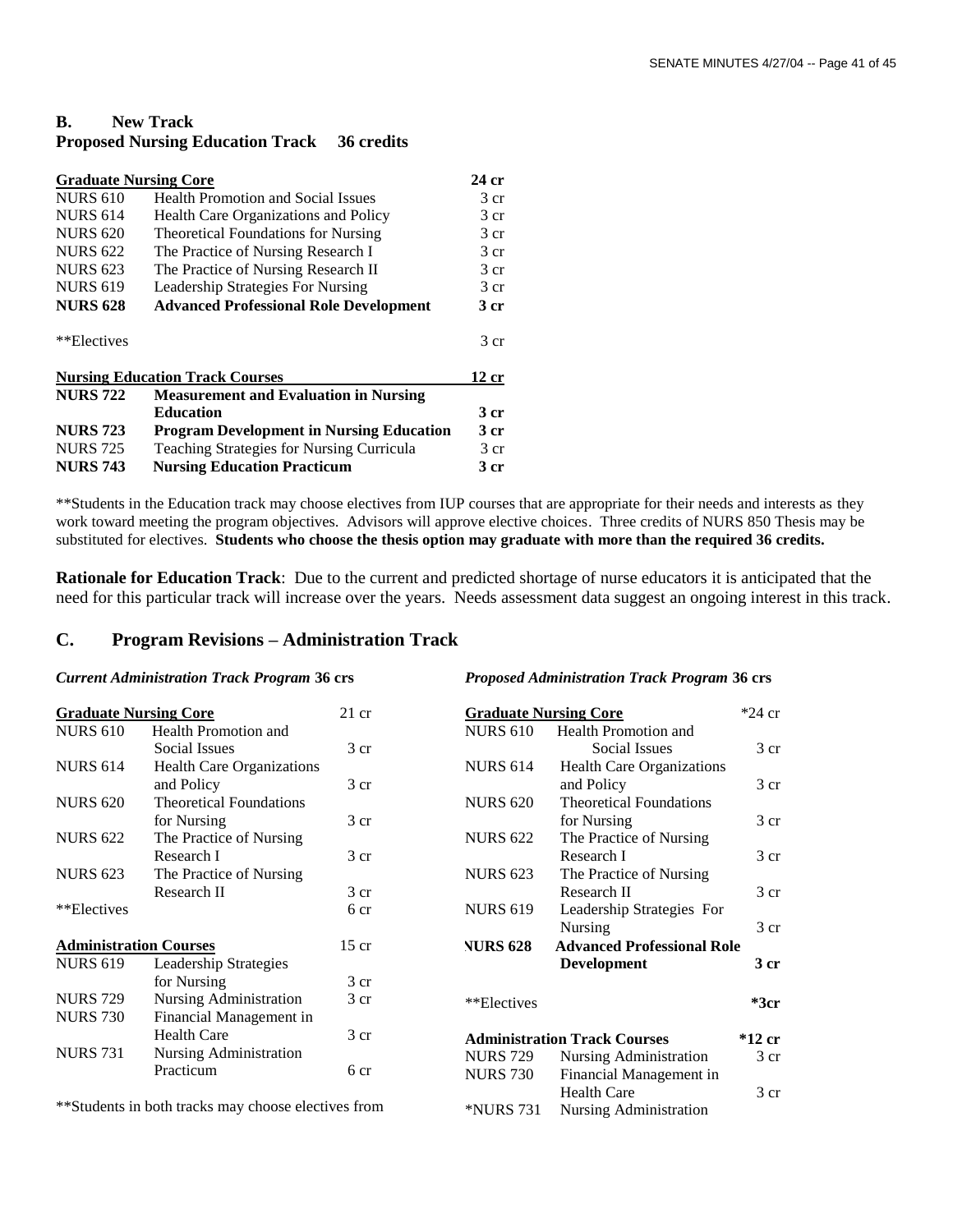IUP courses that are appropriate for their needs and interests as they work toward meeting the program objectives. Advisors will approve elective choices. Six credits of NURS 850 Thesis may be substituted for electives.

|                 | Practicum I                   | 3 cr |
|-----------------|-------------------------------|------|
| <b>NURS 732</b> | <b>Nursing Administration</b> |      |
|                 | <b>Practicum II</b>           | 3 cr |

\*\*Students in the Administration track may choose electives from IUP courses that are appropriate for their needs and interests as they work toward meeting the program objectives. Advisors will approve elective choices. Three credits of NURS 850 Thesis may be substituted for electives. **Students who choose the thesis option may graduate with more than the required 36 credits.**

 $* =$  changes in requirement **bold** = items that are added

## **2) Course Revision and Credit Change for Administration Track Course**

### **Current Catalog Description:**

## **NURS 731 Nursing Administration Practicum 6 cr**

**Prerequisites:** NURS 622, NURS 729, NURS 730

The administrative role of the nurse manager is examined in class and clinical setting. Content focuses on evaluation and quality control within the nursing division. Current issues and problems of concern to nurse managers are addressed. The course consists of two hour seminars each week and a weekly 9 hour practicum. A mentor at a clinical site helps the student synthesize advanced practical knowledge in nursing management.

#### **Proposed Catalog Description:**

#### **NURS 731 Nursing Administration Practicum I 2c-1l-3sh**

**Prerequisites:** NURS 623, NURS 729, NURS 730

The nurse administrator role and their responsibility in health care organization are examined in the class and the clinical setting. Current issues and problems dealing with marketing, recruitment, retention, and quality of care are addressed. Influence of professional and technological factors on the functions of health care and the role of the nurse administrator are explored. This course provides the student with the opportunity to synthesize advanced practical knowledge in nursing administration and develop an administrative project under the guidance of an administrator mentor at an appropriate clinical site.

**Rationale: NURS 731** was originally a 6-credit practicum course; three hours weekly seminar and 9 hours clinical practice. It is being proposed to offer two three-hour practicums in Nursing Administration (NURS 731 and NURS 732). Outcome and evaluation data from students in this program support the need for this change. The rationale for this change is to provide flexibility in meeting students work schedules since the majority of our graduate students are employed full time.

Furthermore, offering this course for two semesters will reflect positively on students learning and knowledge by extending their clinical experience over two semesters rather than one. This will provide the students with the opportunity to implement, complete, and evaluate their practicum project as a capstone activity.

## **3) New Course for Administration Track**

## **Proposed Catalog Description:**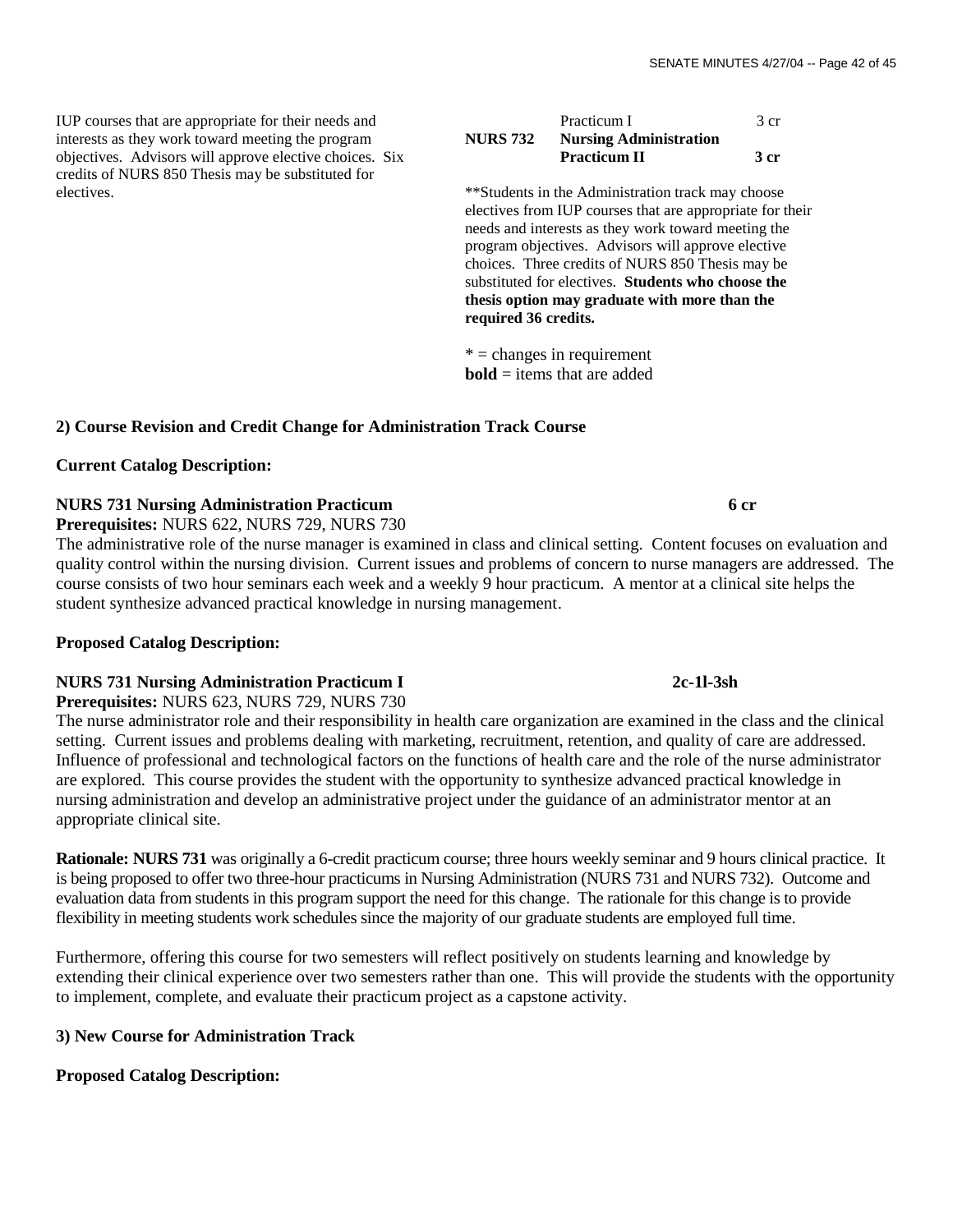## **NURS 732 Nursing Administration Practicum II 1c-2l-3sh**

**Prerequisites:** Completion of all core and nursing administration courses or permission from the instructor. This course provides the student with an opportunity to work with a nursing administrator in an appropriate health care agency to apply theoretical concepts to the practice of nursing administration. Students will explore the roles and responsibilities of the nurse administrator. Topics will include human resource management, staff development, strategic planning, quality improvement and outcomes measurement and evaluators. Students will implement and evaluate the outcomes of an administration project. This course consists of a bi-weekly two-hour seminar and a weekly practicum of six hours in a clinical setting.

### **New Course Addition to Core**

### **Proposed Catalog Description:**

## **NURS 628 Advanced Professional Role Development 3c-0l-3sh**

Analysis of the current and changing roles of advanced nursing in the current sociopolitical environment. Provides opportunities for reflection upon personal career development. Emphasis is placed on the development of a variety of professional communication and presentation skills needed for the advanced nursing role. Students will prepare an article appropriate for a professional journal and deliver a professional presentation. Skills in resume/vitae writing and grant writing will also be included. Opportunities will be provided for development of skills that enhance the advanced nurse's ability to work collaboratively with others.

**Rationale:** NURS 628 will be a required course for all graduate nursing majors and will be part of the core component of the curriculum. This course will further enhance the skills for nurse administrators.

**4) New Courses for Education Track:**

## **Proposed Catalog Description:**

## **NURS 722 Measurement and Evaluation in Nursing Education 3c-0l-3sh**

Course Description: This course presents various methods of evaluating program, classroom, and clinical performance in nursing. Students will be assisted in developing classroom and clinical examinations for nursing. Principles of test construction and methods for developing various test items as a mean of measuring critical thinking in nursing students will also be addressed. Social, ethical and legal issues of evaluation are included.

## **NURS 723 Program Development in Nursing Education 3c-0l-3sh**

Course Description: This course focuses on the process of program development for nursing education in a variety of levels and settings based upon program assessment strategies. The major issues of program development, revision, and evaluation that challenge nurse educators are also addressed. The role of accreditation agencies in program development and evaluation is also studied. Students are given opportunities to plan a curricular program that addresses future education needs of the nursing profession.

## **NURS 743 Nursing Education Practicum 3c-0l-3sh**

Course Description: This course provides opportunities for students to synthesize and integrate educational theories, research, and curriculum planning and evaluation into the role of nurse educator. Students will work with a nurse educator in an area of interest (hospital, staff development, schools of nursing). As the capstone course of the nursing education track, students are expected to develop an appropriate project in that setting. Responsibilities of the nurse educator as a teacher, mentor, role model, advisor, and scholar will be addressed. This course consists of a weekly onehour seminar and a weekly practicum of six hours.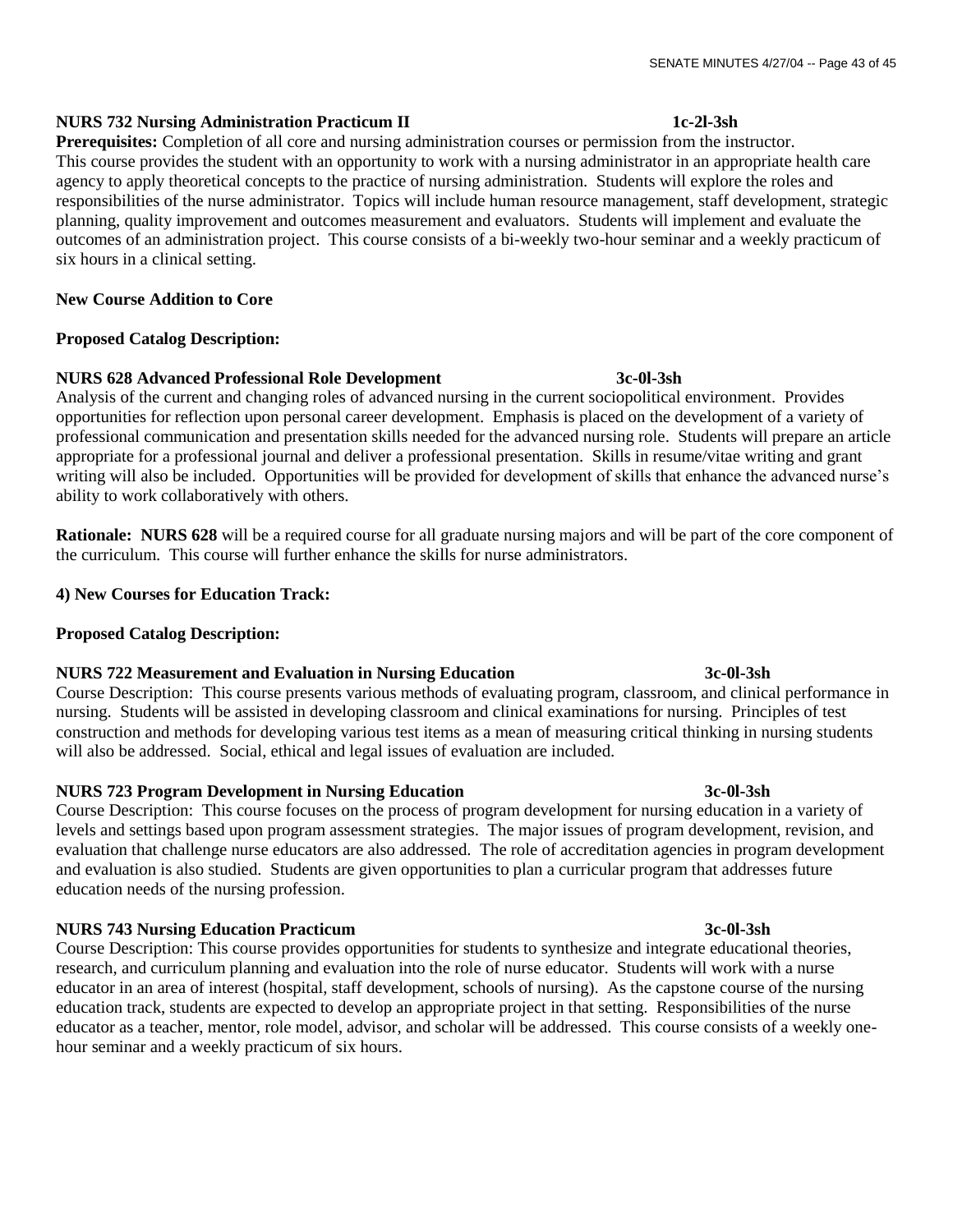## **FOR ACTION:**

At the March 30, 2004, Senate meeting, a motion was made to table the Continuous Dissertation proposal. At the April 27, 2004, meeting, a motion was made and approved to put the proposal back on the table.

## **Continuous Dissertation (Marked up to highlight the changes)**

## **PASSED**

For all doctoral students admitted or commencing course work during the Fall 1990 semester and thereafter, the following policy is binding. **Beginning with the fall 2004 term, this policy is binding for all doctoral students.** Following completion of all course, language and skill requirements and of the comprehensive examination requirement, doctoral students must enroll for at least one credit of dissertation or **one credit** of continuous dissertation both semesters **each semester** (Fall and Spring) annually through the graduation of the student**, or until the time limit is exceeded (See ―Time Limitation for Doctoral Students‖ policy)**. For this period, the student will be considered a full-time doctoral student. The University will provide a one dissertation credit for each semester beyond the required dissertation credit hours, until the student graduates or the time limit is exceeded (see "Time Limitation for Doctoral Students" policy). Students must pay tuition and mandatory University fees (equal to the part-time mandatory fees), and may choose to pay Student Health and Activity Fees if the associated services will be used. Until the dissertation is successfully defended, a grade of "R" will be assigned to each registered credit. Upon successful completion of the dissertation, the grade assigned by the dissertation director will apply to all registered dissertation credits. **Students must pay tuition and mandatory University fees (equal to the part-time mandatory fees), and may choose to pay Student Health and Activity Fees if the associated services will be used.**

### **Justification:**

- 1. Continuous dissertation registration is essential for: a) tracking and monitoring the progress of our doctoral students, and b) achieving a mechanism that would allow these students to be recognized as full-time.
- 2. IUP has been unusual in not requiring students to pay continuous dissertation registration as compared to our peer institutions. Additionally, the use of University funds for this purpose is not sustainable.

## **Continuous Dissertation** (New Policy without any markups)

Beginning with the fall 2004 term, this policy is binding for all doctoral students. Following completion of all course, language and skill requirements and of the comprehensive examination requirement, doctoral students must enroll for at least one credit of dissertation or one credit of continuous dissertation each semester (Fall and Spring) annually through the graduation of the student, or until the time limit is exceeded (See "Time Limitation for Doctoral Students" policy). For this period, the student will be considered a full-time doctoral student. Until the dissertation is successfully defended, a grade of "R" will be assigned to each registered credit. Upon successful completion of the dissertation, the grade assigned by the dissertation director will apply to all registered dissertation credits. Students must pay tuition and mandatory University fees (equal to the part-time mandatory fees), and may choose to pay Student Health and Activity Fees if the associated services will be used.